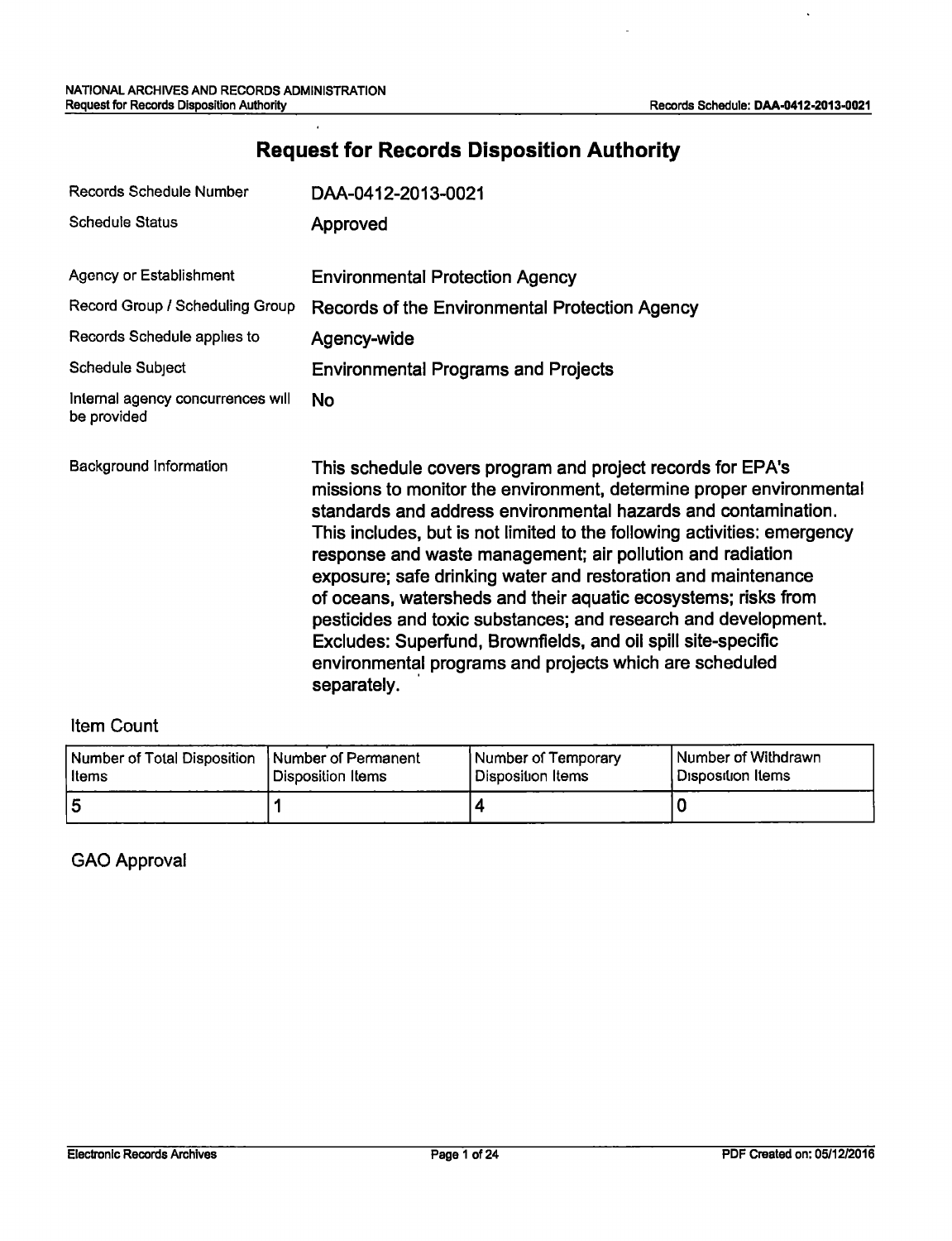$\ddot{\phantom{a}}$ 

 $\mathbb{Z}^2$ 

 $\ddot{\phantom{1}}$ 

# Outline of Records Schedule Items for DAA-0412-2013-0021

J.

| Sequence Number |                                                                                                                             |
|-----------------|-----------------------------------------------------------------------------------------------------------------------------|
|                 | <b>Environmental Programs and Projects</b>                                                                                  |
| 1.1             | Historically significant environmental program and project records<br>Disposition Authority Number: DAA-0412-2013-0021-0001 |
| 1.2             | Long-term environmental program and project records<br>Disposition Authority Number: DAA-0412-2013-0021-0002                |
| 1.3             | Routine environmental program and project records<br>Disposition Authority Number: DAA-0412-2013-0021-0003                  |
| 1.4             | Short-term environmental program and project records<br>Disposition Authority Number: DAA-0412-2013-0021-0004               |
| 1.5             | Other environmental program and project records<br>Disposition Authority Number: DAA-0412-2013-0021-0005                    |

 $\bullet$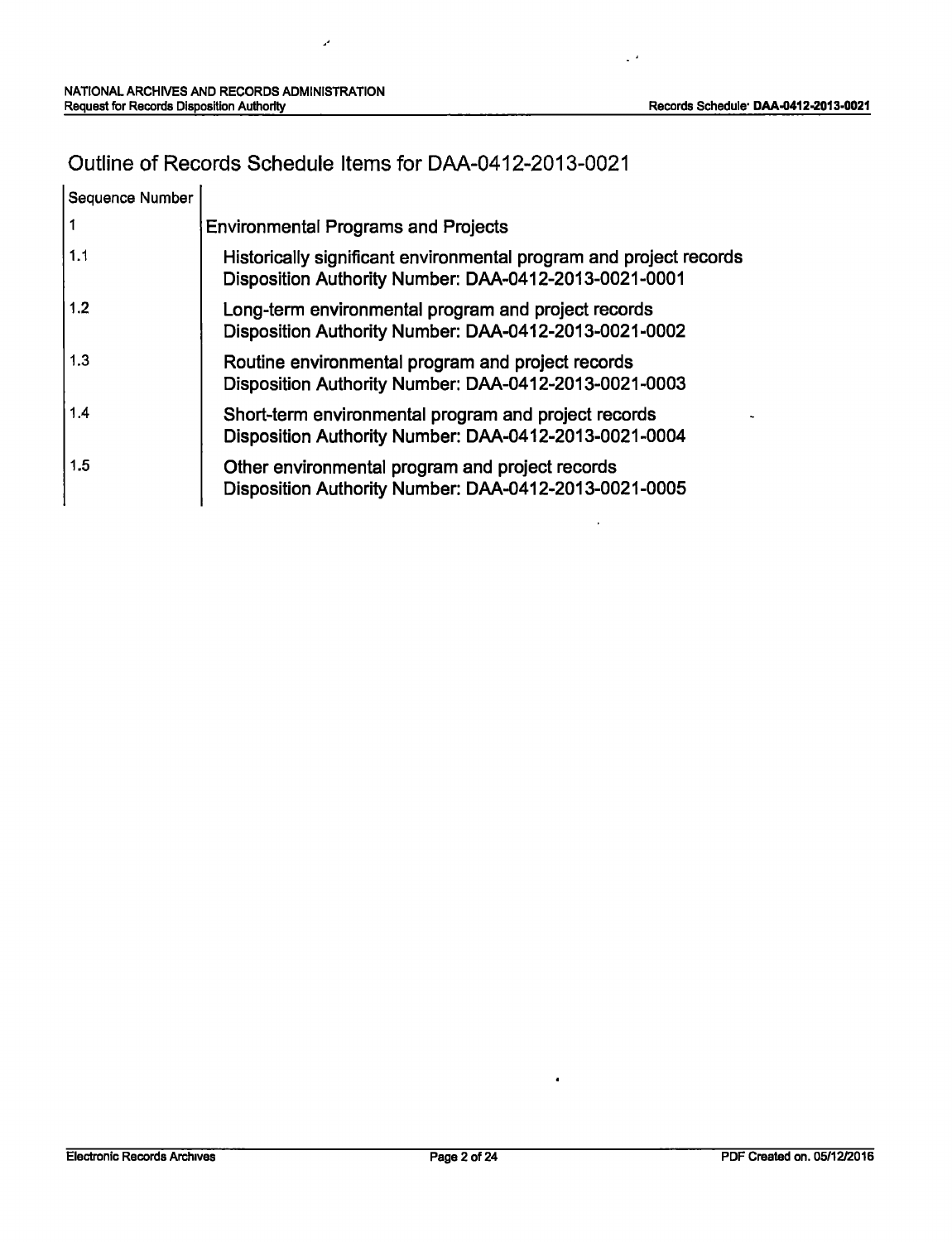## Records Schedule Items

1 Sequence Number 1 1 Environmental Programs and Projects Historically significant environmental program and project records Disposition Authority Number DAA-0412-2013-0021-0001 Includes substantive program and project records within one or more of the following categories: that assess ongoing threats to human health and the environment; that document significant actions to improve air quality, reduce risks associated with exposure to toxic substances, or protect water from contaminants that endanger public health; that produce major contributions to environmental or scientific knowledge; that result in new and advanced technologies and methodologies; and that have continuing research and informational value beyond EPA's use of the records for business purposes. Includes, but is not limited to: Alternate test procedure applications for nationwide or limited-use approval of alternate test procedures for determining regulated parameters in National Pollutant Discharge Elimination System (NPDES) and National Primary Drinking Water Regulations (NPDWR) monitoring that are approved, including method description, performance data and/or comparability study data, technical and statistical reviews, a method recommendation to the approval authority, and related records; annual report of fish kills where water pollution is known or suspected to be the cause of the death, containing a summary, analysis, and comparison of fish kill data; applied and directed scientific research project files for projects conducted by EPA personnel in the Office of Research and Development (ORD) laboratories that directly support rulemaking, enforcement, regulatory, or policy decisions, research of high programmatic relevance, and research of significant national interest (e.g., technology transfer projects which may be critical to the award of a patent or other important commercial or legal decision), consisting of research plans, research methodology, questionnaires, quality assurance project plans, raw data, laboratory notebooks, correspondence, reports, peer reviews, quality assurance assessments, and related records; Clean Water Act (CWA) Section 404 program files related to the management of the nation's navigable waters, wetlands, and soil erosion efforts to prevent the pollution of the waterways, consisting of correspondence with federal and state officials and private companies regarding various issues that pertain to the prevention of pollution of waterways, memoranda of understanding, coordination of issues with the Corps of Engineers, policy and regulations that pertain in the management of the program; Comprehensive Environmental Response, Compensation, and Liability Act (CERCLA), Section 103 notifications of spills or other releases of hazardous substances that equals or exceeds a reportable quantity (RQ), consisting of records of communication recording the immediate notification, the Notification of Hazardous Waste Site, initial written report for continuous releases citing the location and/or facility, the amount(s) and type(s) of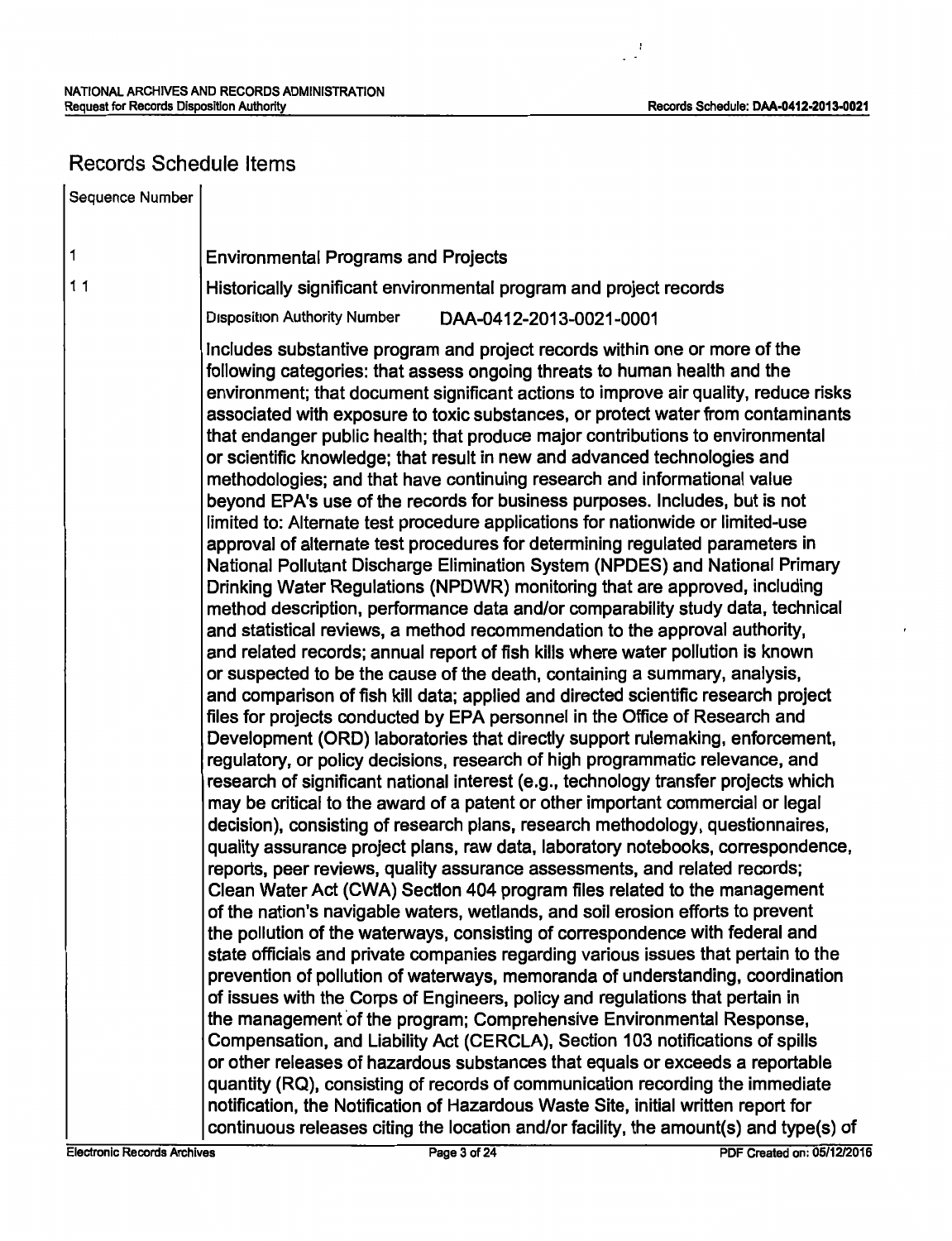,

the hazardous substances or waste, location layout, and written follow-up report; criteria and health assessment documents and risk assessment guidance related to air and water quality criteria documents used to assess the risk of exposure to hazardous pollutants and support regulatory and enforcement decisions, consisting of program office requests to the ORD laboratories, scientific and technical evaluations, unit risk calculations and other data compilations related to scientific assessments, references, studies, and related records; disaster response records related to Presidential declared major disasters documenting disasters of an extraordinary nature; i.e., major natural disasters such as floods, earthquakes, and hurricanes (e.g., Hurricane Katrina), as well as man-made disasters such as space accidents and terrorism (e.g., World Trade Center), consisting of damage surveys, damage assessments, environmental samples, geographic data, inspection reports, correspondence, interagency documentation, and administrative support records; effluent guidelines studies (EFG) containing information collected on an industry-by-industry basis to support development of various technology-based effluent guidelines, consisting of information collected on engineering and economic information on individual plants, sampling and analyses from wastewater discharge points, plant name and location, plant size and age, wastewater characteristics and controls, treatment technologies, types of products/services, waste use, costs of wastewater treatment, and pollution prevention practices; environmental process and effects research program files related to EPA's research conducted on developing scientific and technological methods and data to understand, predict, and manage the entry, movement, and fate of pollutants into the environment and food chain and their effects on terrestrial and aquatic organisms ecosystems, consisting of correspondence and supporting documentation; final deliverables, reports, and products submitted by contractors and grantees to EPA, or produced in-house by individuals, committees, task forces, or other groups, as well as final reports resulting from special or pilot studies and surveys and related to EPA's environmental programs and projects; health and environmental assessment program files related to the development of health, risk, and exposure assessments, risk assessment guidelines, and air and water quality criteria documents used to assess the risk of exposure to hazardous pollutants and chemical substances such as carcinogenic, mutagenic, teratogenic, reproductive, and other chronic effects, consisting of program office requests to ORD, scientific and technical evaluations and assessments, peer review comments by expert scientists and EPA reviewers, public comments, and related records; integrated risk information system (IRIS) documentation containing information related to human health risk assessment and consisting of decision files for those chemicals listed in IRIS (scheduled as EPA 468), including peer review records, key and difficult-to-find reference materials such as unpublished studies, EPA reports, and foreign translations; international activities and agreements consisting of significant correspondence, meeting notes, conference and symposia materials, and significant records related to multilateral organizations such as the United Nations Environmental Program, the Intergovernmental Maritime Consultative Organization, the World Health Organization, and similar groups; laboratory approval and analytical method development supporting direct implementation of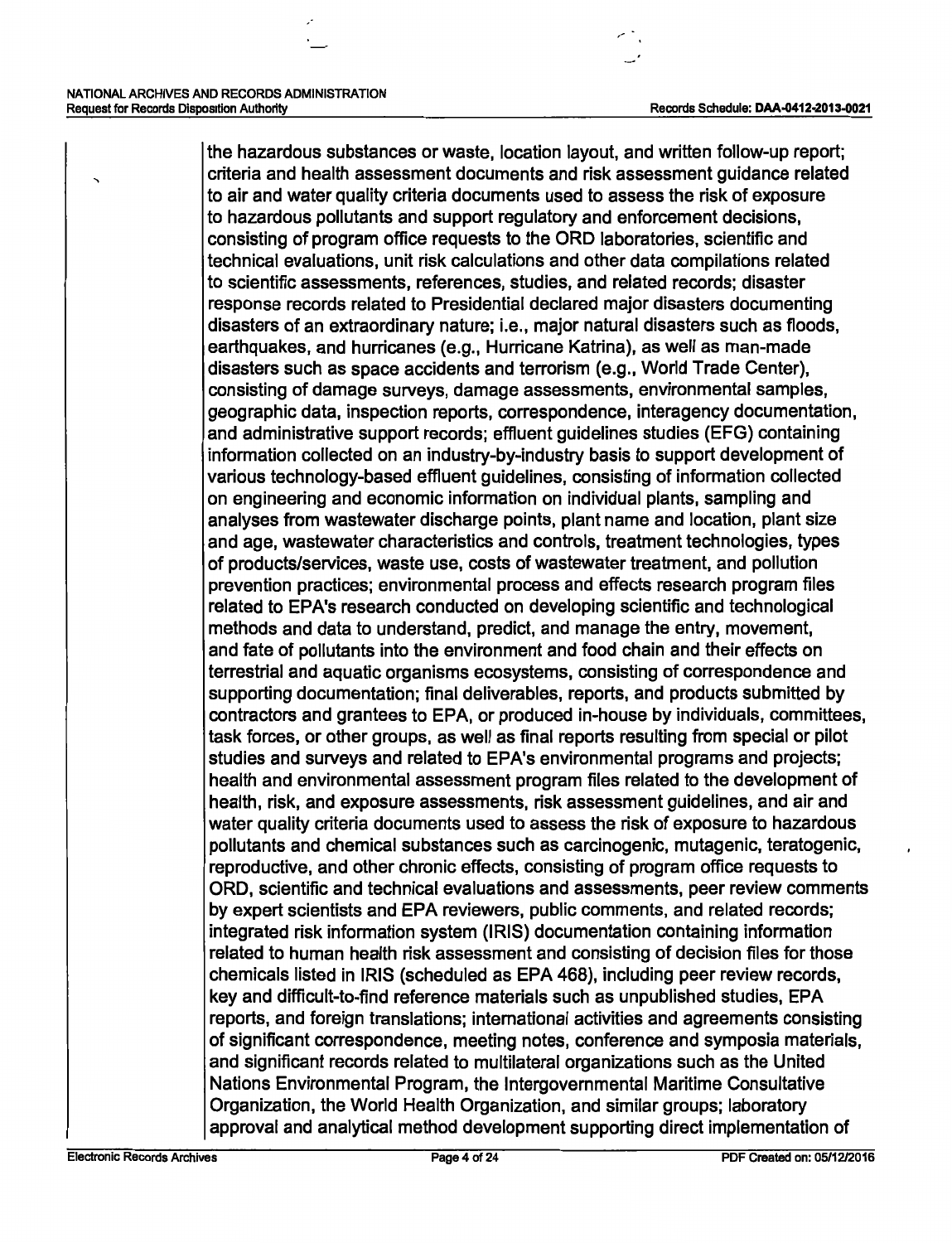drinking water regulations, including records associated with any EPA coordinated laboratory approval program, and the associated analytical method development, supporting the analytical requirements mandated by federal direct implementation rules (e.g., Long Term 2 (LT2) Enhanced Surface Water Treatment Rule and the Unregulated Contaminant Monitoring Regulation (UCMR)), including laboratory applications, proficiency testing study coordination and laboratory performance results, final listing of EPA-approved laboratories, laboratory audit reports, research summaries, copies of published manuscripts, peer review documentation, and copies of final EPA method; pesticide document management system (PDMS) registrant registered studies consisting of published and unpublished technical documents submitted to EPA by registrants, experimenters, or other government agencies in support of, but not limited to, registration actions, petitions for tolerances, 24c's, Section 18s, registration standards/special reviews, and data call-ins; pesticide reregistration eligibility decision (RED) case files related to the development of a reregistration eligibility decision, consisting of correspondence, fact sheets, copies of Federal Register notices, briefing materials, science reviews, RED drafts with comments and concurrences, and final RED and related records; pesticide state plans for applicator certifications submitted by states, territories, tribes, and other federal agencies, including copies of Federal Register notices, training manuals, and related records; pesticide special accident investigations and case studies resulting from the misuse of pesticides, including incidents such as the destruction of a flock of birds, the death of children or farm workers, and the loss of livestock; pesticide science data reviews of scientific data to determine the potential hazards of pesticide chemicals, which may pertain to toxicology, residue chemistry, ecological effects, exposure assessment, and similar records; pesticide special review files of data used to review a chemical suspected of meeting risk criteria (e.g., acute and chronic toxicity, reproduction, reduction in wildlife, endangered species and non-target animals, lack of emergency treatment), including correspondence, exposure/risk and benefit analyses, environmental fate profiles, copies of Federal Register notices, technical literature, company submitted data, science reviews, evaluation and validation of rebuttals, Scientific Advisory Panel and U.S. Department of Agriculture reports, registration data, press releases, draft and final position documents with comments, concurrences, and associated bibliographies; pesticide tolerance petition jackets for established tolerances, including correspondence between EPA and manufacturers, product labels and updates, applications for temporary permits, copies of Federal Register notices, inert ingredient tolerance/tolerance exemption petitions, and related records; pesticide usage survey final reports consisting of quantitative usage surveys conducted for EPA, reports of survey design, implementation, reports of results, basic data and documentation on the actual usage of pesticide products by region, extent of usage, site, and other information; research records related to acid deposition, environmental monitoring and atmospheric processes; research records related to environmental engineering and technology, including energy systems and energy control and conservation; source data files needed for continued research related to in-house radiological research projects consisting of data files, research findings, test results, survey questionnaires, reports used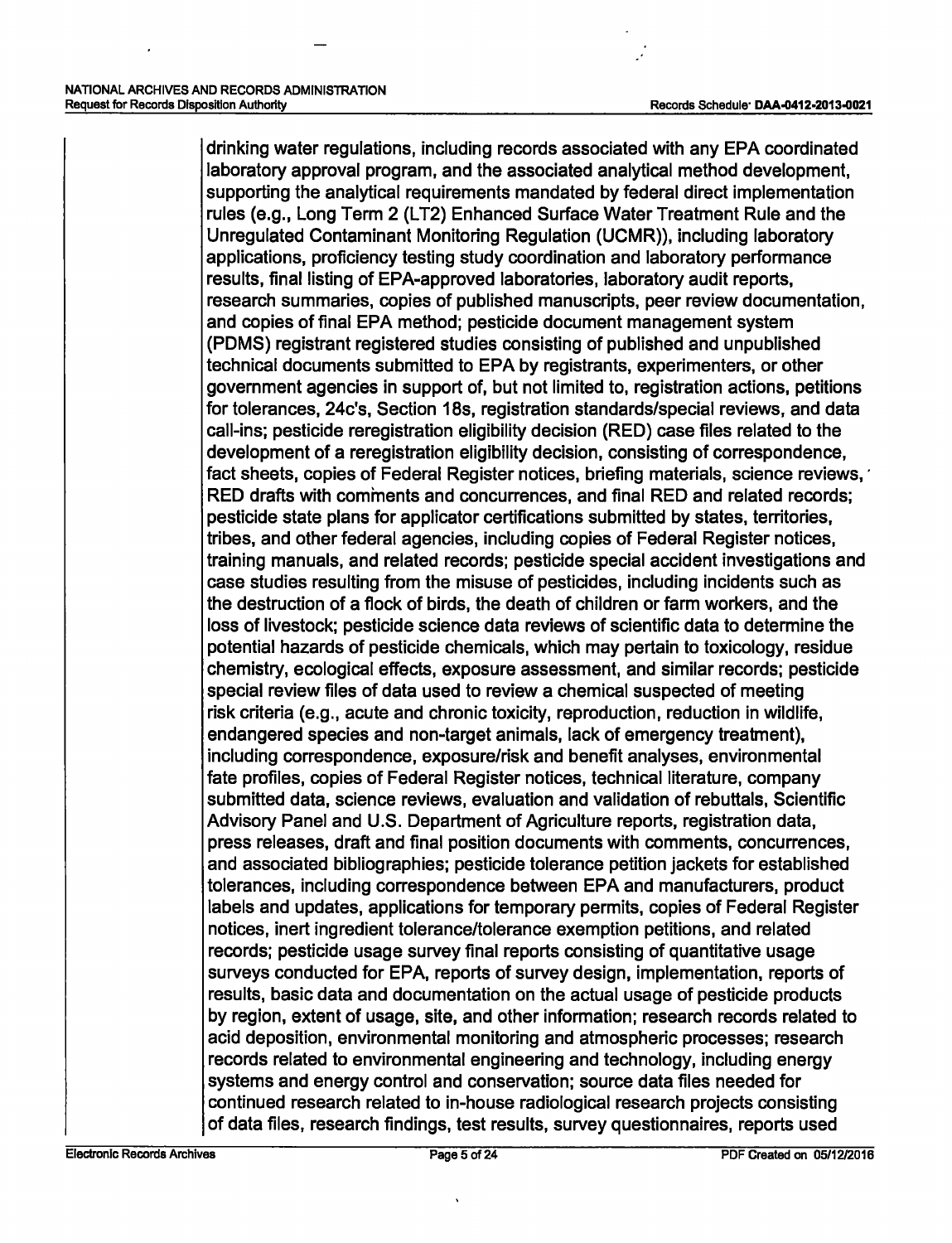)

to collect and process raw data generated by experimental observations and radiological surveillance to arrive at conclusions or scientific determinations during the course of a research project (e.g., Three Mile Island Nuclear Plant, Massachusetts Bay Study of 1992 involving radioactive waste disposal dumped in the Bay during 1946-1972); Toxic Substances Control Act {TSCA) chemical inventory file containing documentation related to the inventory of chemicals pursuant to Section 5 of TSCA, consisting of reports, correspondence, corrected data and replacement of data submitted, and related records; TSCA Section 4 chemical test program results related to the testing requirements specified in a test rule or consent order, consisting of final reports, interim progress reports, amendments, modification requests and EPA responses, exemption from test rule applications, request for exclusions, request for waivers, study protocol submissions, meeting summaries, legal proceedings, hearings, written and telephone conversations, comments and other supporting records; TSCA Section 5 new chemical files related to the screening of risk and the regulation of new chemicals to be manufactured or imported, including test data, communications between EPA and the submitter, focus reports, reviews, telephone logs, and related records; TSCA Section 6 regulation of hazardous chemical substances and mixtures files related to the requirements associated with the disposal, prohibition, or limitation of the manufacture, processing, distribution in commerce or use of a chemical or mixture (e.g., polychlorinated biphenyl (PCB), lead, dioxin furans) that presents or unintentionally causes the chemical substances or mixture to present an unreasonable risk of injury to human health or the environment, consisting of permit applications for disposal or research and development, toxicity data, company notifications of inadvertently produced chemicals, requests for waiver or exemptions, internal correspondence and related records; TSCA Section 8 information and reporting files consisting of a wide variety of reports, notices, and health and safety studies submitted per TSCA Section 8, or voluntarily to EPA, pertaining to a chemical or group of chemicals' identity, use, manufacturing production, importation, processing, health and environmental effects and fates, associated by-products, human exposure, and/or disposal data of chemicals or chemical mixtures, including preliminary assessment information rule (PAIR), comprehensive assessment information rule (CAIR), and inventory update rule (IUR); and water quality planning and management files consisting of final plans and biennial reports documenting activities undertaken by EPA, states, interstate, regional, and local agencies and dealing with nonpoint source implementation projects and information on projects such as reservoirs and nuclear power plants which may affect water quality.

| Final Disposition                                                                                                                   | Permanent |
|-------------------------------------------------------------------------------------------------------------------------------------|-----------|
| <b>Item Status</b>                                                                                                                  | Active    |
| Is this item media neutral?                                                                                                         | Yes       |
| Do any of the records covered<br>by this item currently exist in<br>electronic format(s) other than e-<br>mail and word processing? | Yes       |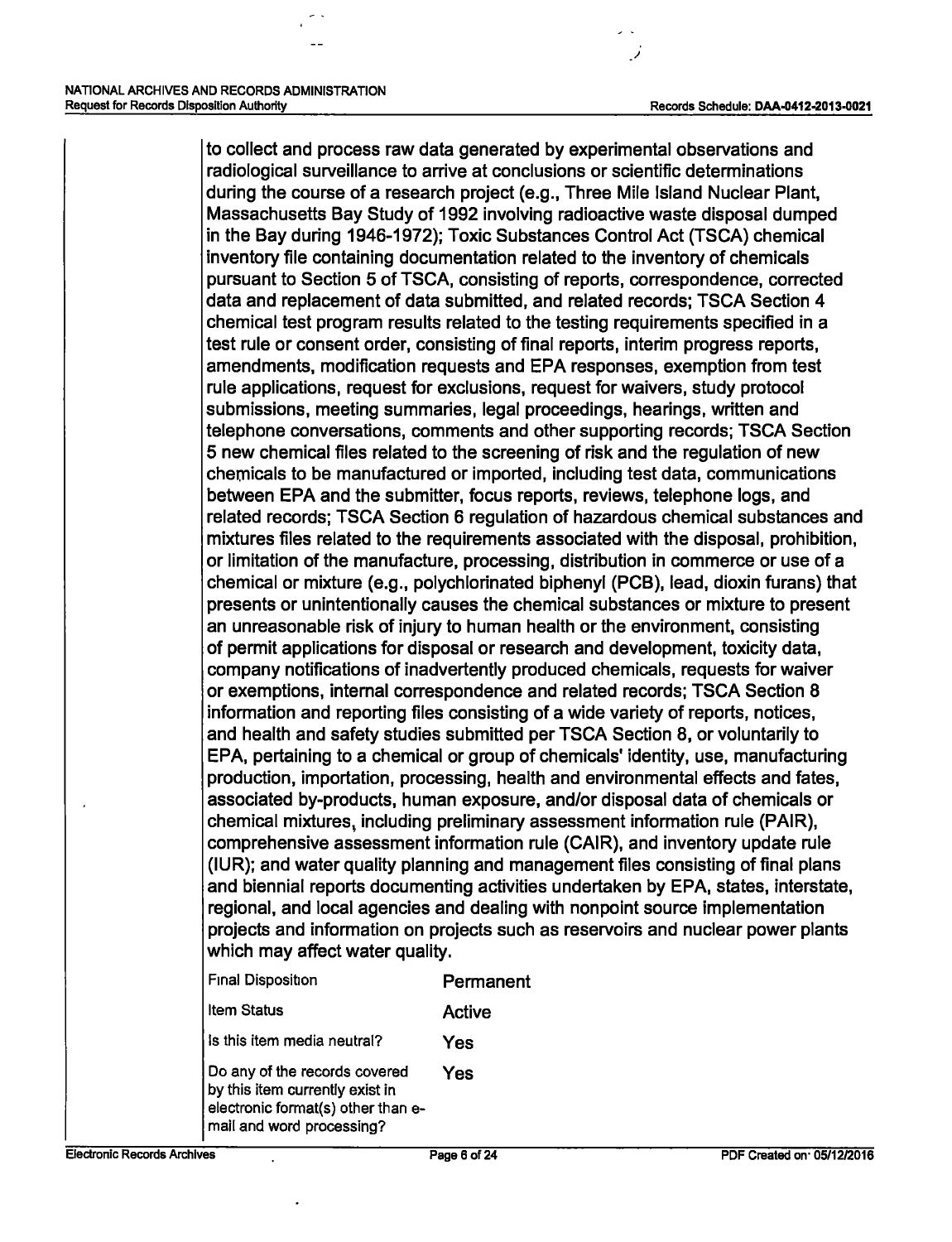$\hat{\boldsymbol{x}}$ 

 $\overline{a}$ 

 $\overline{\phantom{a}}$ 

 $\overline{a}$ 

| Do any of the records covered<br>by this item exist as structured<br>electronic data? | Yes                                  |
|---------------------------------------------------------------------------------------|--------------------------------------|
| <b>Manual Citation</b>                                                                | <b>Manual Title</b>                  |
| EPA 1035 item a                                                                       |                                      |
| <b>GRS or Superseded Authority</b>                                                    | N1-412-07-54/5a(1)                   |
| Citation                                                                              | N1-412-07-54-5a(2)                   |
|                                                                                       | N1-412-08-7/2a(1)                    |
|                                                                                       | N1-412-08-7/2a(2)                    |
|                                                                                       | N1-412-07-61a(1)                     |
|                                                                                       | N1-412-07-61a(2)                     |
|                                                                                       | N1-412-07-31a(1)                     |
|                                                                                       | N1-412-07-31a(2)                     |
|                                                                                       | N1-412-06-27a(1)                     |
|                                                                                       | N1-412-06-27a(2)                     |
|                                                                                       | N1-412-07-29a(1)                     |
|                                                                                       | N1-412-07-29a(2)                     |
|                                                                                       | N1-412-07-28a(1)                     |
|                                                                                       | N1-412-07-28a(2)                     |
|                                                                                       | N1-412-07-38a(1)                     |
|                                                                                       | N1-412-07-38a(2)                     |
|                                                                                       | N1-412-07-39c(1)(a)                  |
|                                                                                       | N1-412-07-39c(1)(b)                  |
|                                                                                       | N1-412-07-40a(1)                     |
|                                                                                       | N1-412-07-40a(2)                     |
|                                                                                       | N1-412-07-41a(1)                     |
|                                                                                       | N1-412-07-41a(2)                     |
|                                                                                       | N1-412-07-42a(1)                     |
|                                                                                       | N1-412-07-42a(2)<br>N1-412-07-44a(1) |
|                                                                                       | N1-412-07-44a(2)                     |
|                                                                                       | N1-412-07-46a(1)                     |
|                                                                                       | N1-412-07-46a(2)                     |
|                                                                                       | N1-412-07-48a(1)                     |
|                                                                                       | N1-412-07-48a(2)                     |
|                                                                                       | N1-412-07-52a(1)                     |
|                                                                                       | N1-412-07-52a(2)                     |
|                                                                                       | N1-412-06-26a(1)                     |
|                                                                                       | N1-412-06-26a(2)                     |
|                                                                                       | N1-412-07-58/4a(1)                   |
|                                                                                       | N1-412-07-58/4a(2)                   |
|                                                                                       | N1-412-07-58/6a(1)                   |
|                                                                                       | N1-412-07-58/6a(2)                   |
|                                                                                       | N1-412-07-58/9a(1)(a)                |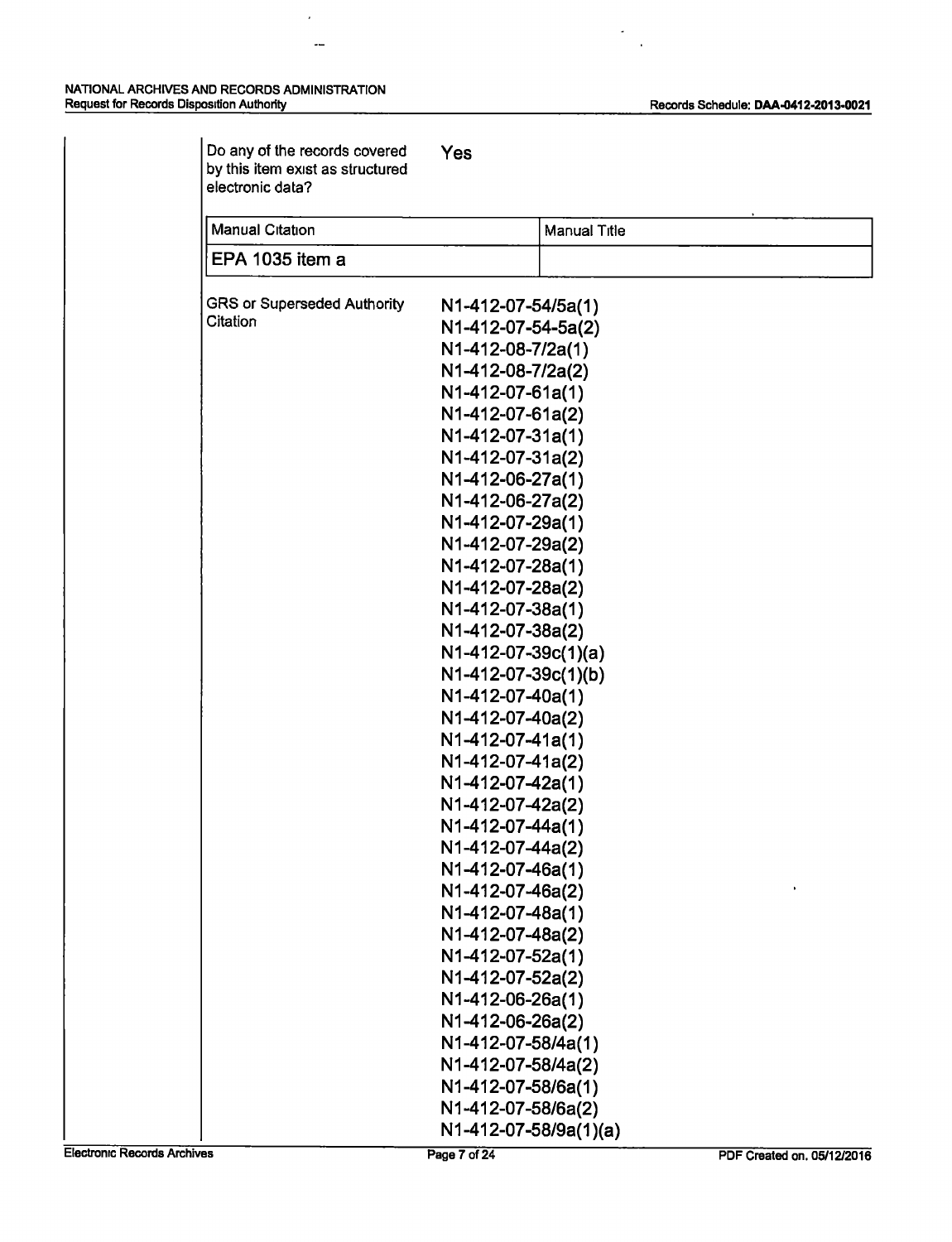NATIONAL ARCHIVES AND RECORDS ADMINISTRATION Request for Records Disposition Authority **Records Schedule**· DAA-0412-2013-0021

 $\mathbf{L}^{\mathbf{L}}$ 

 $\ddot{\phantom{1}}$ 

|                                                                 | N1-412-07-58/9a(1)(b)<br>N1-412-07-71/1a(1)                       |
|-----------------------------------------------------------------|-------------------------------------------------------------------|
|                                                                 | N1-412-07-71/1a(2)                                                |
|                                                                 | N1-412-07-71/2a(1)                                                |
|                                                                 | N1-412-07-71/2a(2)                                                |
|                                                                 | N1-412-07-71/3a(1)                                                |
|                                                                 | N1-412-07-71/3a(2)                                                |
|                                                                 | N1-412-07-71/4a(1)                                                |
|                                                                 | N1-412-07-71/4a(2)                                                |
|                                                                 | N1-412-07-71/5a(1)                                                |
|                                                                 | N1-412-07-71/5a(2)                                                |
|                                                                 | N1-412-07-71/8a(1)                                                |
|                                                                 | N1-412-07-71/8a(2)                                                |
|                                                                 | N1-412-07-2/12b(1)                                                |
|                                                                 | N1-412-07-2/12b(2)                                                |
|                                                                 | N1-412-07-71/9a(1)                                                |
|                                                                 | N1-412-07-71/9a(2)                                                |
|                                                                 | N1-412-07-71/11a(1)                                               |
|                                                                 | N1-412-07-71/11a(2)<br>N1-412-07-71/16a(1)                        |
|                                                                 | N1-412-07-71/16a(2)                                               |
|                                                                 | N1-412-07-71/16b(1)                                               |
|                                                                 | N1-412-07-71/16b(2)                                               |
|                                                                 | N1-412-07-71/16c(1)                                               |
|                                                                 | N1-412-07-71/16c(2)                                               |
|                                                                 | N1-412-07-58/10a(1)                                               |
|                                                                 | N1-412-07-58/10a(2)                                               |
|                                                                 | N1-412-08-5a(1)                                                   |
|                                                                 | N1-412-08-5a(2)                                                   |
| <b>Disposition Instruction</b>                                  |                                                                   |
| <b>Cutoff Instruction</b>                                       | Close when activity, project, or topic completed.                 |
| <b>Transfer to the National Archives</b><br>for Accessioning    | Transfer to the National Archives 15 years after file<br>closure. |
| <b>Additional Information</b>                                   |                                                                   |
| What will be the date span of the                               | <b>Unknown</b>                                                    |
| initial transfer of records to the<br><b>National Archives?</b> | Transfer of these records is ongoing.                             |
| How frequently will your agency                                 | <b>Unknown</b>                                                    |
| transfer these records to the                                   | Transfer of these records is ongoing.                             |

1.2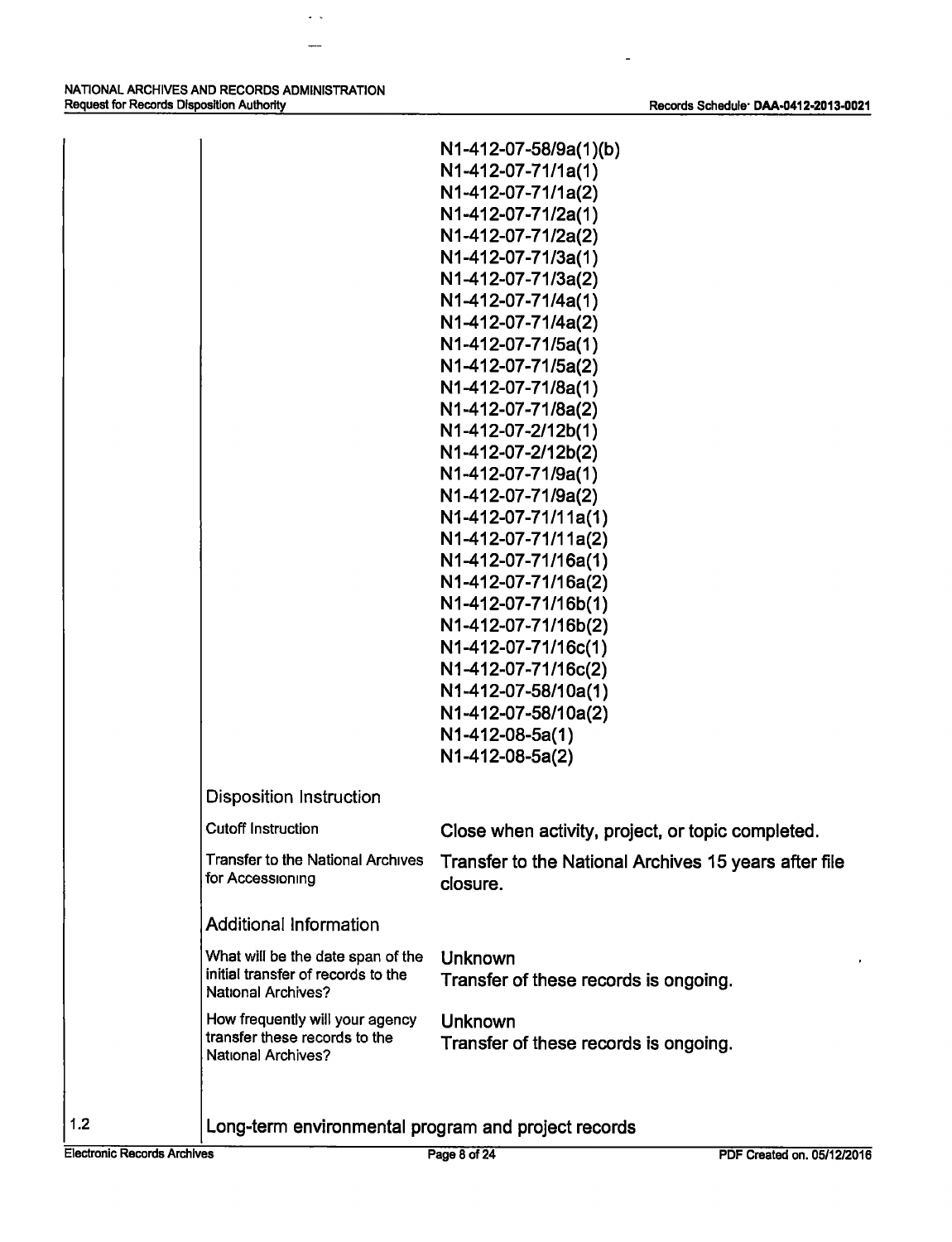#### Disposition Authority Number DAA-0412-2013-0021-0002

Includes records that are not required for documenting the history of the program or project, but which have operational value to EPA throughout the life of the program or project. Includes, but is not limited to: Clean Air Act certification records related to manufacturers' applications and EPA actions for emission certification for motor vehicles, locomotives, and nonroad mobile sources, including technical product descriptions, test results, copies of the certificate of conformity, notices of violations, and related records; Emergency Planning and Community Right-To-Know Act (EPCRA) trade secret claims files submitted to EPA under Section 322 of the Superfund Amendments and Reauthorization Act (SARA) of 1986, including chemical identity, substantiation of trade secret eligibility, and other information on the chemical for which trade secret protection is being claimed; IRIS documentation files consisting of unsolicited and solicited submissions from the public with information on chemicals for consideration in new and future IRIS assessments; pesticide chemical inert ingredient master file consisting of information on the chemical identity of proprietary trade name products used as inert ingredients, including correspondence, Material Safety Data Sheets (MSDS), and chemical identification of proprietary inert ingredient products; pesticide company transfer correspondence file consisting of correspondence, transfer agreements, affirmation documents, and other supporting documentation related to the transfer/ownership of companies, products, and data: pesticide experimental use product (EUPs) jackets, including the application for experimental use, product label, application data, briefing paper, and acceptance or rejection letter; pesticide product label system (PPLS) consisting of a collection of registered pesticide product labels submitted by registrants and accepted by EPA prior to 1996, including a cumulative index; pesticide reviews of chemical compounds used to support risk assessments, benefit assessments, and regulatory actions, consisting of draft reviews, comments, copies of journal articles, lab reports, test products, economic impacts, use analysis or applications covering such areas as pharmacology and toxicology, residues in crops and food items, environmental samples (e.g., soil, sediment, water, fish, grass), human samples and their related materials, lab validations of registrants' methods; pesticide registration jackets for new registration of a pesticide, including confidential statement of formula, enforcement action, product label, label change recommendations, chemical reviews, reports and materials supporting label citations, enforcement case reviews, cancellation notices, certified mail receipts, products, formulas, and related records; pesticide registration maintenance fee records consisting of mailing receipts and telephone logs of conversations with registrants concerning maintenance fee billings and fee responses from companies, and related correspondence; pesticide reregistration case files containing registrant response worksheets, correspondence, copies of Federal Register notices, bibliographies, disciplinary and topical summaries, and related records; pesticide test method evaluation records related to the review, evaluation, modification, and validation of test methods used for the analysis of environmental samples, food, feed, and pesticide products, consisting of methods reports, methods and essential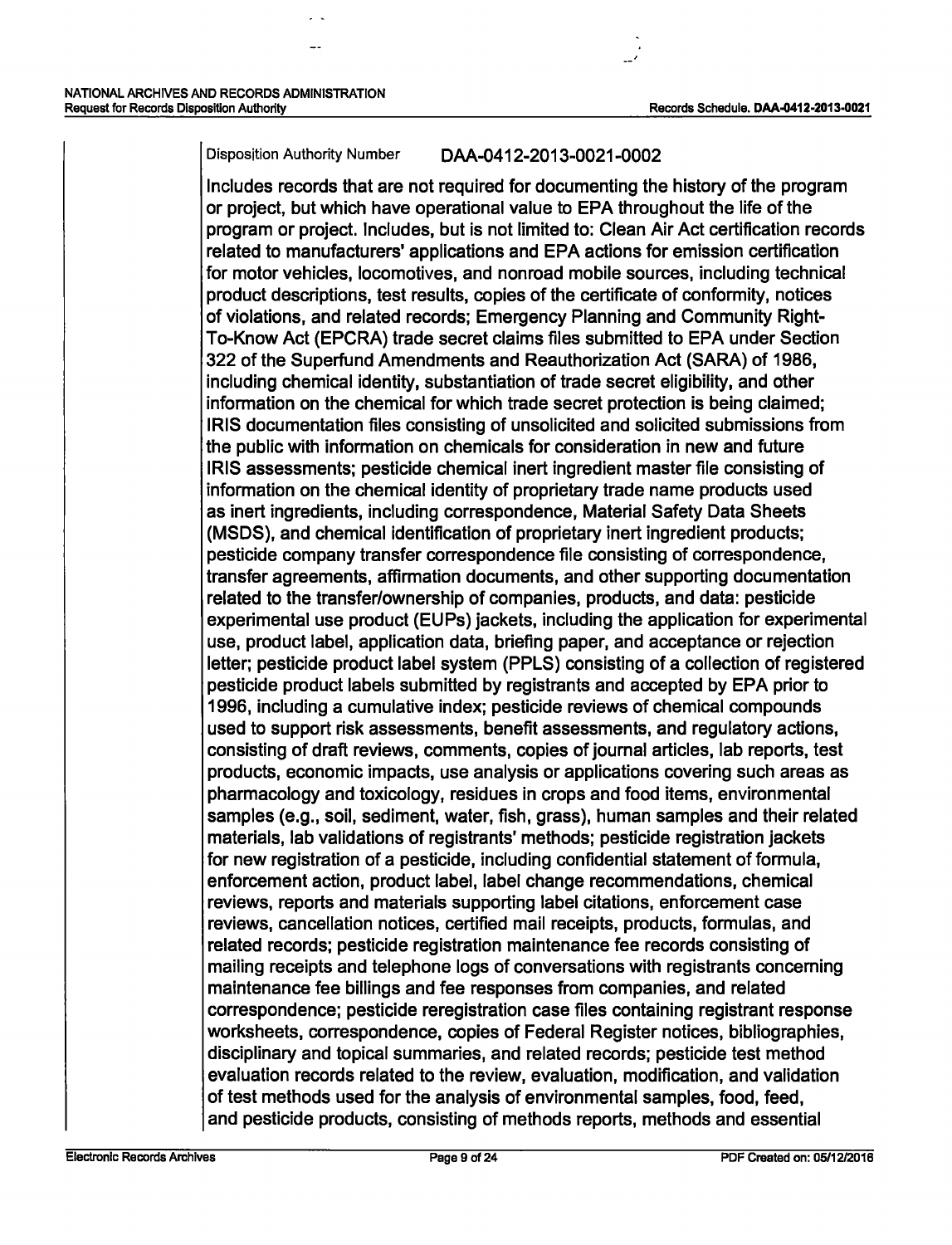laboratory raw data such as chromatograms and original test method data submitted by companies; pesticide 24c applications by state, including the applicant's name and address, product name, issue date, expiration date, toxicity, pesticide form, pesticide type(s), chemical active ingredients, and percent concentration of each ingredient, sites, and pests; and scientific research project files related to basic, exploratory research for projects conducted by EPA personnel in ORD laboratories and research project files for the Office of Chemical Safety and Pollution Prevention (OCSPP) that provide demonstration or proof of concept projects such as method validation studies, and basic, exploratory, conceptual research to study basic phenomena or issues, including characterization of health or ecological mechanisms and/or endpoints in order to improve the understanding of the interaction of environmental compounds, conditions, or processes with human and other life forms, including research plans, research methodology, questionnaires, quality assurance project plans, raw data, laboratory notebooks, correspondence, data collection media, interim and final reports, quality assurance assessments.

| <b>Final Disposition</b>                                                                                                            | Temporary                      |                          |
|-------------------------------------------------------------------------------------------------------------------------------------|--------------------------------|--------------------------|
| <b>Item Status</b>                                                                                                                  | <b>Active</b>                  |                          |
| Is this item media neutral?                                                                                                         | Yes                            |                          |
| Do any of the records covered<br>by this item currently exist in<br>electronic format(s) other than e-<br>mail and word processing? | Yes                            |                          |
| Do any of the records covered<br>by this item exist as structured<br>electronic data?                                               | Yes                            |                          |
| <b>Manual Citation</b>                                                                                                              |                                | <b>Manual Title</b><br>v |
| EPA 1035 item b                                                                                                                     |                                |                          |
| <b>GRS or Superseded Authority</b><br>Citation                                                                                      | N1-412-07-55/3a                |                          |
|                                                                                                                                     | N1-412-07-50/1a                |                          |
|                                                                                                                                     | N1-412-07-39a                  |                          |
|                                                                                                                                     | N1-412-07-39b<br>N1-412-07-39d |                          |
|                                                                                                                                     | N1-412-07-50/5a                |                          |
|                                                                                                                                     | N1-412-07-43a                  |                          |
|                                                                                                                                     | N1-412-07-45a                  |                          |
|                                                                                                                                     | N1-412-07-45b                  |                          |
|                                                                                                                                     | N1-412-07-50/13a               |                          |
|                                                                                                                                     | N1-412-07-47a                  |                          |
|                                                                                                                                     | N1-412-07-50/14a               |                          |
|                                                                                                                                     | N1-412-07-71/8d                |                          |
|                                                                                                                                     | N1-412-07-59/7a                |                          |
|                                                                                                                                     | N1-412-07-71/13a               |                          |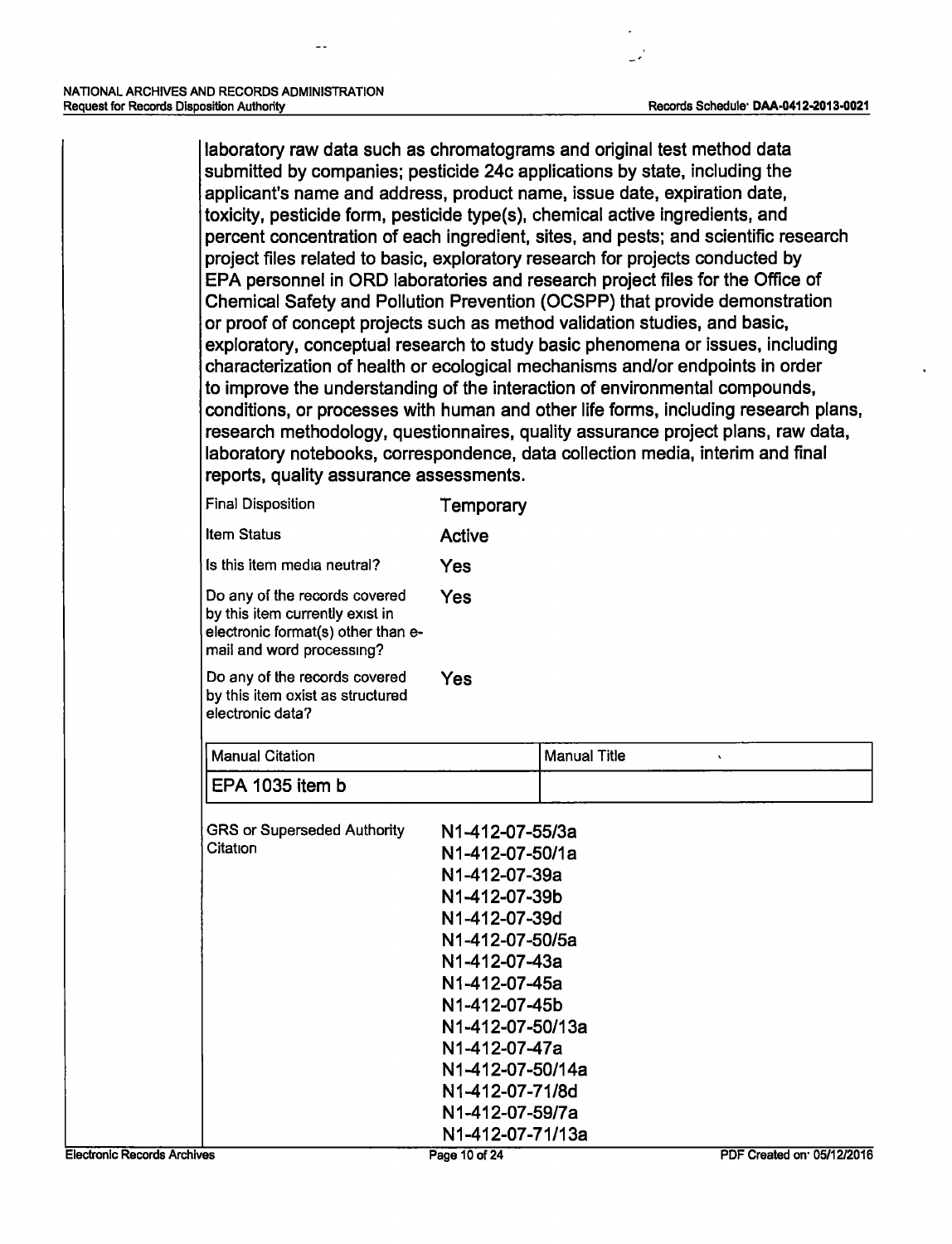#### NATIONAL ARCHIVES AND RECORDS ADMINISTRATION Request for Records Disposition Authority Records Schedule. DAA-0412·2013·0021

 $\mathbb{Z}^{\perp}$ 

 $\epsilon$ 

1.3

 $\ddot{\phantom{0}}$ 

 $\mathbb{Z}^{\mathbb{Z}}$ 

|                                                   | N1-412-07-57a                                                                                                                                                                                                                                                                                                                                                                                                                                                                                                                                                                                                                                                                                                                                                                                                                                                                                                                                                                                                                                                                                                                                                                                                                                                                                                                                                                                                                                                                                                                                                                                                                                                                                                                                                                                                                                                                                                                                                                                                                                                                                                                                                                                                                                                                                                                                                                                                                                                                                                                                                                                                                                                                                                                            |
|---------------------------------------------------|------------------------------------------------------------------------------------------------------------------------------------------------------------------------------------------------------------------------------------------------------------------------------------------------------------------------------------------------------------------------------------------------------------------------------------------------------------------------------------------------------------------------------------------------------------------------------------------------------------------------------------------------------------------------------------------------------------------------------------------------------------------------------------------------------------------------------------------------------------------------------------------------------------------------------------------------------------------------------------------------------------------------------------------------------------------------------------------------------------------------------------------------------------------------------------------------------------------------------------------------------------------------------------------------------------------------------------------------------------------------------------------------------------------------------------------------------------------------------------------------------------------------------------------------------------------------------------------------------------------------------------------------------------------------------------------------------------------------------------------------------------------------------------------------------------------------------------------------------------------------------------------------------------------------------------------------------------------------------------------------------------------------------------------------------------------------------------------------------------------------------------------------------------------------------------------------------------------------------------------------------------------------------------------------------------------------------------------------------------------------------------------------------------------------------------------------------------------------------------------------------------------------------------------------------------------------------------------------------------------------------------------------------------------------------------------------------------------------------------------|
| <b>Disposition Instruction</b>                    |                                                                                                                                                                                                                                                                                                                                                                                                                                                                                                                                                                                                                                                                                                                                                                                                                                                                                                                                                                                                                                                                                                                                                                                                                                                                                                                                                                                                                                                                                                                                                                                                                                                                                                                                                                                                                                                                                                                                                                                                                                                                                                                                                                                                                                                                                                                                                                                                                                                                                                                                                                                                                                                                                                                                          |
| <b>Cutoff Instruction</b>                         | Close when activity, project, or topic completed.                                                                                                                                                                                                                                                                                                                                                                                                                                                                                                                                                                                                                                                                                                                                                                                                                                                                                                                                                                                                                                                                                                                                                                                                                                                                                                                                                                                                                                                                                                                                                                                                                                                                                                                                                                                                                                                                                                                                                                                                                                                                                                                                                                                                                                                                                                                                                                                                                                                                                                                                                                                                                                                                                        |
| <b>Retention Period</b>                           | Destroy 20 year(s) after file closure.                                                                                                                                                                                                                                                                                                                                                                                                                                                                                                                                                                                                                                                                                                                                                                                                                                                                                                                                                                                                                                                                                                                                                                                                                                                                                                                                                                                                                                                                                                                                                                                                                                                                                                                                                                                                                                                                                                                                                                                                                                                                                                                                                                                                                                                                                                                                                                                                                                                                                                                                                                                                                                                                                                   |
| <b>Additional Information</b>                     |                                                                                                                                                                                                                                                                                                                                                                                                                                                                                                                                                                                                                                                                                                                                                                                                                                                                                                                                                                                                                                                                                                                                                                                                                                                                                                                                                                                                                                                                                                                                                                                                                                                                                                                                                                                                                                                                                                                                                                                                                                                                                                                                                                                                                                                                                                                                                                                                                                                                                                                                                                                                                                                                                                                                          |
| <b>GAO Approval</b>                               | <b>Not Required</b>                                                                                                                                                                                                                                                                                                                                                                                                                                                                                                                                                                                                                                                                                                                                                                                                                                                                                                                                                                                                                                                                                                                                                                                                                                                                                                                                                                                                                                                                                                                                                                                                                                                                                                                                                                                                                                                                                                                                                                                                                                                                                                                                                                                                                                                                                                                                                                                                                                                                                                                                                                                                                                                                                                                      |
| Routine environmental program and project records |                                                                                                                                                                                                                                                                                                                                                                                                                                                                                                                                                                                                                                                                                                                                                                                                                                                                                                                                                                                                                                                                                                                                                                                                                                                                                                                                                                                                                                                                                                                                                                                                                                                                                                                                                                                                                                                                                                                                                                                                                                                                                                                                                                                                                                                                                                                                                                                                                                                                                                                                                                                                                                                                                                                                          |
| <b>Disposition Authority Number</b>               | DAA-0412-2013-0021-0003                                                                                                                                                                                                                                                                                                                                                                                                                                                                                                                                                                                                                                                                                                                                                                                                                                                                                                                                                                                                                                                                                                                                                                                                                                                                                                                                                                                                                                                                                                                                                                                                                                                                                                                                                                                                                                                                                                                                                                                                                                                                                                                                                                                                                                                                                                                                                                                                                                                                                                                                                                                                                                                                                                                  |
|                                                   | for ongoing management of the program or project. Includes, but is not limited<br>to: alternate test procedure applications for methods developed for nationwide<br>use in regulated NPDES and NPDWR monitoring or for limited use in NPDES<br>monitoring or NPDWR radionuclide monitoring that are not approved; Ann<br>Arbor recall and in-use testing records, consisting of listings of vehicle owners,<br>labels, supplemental sheets, maintenance forms, correspondence, and related<br>records; certification of Waste Isolation Pilot Plant (WIPP) records consisting<br>of information gathered by EPA in its role as regulator to certify that WIPP is<br>in compliance with disposal regulations before the U.S. Department of Energy<br>(DOE) can begin waste emplacement, including DOE applications, references,<br>and other supporting information; Clean Air Act data records related to motor<br>vehicle emission standards, including temperature chart tests, correlation tests of<br>instruments, strip chart of analyses, drivers trace charts, exhaust concentration<br>data, preliminary results, as compared to final results of tests, and related records;<br>collections of approved or accepted quality assurance project plans (QAPPs)<br>and quality management plans (QMPs) that describe procedures to assess<br>environmental measurement activities or document the quality system of the<br>organization conducting the environmental data collection activities; collections<br>of laboratory standard operating procedures (SOPs) used to assure quality of<br>analytical procedures used by EPA laboratories and used to implement and assess<br>environmental measurements activities, including sampling, instrument operations,<br>calibration of equipment and instruments, sample preparation, laboratory and<br>field analytical procedures, data validation and verification, health and safety,<br>interlab crosscheck reports, trip reports, and special project analysis reports;<br>disaster response records for other Presidential declared emergencies such as<br>short-term federal emergencies requiring federal assistance to supplement state<br>and local efforts to save lives, protect property, or to lessen or avert the threat<br>of a catastrophe, and local EPA emergencies occurring in or near EPA facilities<br>(e.g.,, flooding due to a broken pipe) affecting the ability to conduct EPA business;<br>drinking water management and direct implementation files related to public water<br>supply systems, source water assessment and protection, wellhead protection, and<br>the direct implementation of the primary and secondary drinking water regulations, |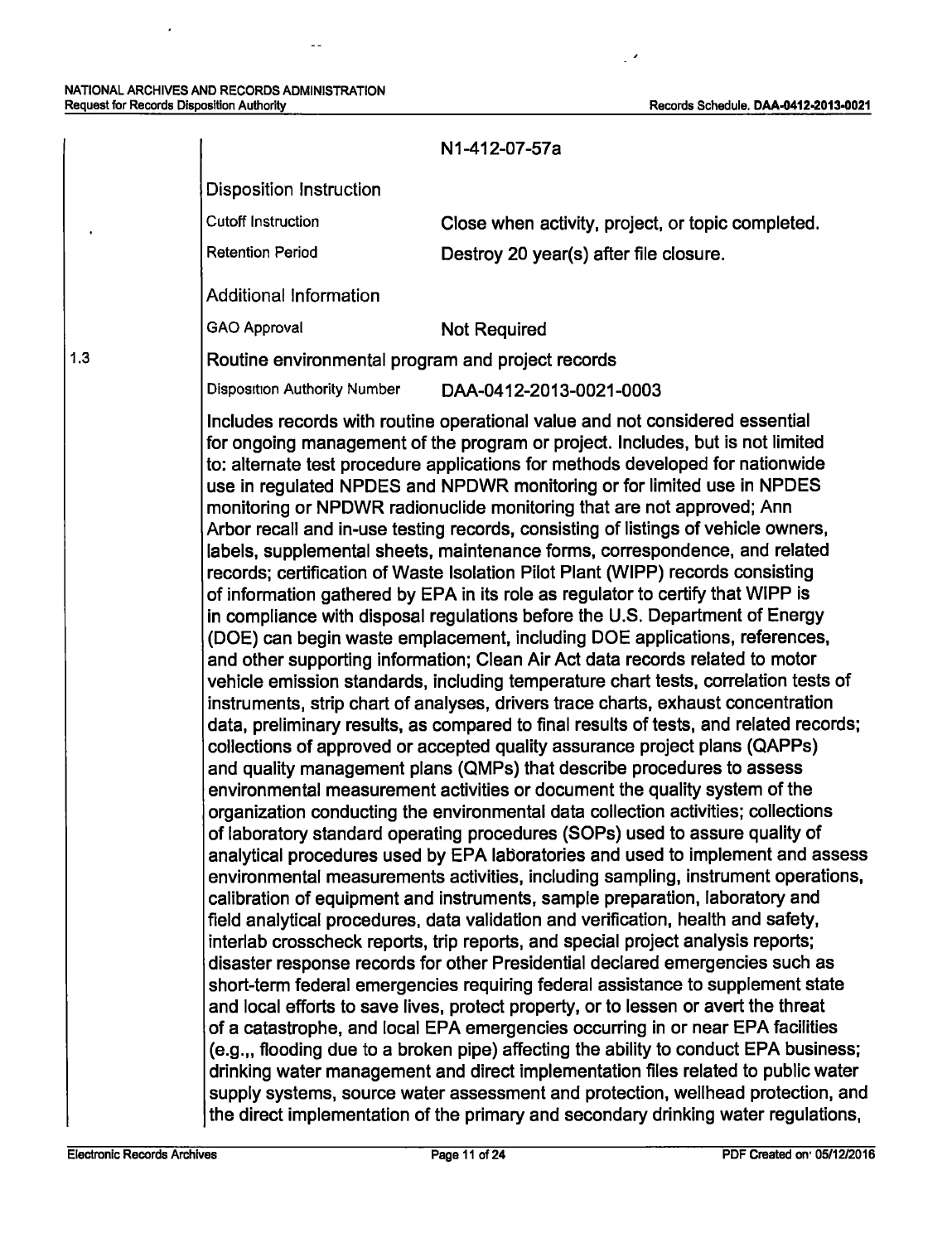including supplier reports to the states, public notices, education materials, public water system inventories, correspondence, reports, and related records; effluent guidelines studies supporting documentation; emergency planning program for radiological incident records, consisting of accident and incident reports, emergency planning symposium arrangements, model emergency plans, reference materials, interagency meetings and conference minutes, scenarios for power plant accident exercises, investigation reports, and related records; international affairs bilateral agreements related to the evaluation of all international bilateral activities involving EPA and foreign organizations and governments; international affairs ocean dumping files related to EPA participation in implementing the 1972 Ocean Dumping Treaty and EPA's chairmanship of the U.S. delegations to treaty group meetings, EPA monitoring of ocean dumping incidents, review and evaluation of ocean dumping regulations, and related matters, consisting of position papers, conference reports, correspondence, and related records; National Contingency Plan (NCP) product files, including the NCP Product Schedule of dispersants and other chemical or biological products that may be authorized · for use on oil discharges and consisting of NCP Product Schedule, vendor applications, correspondence, Agency and contractor review documentation, Technical Bulletins, and related records; national emissions standards for hazardous pollutants (NESHAPS) radiation facility and site files consisting of records related to the investigation of emissions into the air from radiologically contaminated sites, radioactive waste disposal sites, and industrial sources of radionuclides as air pollutants, including reports of the Department of Energy, other federal agencies, and other entities such as states and tribes; pesticide facilities files consisting of records related to the manufacture, distribution, and application of pesticides products, including registration applications, registrations, investigation reports, supporting papers, certification forms, correspondence, and related records; pesticide tolerance petition jackets for established limited or temporary tolerances and inactive tolerances; pesticide emergency exemption jackets (Section 18s) consisting of state or federal requests to exempt a pesticide from certain provisions of the Federal Insecticide, Fungicide, and Rodenticide Act (FIFRA), including the scope of emergency, economics, residue and efficacy data supporting the request, scientific evaluations, action memorandum, acceptances, withdrawal or denial correspondence, reports submitted during and after exemption regarding use, effect, results from use under an exemption, and copies of Federal Register notices for tolerance rate; pesticide laboratory test reports and supporting documentation related to the receipt and tests made on pesticide samples and supporting documentation, including raw data, media/reagent preparation records, quality and control records, chain of custody, test results, sterilization and calibration records, temperature and air sampling records, inspection records, state testing program-related correspondence, state standard operating procedures, and other reports and assessments; pesticide notices of supplemental distribution of a registered product submitted by registrants wanting to register another company to distribute their product; pesticide indemnification files consisting of original claim forms for indemnification, contractor's report, invoices and/or affidavits, certification documents, notification of payment, and correspondence; pesticide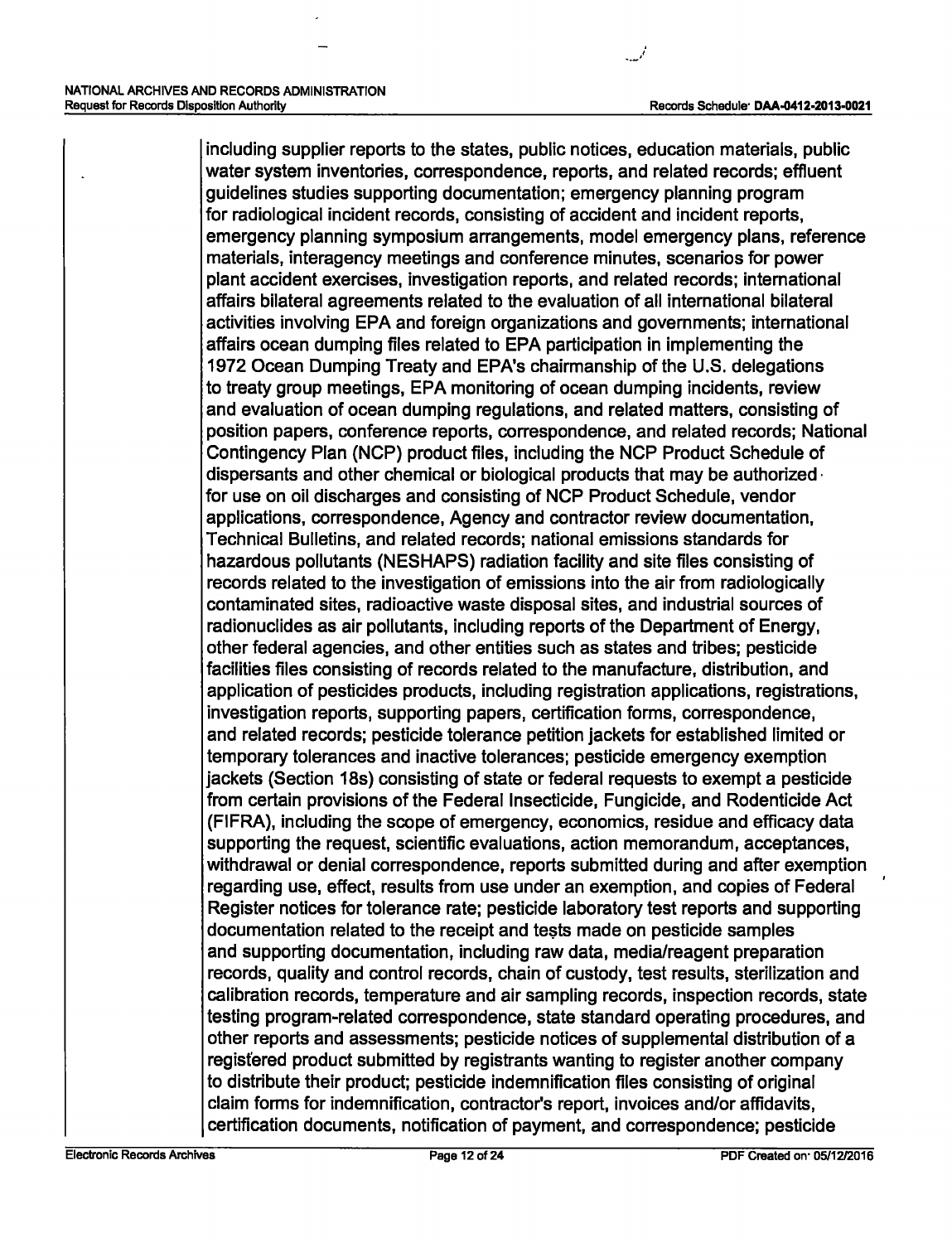$\sim$ :

reregistration fees case files for pesticide products containing active ingredients subject to FIFRA reregistration, consisting of registrant market share request submissions, correspondence, copies of reregistration fee invoices, market share request green cards, case-specific background information, and reregistration fee historic information; pesticide state and federal FIFRA issues research and evaluation group (SFFIREG) files consisting of transcripts of meetings, action items, minutes, reports, and related records; pilot project supporting files for pilot projects which explore new technologies, cleanup methods, etc., to improve the environment in a variety of ways on such topics as medical waste tracking demonstration program, environmental leadership pilot project encouraging facilities to develop innovative auditing and compliance programs, and similar projects; radon action files related to the management and oversight of the radon state grant program and the regional radon training centers and technical assistance on radon problem assessment, mitigation, and prevention, including health risk surveys and data, reports, public notices and information, instructional materials, records of communication, and related records (excludes grants which are covered by EPA 1003); rapid tax amortization files related to granting federal tax deductions to facilities that have installed pollution control equipment and devices, consisting of applications, state certifications, technical and legal reviews by regional offices, federal certification, and related records; risk management plan (RMP) implementation records consisting of RMPs, facility audit reports, correspondence, and other records related to the implementation of the Clean Air Act, Section 112(r); sampling and analytical data files related to the chemical analysis services performed to support EPA's environmental programs, including analysis conducted through the Contract Laboratory Program (CLP), sample results in the form of "current files," "purge files," and Sample Management Office (SMO) files, as well as regional lab records of in-house sampling, document inventory forms, data summaries, field sheets, chain of custody, data reports, log books, correspondence, quality assurance and data validation files, quality control summaries and related records; special studies and surveys supporting files related to the development of such topics as environmental levels of toxic substances, coastal zone management, or economic benefits and impact of pesticides produced in house by individuals, committees, or task forces; toxic substances files related to the manufacture, processing, importing, or distribution of substances for commercial purposes and/or disposal covered by TSCA, as amended, including copies of release inventory reports, investigation forms, notification forms, data summaries and reports, certifications, correspondence, and related records; underground storage tanks (UST) site and facility files documenting the management of the UST program, including release reports, site characterization reports, financial assurance documents, evaluations, information requests, and inspection and sampling reports; voluntary partnership programs such as Partners for the Environment, including partnership agreements, reports, correspondence, and related records; and water quality planning and management supporting files for final plans and annual and biennial reports.

Final Disposition **Temporary**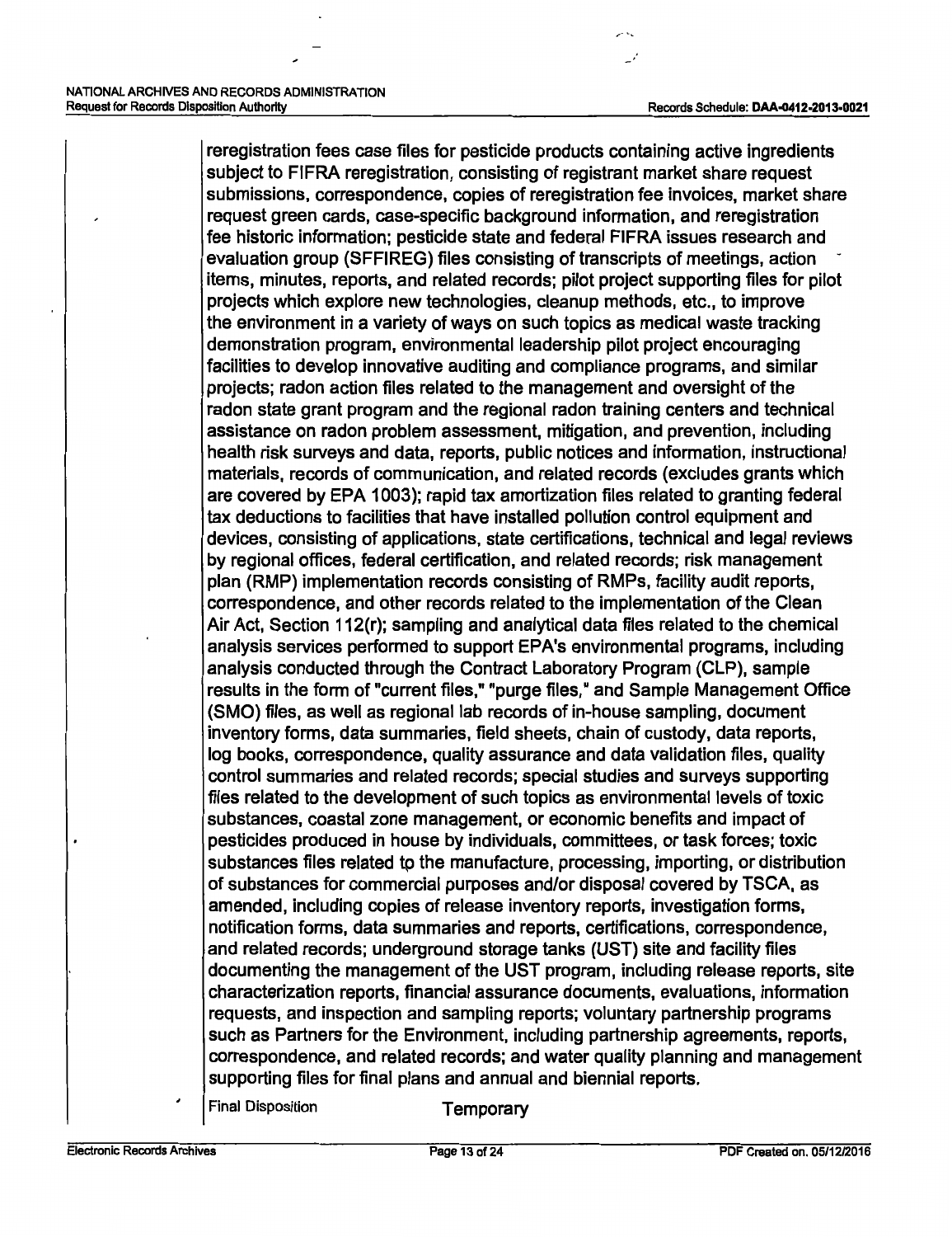$\hat{\mathbf{v}}$ 

 $\overline{a}$ 

J.

 $\overline{\phantom{a}}$ 

| <b>Item Status</b>                                                                                                                  | Active                                                                                                                                                                                                                                                                                                                                                                                                                                                                                                                                                                                              |                     |
|-------------------------------------------------------------------------------------------------------------------------------------|-----------------------------------------------------------------------------------------------------------------------------------------------------------------------------------------------------------------------------------------------------------------------------------------------------------------------------------------------------------------------------------------------------------------------------------------------------------------------------------------------------------------------------------------------------------------------------------------------------|---------------------|
| Is this item media neutral?                                                                                                         | Yes                                                                                                                                                                                                                                                                                                                                                                                                                                                                                                                                                                                                 |                     |
| Do any of the records covered<br>by this item currently exist in<br>electronic format(s) other than e-<br>mail and word processing? | Yes                                                                                                                                                                                                                                                                                                                                                                                                                                                                                                                                                                                                 |                     |
| Do any of the records covered<br>by this item exist as structured<br>electronic data?                                               | <b>Yes</b>                                                                                                                                                                                                                                                                                                                                                                                                                                                                                                                                                                                          |                     |
| <b>Manual Citation</b>                                                                                                              |                                                                                                                                                                                                                                                                                                                                                                                                                                                                                                                                                                                                     | <b>Manual Title</b> |
| EPA 1035 item c                                                                                                                     |                                                                                                                                                                                                                                                                                                                                                                                                                                                                                                                                                                                                     |                     |
| <b>GRS or Superseded Authority</b><br>Citation                                                                                      | N1-412-07-1/1a<br>N1-412-07-55/2a<br>N1-412-07-4/1a<br>N1-412-06-6/3a<br>N1-412-07-1/7a<br>N1-412-07-1/7b<br>N1-412-08-7/2b<br>N1-412-08-7/3a<br>N1-412-07-55/5a<br>N1-412-07-60/1a<br>N1-412-07-60/2a<br>N1-412-07-60/2b<br>N1-412-07-60/2c<br>N1-412-07-22/1a<br>N1-412-07-35/1a<br>N1-412-07-32a<br>N1-412-07-22/2a<br>N1-412-07-61b<br>N1-412-07-61c<br>N1-412-07-39c(2)<br>N1-412-07-39c(3)<br>N1-412-07-50/3a<br>N1-412-07-50/4a<br><b>GRS 6/10a</b><br>N1-412-07-50/6a<br>N1-412-07-50/8a<br>N1-412-07-50/11a<br>N1-412-07-66/4a<br>N1-412-07-66/8a<br>N1-412-07-58/4b<br>N1-412-07-58/9a(2) |                     |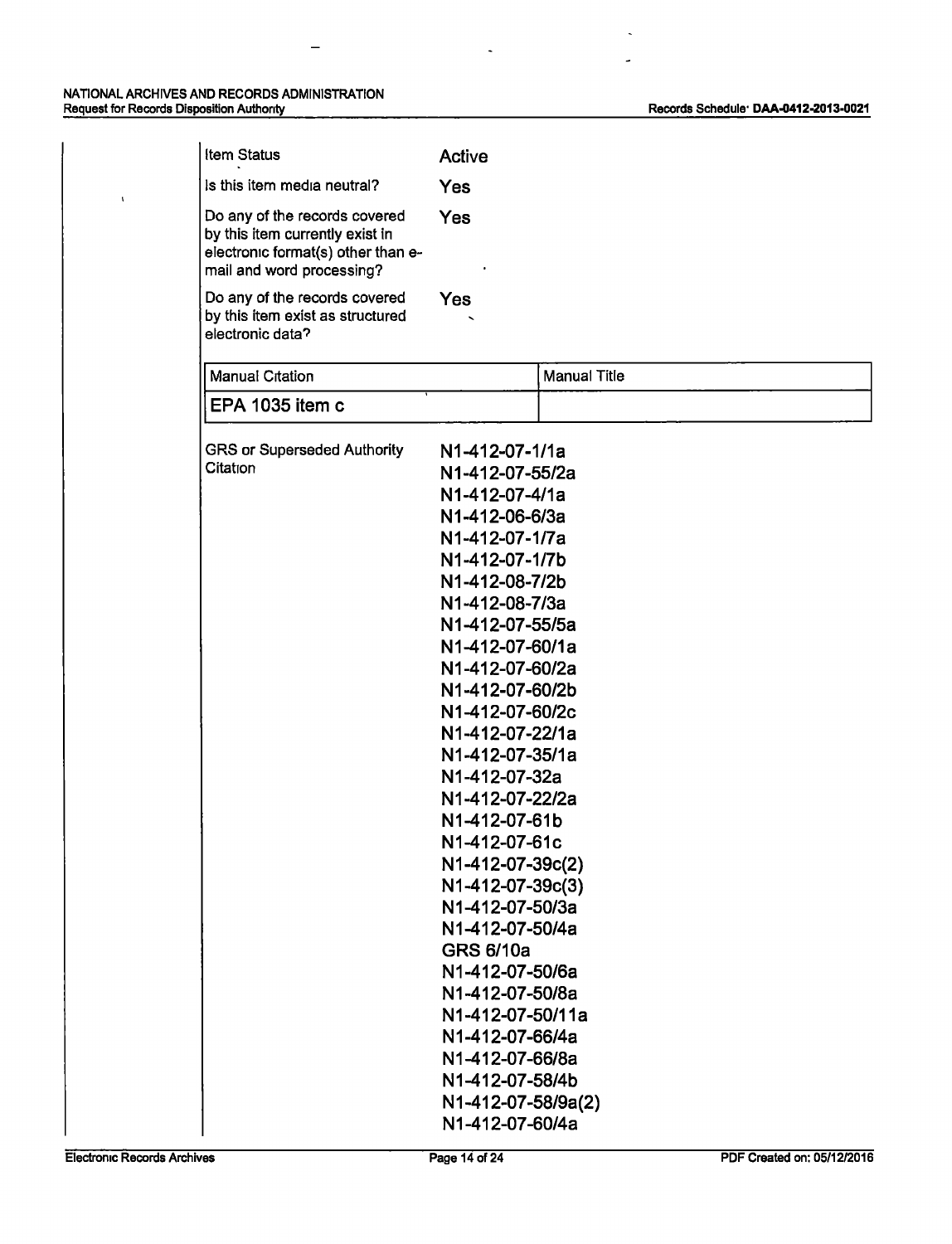$\ddot{\phantom{a}}$ 

 $\overline{\phantom{a}}$ 

 $\ddot{\phantom{1}}$ 

 $\overline{1}$ 

|                                                      | N1-412-07-59/8a<br>N1-412-07-59/9a<br>N1-412-07-60/6a<br>N1-412-08-14a                                                                                                                                                                                                                                                                                                                                                                                                                                                                                                                                                                                                                                                                                                                                                                                                                                                                                                                                                                                                                                                                                                                                                                                                                                                                                                                                                                                                                                                                                                                                                                                                                                                                                                                                                                                                                                                                                                                                                                                                                                                                                                                                                                                                                                                                                                                                                                                                                                                   |
|------------------------------------------------------|--------------------------------------------------------------------------------------------------------------------------------------------------------------------------------------------------------------------------------------------------------------------------------------------------------------------------------------------------------------------------------------------------------------------------------------------------------------------------------------------------------------------------------------------------------------------------------------------------------------------------------------------------------------------------------------------------------------------------------------------------------------------------------------------------------------------------------------------------------------------------------------------------------------------------------------------------------------------------------------------------------------------------------------------------------------------------------------------------------------------------------------------------------------------------------------------------------------------------------------------------------------------------------------------------------------------------------------------------------------------------------------------------------------------------------------------------------------------------------------------------------------------------------------------------------------------------------------------------------------------------------------------------------------------------------------------------------------------------------------------------------------------------------------------------------------------------------------------------------------------------------------------------------------------------------------------------------------------------------------------------------------------------------------------------------------------------------------------------------------------------------------------------------------------------------------------------------------------------------------------------------------------------------------------------------------------------------------------------------------------------------------------------------------------------------------------------------------------------------------------------------------------------|
| Disposition Instruction                              |                                                                                                                                                                                                                                                                                                                                                                                                                                                                                                                                                                                                                                                                                                                                                                                                                                                                                                                                                                                                                                                                                                                                                                                                                                                                                                                                                                                                                                                                                                                                                                                                                                                                                                                                                                                                                                                                                                                                                                                                                                                                                                                                                                                                                                                                                                                                                                                                                                                                                                                          |
| <b>Cutoff Instruction</b>                            | Close when activity, project, or topic completed.                                                                                                                                                                                                                                                                                                                                                                                                                                                                                                                                                                                                                                                                                                                                                                                                                                                                                                                                                                                                                                                                                                                                                                                                                                                                                                                                                                                                                                                                                                                                                                                                                                                                                                                                                                                                                                                                                                                                                                                                                                                                                                                                                                                                                                                                                                                                                                                                                                                                        |
| <b>Retention Period</b>                              | Destroy 10 year(s) after file closure.                                                                                                                                                                                                                                                                                                                                                                                                                                                                                                                                                                                                                                                                                                                                                                                                                                                                                                                                                                                                                                                                                                                                                                                                                                                                                                                                                                                                                                                                                                                                                                                                                                                                                                                                                                                                                                                                                                                                                                                                                                                                                                                                                                                                                                                                                                                                                                                                                                                                                   |
| <b>Additional Information</b>                        |                                                                                                                                                                                                                                                                                                                                                                                                                                                                                                                                                                                                                                                                                                                                                                                                                                                                                                                                                                                                                                                                                                                                                                                                                                                                                                                                                                                                                                                                                                                                                                                                                                                                                                                                                                                                                                                                                                                                                                                                                                                                                                                                                                                                                                                                                                                                                                                                                                                                                                                          |
| GAO Approval                                         | <b>Not Required</b>                                                                                                                                                                                                                                                                                                                                                                                                                                                                                                                                                                                                                                                                                                                                                                                                                                                                                                                                                                                                                                                                                                                                                                                                                                                                                                                                                                                                                                                                                                                                                                                                                                                                                                                                                                                                                                                                                                                                                                                                                                                                                                                                                                                                                                                                                                                                                                                                                                                                                                      |
| Short-term environmental program and project records |                                                                                                                                                                                                                                                                                                                                                                                                                                                                                                                                                                                                                                                                                                                                                                                                                                                                                                                                                                                                                                                                                                                                                                                                                                                                                                                                                                                                                                                                                                                                                                                                                                                                                                                                                                                                                                                                                                                                                                                                                                                                                                                                                                                                                                                                                                                                                                                                                                                                                                                          |
| <b>Disposition Authority Number</b>                  | DAA-0412-2013-0021-0004                                                                                                                                                                                                                                                                                                                                                                                                                                                                                                                                                                                                                                                                                                                                                                                                                                                                                                                                                                                                                                                                                                                                                                                                                                                                                                                                                                                                                                                                                                                                                                                                                                                                                                                                                                                                                                                                                                                                                                                                                                                                                                                                                                                                                                                                                                                                                                                                                                                                                                  |
|                                                      | Includes records with short-term operational value and not considered essential<br>for the ongoing management of the program or project. Includes, but is not limited<br>to: accident and incident summary reports, consisting of brief summary reports<br>on accidents and incidents resulting in or brought on by water contamination;<br>advanced technology problem area projects files related to nuclear fuel processing,<br>fabrication of uranium and plutonium, generic field studies, waste disposal,<br>enrichment, transportation, and other radiation technology problem areas,<br>consisting of problem statements and work plans, analysis and calculation<br>work papers, field investigation reports, testimony before state and federal<br>legislative bodies, technical reports, and related records; alternate test procedure<br>applications for nationwide use in regulated NPDES and NPDWR monitoring<br>or for limited use in NPDES monitoring or NPDWR radionuclide monitoring<br>where the application is defaulted by the applicant or the application is not<br>within EPA jurisdiction (parameter not regulated); applied and directed scientific<br>research project workpapers and administrative correspondence, including<br>completed questionnaires or other documents used for data collection, drafts or<br>copies of interim progress reports, and other workpapers created in the course<br>of the study, excluding those workpapers needed to support the basis for the<br>research conclusions; chlorofluorocarbon (CFC) certificates and registrations<br>received by regional offices under the Clean Air Act Amendments of 1990,<br>consisting of motor vehicle air condition (MVAC) recover/recycle or recover<br>equipment certification form, EPA refrigerant recovery or recycling device<br>acquisition certification form, certifications for technicians, and related records;<br>collections of QAPPs and QMPs that are not approved or accepted; imported<br>nonconforming motor vehicle case files consisting of forms, entry documents,<br>affidavits, invoices, photographs, records describing modifications to vehicles<br>and engines, and certifying conformity to EPA standards, and Agency decisions;<br>instrument notebooks or logs kept by scientists in the course of performing routine,<br>nonprogrammatic activities such as maintenance, calibration and inspection<br>of equipment; international activities and agreements records consisting of |

1.4

 $\mathbf{r}$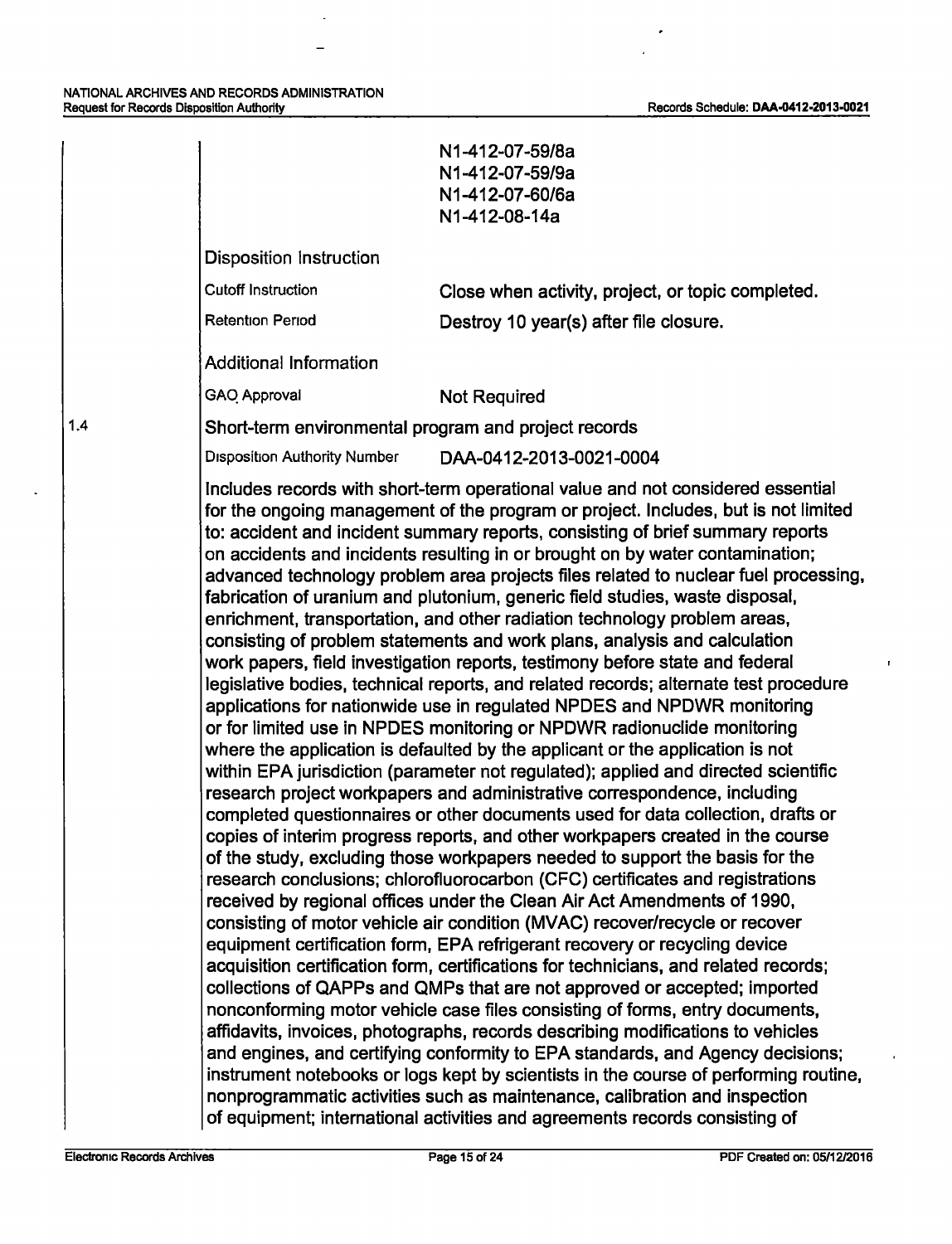routine correspondence, meeting notes, conference and symposia materials, and routine records related to multilateral organizations such as the United Nations Environmental Program, the Intergovernmental Maritime Consultative Organization, the World Health Organization, and similar groups; international bilateral programs file consisting of records other than the bilateral agreement, including correspondence with the countries and within EPA and information on work accomplishments; laboratory approval and analytical method development supporting direct implementation of drinking water regulations project workpapers and administrative correspondence, including progress reports, analysis reports generated on individual samples assayed during method development, laboratory bench sheets, and correspondence with other researchers conducting similar method development efforts; pesticide export notices of unregistered pesticides containing foreign purchaser acknowledgment statements (FPAS) from exporters of unregistered pesticides with signed statements from foreign purchasers acknowledging that the pesticide is not registered for use in the U.S., including annual summaries from exporters and Agency export notice logs; pesticide imports files consisting of records on source and destination of pesticides imports into the United States, including notices of arrival of pesticides and services and attached registration label of product; pesticide test method evaluation records consisting of nonessential supporting documentation such as extra copies of submissions, nonreportable data, and similar records; protective action planning manual work files related to the development of the nuclear incident protective planning manual, consisting of technical articles and reports, task force records, work plans and reports, comments, and related records; radiological emergency planning records consisting of copies of state and local emergency response plans, inspection reports, correspondence, safety analysis reports, and related records; research project logbooks or index records reflecting the status of individual research projects; Resource Conservation and Recovery Act (RCRA) solid waste management plans documenting the process for approving state and municipal plans addressing all solid waste with potential adverse effects on health or the environment or opportunity for resource conservation or resource recovery, consisting of a copy of the proposed plan, capacity assurance plans, review and evaluation of the plan, correspondence, public notices and comments, plan revisions, and related records; Spill Prevention Control and Countermeasure (SPCC) facility plans submitted by owners and operators of facilities, submitted to regional offices as required by regulations, including plans and amendments prescribed by the Regional Administrators; summary research projects status reports submitted by project officers to laboratory management showing the status of their projects; TSCA administrative tracking and control records consisting of log books, registers, and other records (e.g., transfer logs, document inventory logs and records disposition logs) used to control or document receipt status, maintenance or use of documents containing TSCA confidential business information (CBI) maintained as a separate file and containing significant information for determining location and custodian; TSCA Section 12(b) notice of export files containing notifications to EPA from companies of their export or intent to export specific chemicals or mixtures subject to specified actions taken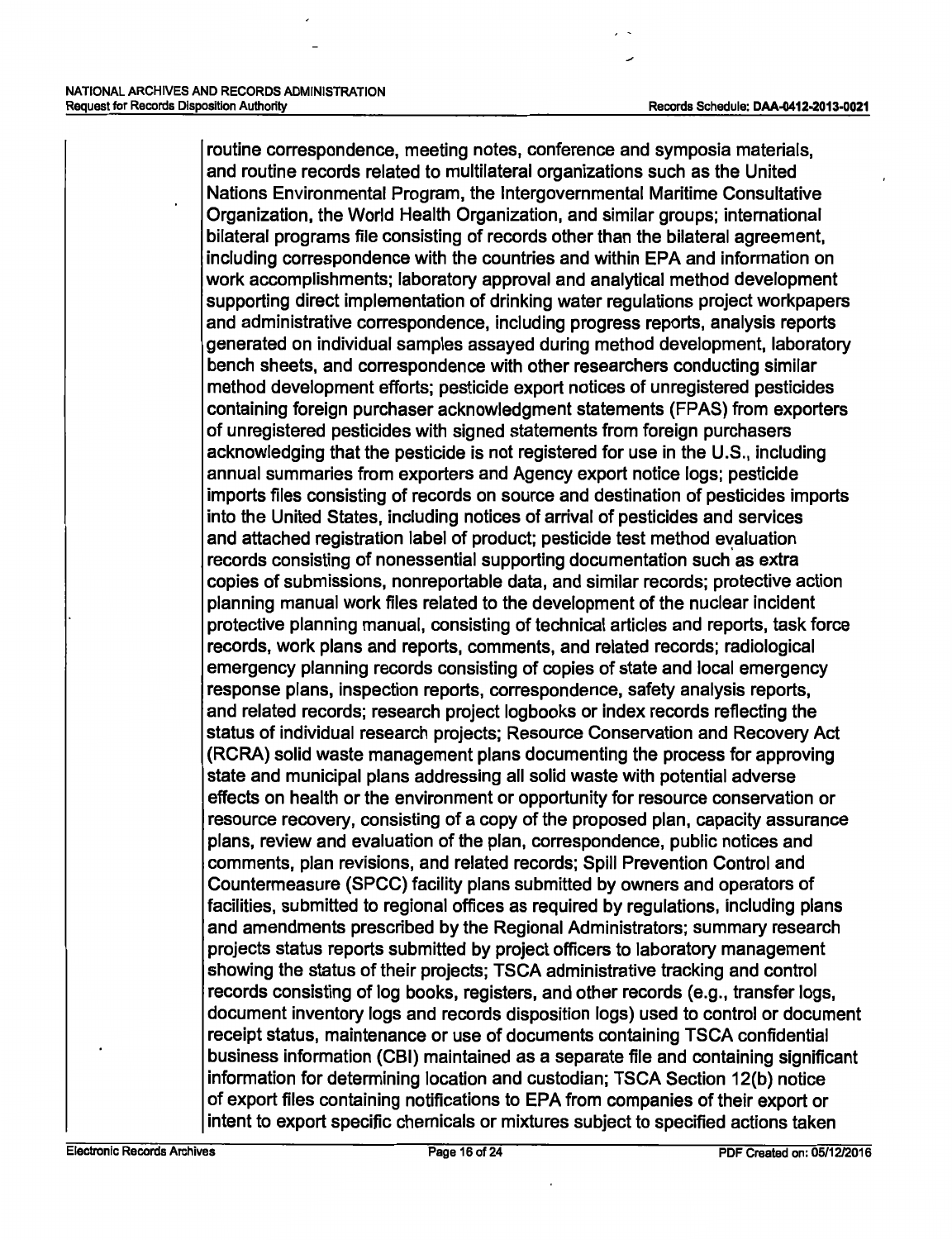under Sections 4, 5, 6, and 7 of TSCA, including correspondence between EPA and foreign government authorities, other U.S. government agencies, the legal community, industry, or other interested parties, original notices, tracking and control records, and supporting information; TSCA Section 13 import records from companies concerning the importation of a regulated chemical substance or mixture, including certification statements and correspondence from companies documenting the receipt of shipment as well as certification of compliance; and water supply laboratory certification program files related to the development of evaluation procedures and quality assurance criteria for ORD laboratories analyzing public drinking water, consisting of procedures manual for laboratory certification, comments on the certification procedures for states, other government agencies, and private groups, and related records.

| <b>Final Disposition</b>                                                                                                            | Temporary |
|-------------------------------------------------------------------------------------------------------------------------------------|-----------|
| <b>Item Status</b>                                                                                                                  | Active    |
| Is this item media neutral?                                                                                                         | Yes       |
| Do any of the records covered<br>by this item currently exist in<br>electronic format(s) other than e-<br>mail and word processing? | Yes       |
| Do any of the records covered<br>by this item exist as structured<br>electronic data?                                               | Yes       |

| <b>Manual Citation</b>             | Manual Title       |
|------------------------------------|--------------------|
| EPA 1035 item d                    |                    |
| <b>GRS or Superseded Authority</b> | N1-412-07-4/2a     |
| Citation                           | N1-412-07-59/1a    |
|                                    | N1-412-07-1/7c     |
|                                    | N1-412-07-55/4a    |
|                                    | N1-412-07-60/3a    |
|                                    | N1-412-07-35/2a    |
|                                    | N1-412-07-26a      |
|                                    | N1-412-07-51/1a    |
|                                    | N1-412-07-51/1b    |
|                                    | N1-412-07-51/1c    |
|                                    | N1-412-07-51/2a    |
|                                    | N1-412-07-43b      |
|                                    | N1-412-07-50/9a    |
|                                    | N1-412-07-66/4b    |
|                                    | N1-412-07-58/2a    |
|                                    | N1-412-07-58/9a(3) |
|                                    | N1-412-07-58/9a(4) |
|                                    | N1-412-07-71/7a    |
|                                    | N1-412-07-2/12a    |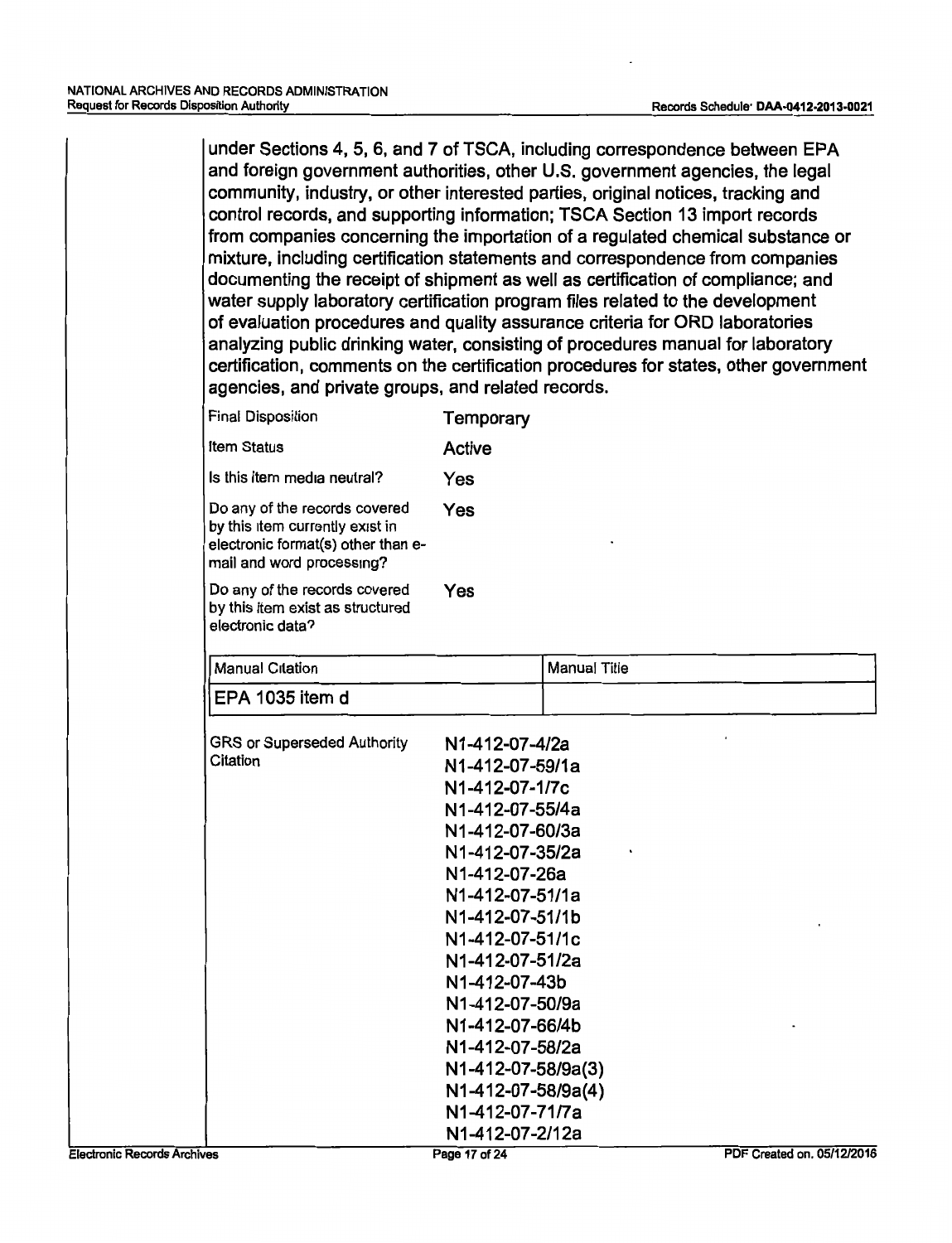|     |                                                 | N1-412-07-60/5a<br>N1-412-07-71/11b<br>N1-412-07-71/11c                                                                                                                                                                                                                                                                                                                                                                                                                                                                                                                                                                                                                                                                                                                                                                                                                                                                                                                                                                                                                                                                                                                                                                                                                                                                                                                                                                                                                                                                                                                                                                                                                                                                                                                                                                                                                                                                                                                         |
|-----|-------------------------------------------------|---------------------------------------------------------------------------------------------------------------------------------------------------------------------------------------------------------------------------------------------------------------------------------------------------------------------------------------------------------------------------------------------------------------------------------------------------------------------------------------------------------------------------------------------------------------------------------------------------------------------------------------------------------------------------------------------------------------------------------------------------------------------------------------------------------------------------------------------------------------------------------------------------------------------------------------------------------------------------------------------------------------------------------------------------------------------------------------------------------------------------------------------------------------------------------------------------------------------------------------------------------------------------------------------------------------------------------------------------------------------------------------------------------------------------------------------------------------------------------------------------------------------------------------------------------------------------------------------------------------------------------------------------------------------------------------------------------------------------------------------------------------------------------------------------------------------------------------------------------------------------------------------------------------------------------------------------------------------------------|
|     |                                                 | N1-412-07-71/12a<br>N1-412-07-71/13b                                                                                                                                                                                                                                                                                                                                                                                                                                                                                                                                                                                                                                                                                                                                                                                                                                                                                                                                                                                                                                                                                                                                                                                                                                                                                                                                                                                                                                                                                                                                                                                                                                                                                                                                                                                                                                                                                                                                            |
|     |                                                 | N1-412-07-71/14b                                                                                                                                                                                                                                                                                                                                                                                                                                                                                                                                                                                                                                                                                                                                                                                                                                                                                                                                                                                                                                                                                                                                                                                                                                                                                                                                                                                                                                                                                                                                                                                                                                                                                                                                                                                                                                                                                                                                                                |
|     |                                                 | N1-412-07-71/15a                                                                                                                                                                                                                                                                                                                                                                                                                                                                                                                                                                                                                                                                                                                                                                                                                                                                                                                                                                                                                                                                                                                                                                                                                                                                                                                                                                                                                                                                                                                                                                                                                                                                                                                                                                                                                                                                                                                                                                |
|     |                                                 | N1-412-07-57b                                                                                                                                                                                                                                                                                                                                                                                                                                                                                                                                                                                                                                                                                                                                                                                                                                                                                                                                                                                                                                                                                                                                                                                                                                                                                                                                                                                                                                                                                                                                                                                                                                                                                                                                                                                                                                                                                                                                                                   |
|     |                                                 | N1-412-08-5b<br>N1-412-07-59/5a                                                                                                                                                                                                                                                                                                                                                                                                                                                                                                                                                                                                                                                                                                                                                                                                                                                                                                                                                                                                                                                                                                                                                                                                                                                                                                                                                                                                                                                                                                                                                                                                                                                                                                                                                                                                                                                                                                                                                 |
|     |                                                 | N1-412-07-60/7a                                                                                                                                                                                                                                                                                                                                                                                                                                                                                                                                                                                                                                                                                                                                                                                                                                                                                                                                                                                                                                                                                                                                                                                                                                                                                                                                                                                                                                                                                                                                                                                                                                                                                                                                                                                                                                                                                                                                                                 |
|     | <b>Disposition Instruction</b>                  |                                                                                                                                                                                                                                                                                                                                                                                                                                                                                                                                                                                                                                                                                                                                                                                                                                                                                                                                                                                                                                                                                                                                                                                                                                                                                                                                                                                                                                                                                                                                                                                                                                                                                                                                                                                                                                                                                                                                                                                 |
|     | <b>Cutoff Instruction</b>                       | Close when activity, project, or topic completed.                                                                                                                                                                                                                                                                                                                                                                                                                                                                                                                                                                                                                                                                                                                                                                                                                                                                                                                                                                                                                                                                                                                                                                                                                                                                                                                                                                                                                                                                                                                                                                                                                                                                                                                                                                                                                                                                                                                               |
|     | <b>Retention Period</b>                         | Destroy 5 year(s) after file closure.                                                                                                                                                                                                                                                                                                                                                                                                                                                                                                                                                                                                                                                                                                                                                                                                                                                                                                                                                                                                                                                                                                                                                                                                                                                                                                                                                                                                                                                                                                                                                                                                                                                                                                                                                                                                                                                                                                                                           |
|     | Additional Information                          |                                                                                                                                                                                                                                                                                                                                                                                                                                                                                                                                                                                                                                                                                                                                                                                                                                                                                                                                                                                                                                                                                                                                                                                                                                                                                                                                                                                                                                                                                                                                                                                                                                                                                                                                                                                                                                                                                                                                                                                 |
|     | <b>GAO Approval</b>                             | <b>Not Required</b>                                                                                                                                                                                                                                                                                                                                                                                                                                                                                                                                                                                                                                                                                                                                                                                                                                                                                                                                                                                                                                                                                                                                                                                                                                                                                                                                                                                                                                                                                                                                                                                                                                                                                                                                                                                                                                                                                                                                                             |
| 1.5 | Other environmental program and project records |                                                                                                                                                                                                                                                                                                                                                                                                                                                                                                                                                                                                                                                                                                                                                                                                                                                                                                                                                                                                                                                                                                                                                                                                                                                                                                                                                                                                                                                                                                                                                                                                                                                                                                                                                                                                                                                                                                                                                                                 |
|     | <b>Disposition Authority Number</b>             | DAA-0412-2013-0021-0005                                                                                                                                                                                                                                                                                                                                                                                                                                                                                                                                                                                                                                                                                                                                                                                                                                                                                                                                                                                                                                                                                                                                                                                                                                                                                                                                                                                                                                                                                                                                                                                                                                                                                                                                                                                                                                                                                                                                                         |
|     |                                                 | Includes records that have no value once they are superseded, updated, replaced,<br>or no longer needed for the ongoing management of the program or project.<br>Includes, but is not limited to: alternate test procedure applications master list of<br>approved procedures for NPDES and NPDWR and non-radionuclide methods<br>developed for limited use in NPDWR monitoring; emission factors program (EFP)<br>test records in which EPA tests emissions of privately-owned vehicles, consisting<br>of vehicle and owner identifying information, procurement agreements, owner<br>survey results, inspection records, raw data in the form of strip-chart recordings<br>and printouts from test instrumentation, and emission test results; files containing<br>data determined by competent scientific or technical personnel either to be<br>duplicated or sufficiently summarized in technical reports or elsewhere in the<br>records, or to be of such a routine, repetitive or fragmentary nature that they would<br>not be needed for continued research purposes, excluding original (raw) data<br>used to form the basis for the research conclusions; IRIS documentation files,<br>consisting of reference dose/reference concentration (RfD/RfC) and carcinogen<br>risk assessment verification endeavor (CRAVE) files (prior to 1995), including<br>work group notes for chemical assessments completed or not completed for IRIS,<br>and nondecisional file reference and background records and supplemental data<br>prior to 1997; novel microbial pesticide (NMP) files consisting of notifications on<br>small scale field testing of non-indigenous or genetically engineered microbials;<br>oil removal contingency plans for states and local and regional entities, providing<br>for the coordination of the total response to an oil discharge; pesticide company<br>name and address correspondence file; pesticide producing establishments reports |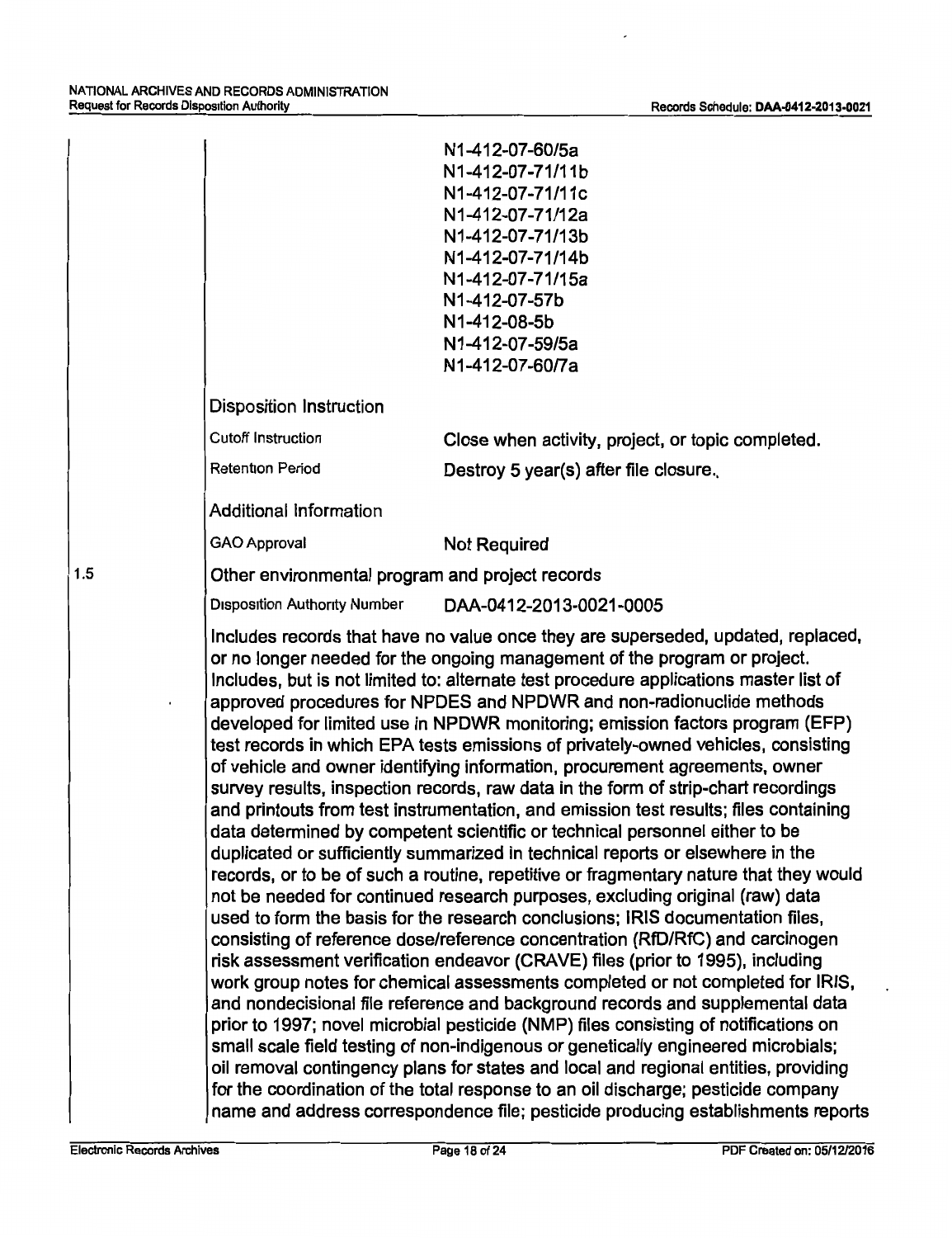showing data transferred from producers' annual reports concerning the kind and amount of pesticides being manufactured by the establishments; pesticide product label system (PPLS) collected after 1996; pesticide requests for EPA company number from entities that will become manufacturing establishments, consortia, distributors of EPA registered products, etc., consisting of requests and EPA's responses; research project status lists; source data·files related to in-house radiological research projects, other than scientific data needed for continued research purposes; and TSCA administrative tracking and control records maintained as a separate file and containing no significant information (e.g., visitor sign-in logs, fax transmittal sheets, firm mailing books, and other mail receipt logs.

| <b>Final Disposition</b>                                                                                                            | <b>Temporary</b>                                                                                                                                                                                                                                                       |                                                                                               |
|-------------------------------------------------------------------------------------------------------------------------------------|------------------------------------------------------------------------------------------------------------------------------------------------------------------------------------------------------------------------------------------------------------------------|-----------------------------------------------------------------------------------------------|
| <b>Item Status</b>                                                                                                                  | <b>Active</b>                                                                                                                                                                                                                                                          |                                                                                               |
| Is this item media neutral?                                                                                                         | Yes                                                                                                                                                                                                                                                                    |                                                                                               |
| Do any of the records covered<br>by this item currently exist in<br>electronic format(s) other than e-<br>mail and word processing? | Yes                                                                                                                                                                                                                                                                    |                                                                                               |
| Do any of the records covered<br>by this item exist as structured<br>electronic data?                                               | Yes                                                                                                                                                                                                                                                                    |                                                                                               |
| <b>Manual Citation</b>                                                                                                              |                                                                                                                                                                                                                                                                        | <b>Manual Title</b>                                                                           |
| EPA 1035 item e                                                                                                                     |                                                                                                                                                                                                                                                                        |                                                                                               |
| <b>GRS or Superseded Authority</b><br>Citation                                                                                      | N1-412-07-4/3a<br>N1-412-07-35/3a<br>N1-412-07-51/2b<br>N1-412-07-50/2a<br>N1-412-07-50/7a<br>N1-412-07-50/10a<br>N1-412-07-47b<br>N1-412-07-58/9b<br>N1-412-07-58/9c<br>N1-412-07-71/8b<br>N1-412-07-71/8c<br>N1-412-07-71/9b<br>N1-412-07-59/11a<br>N1-412-07-71/14a |                                                                                               |
| <b>Disposition Instruction</b>                                                                                                      |                                                                                                                                                                                                                                                                        |                                                                                               |
| <b>Cutoff Instruction</b>                                                                                                           |                                                                                                                                                                                                                                                                        | Close when superseded, updated, replaced, or no<br>longer needed for current agency business. |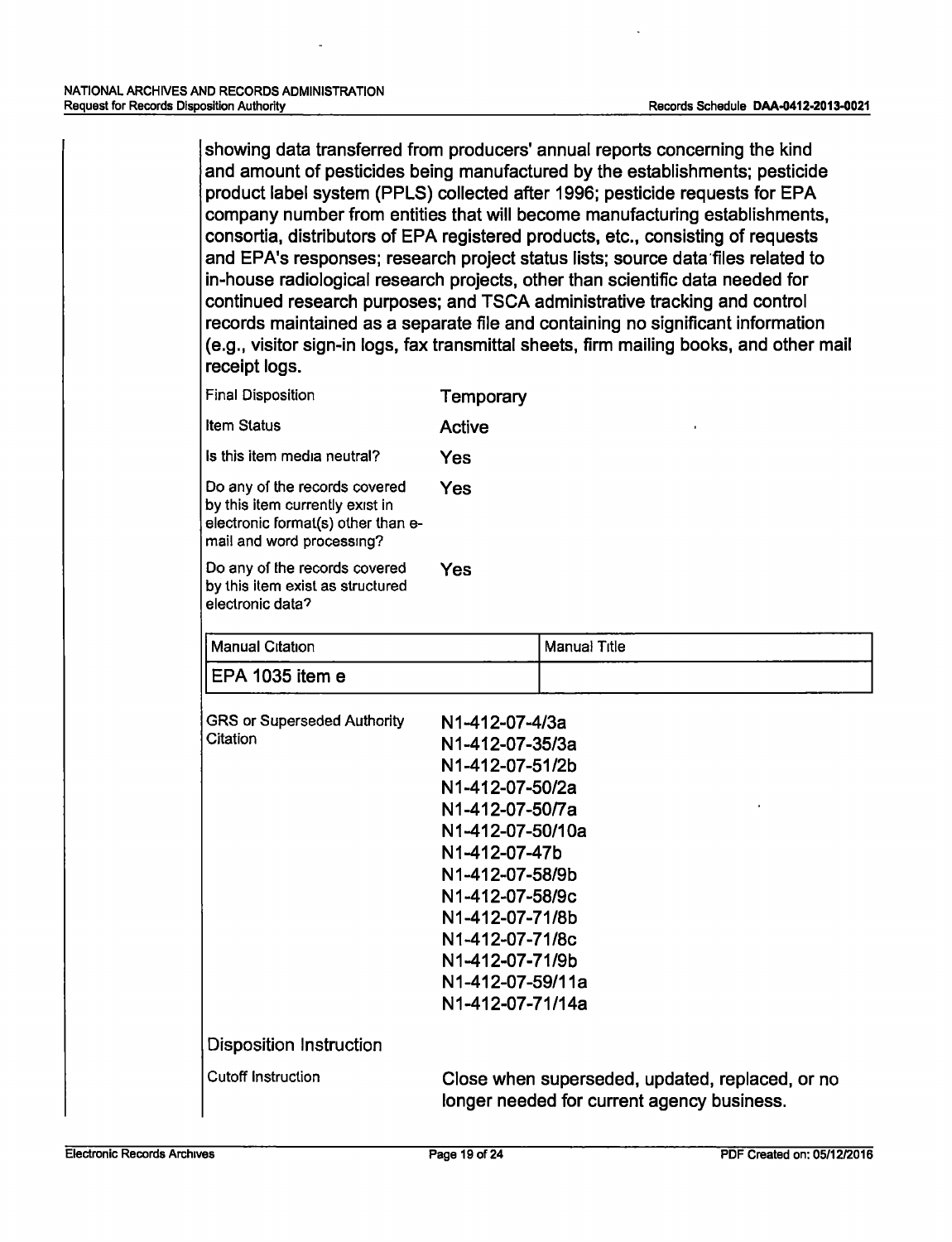$\overline{\phantom{a}}$ 

| Retention Period       | Destroy immediately after file closure. |
|------------------------|-----------------------------------------|
| Additional Information |                                         |
| GAO Approval           | <b>Not Required</b>                     |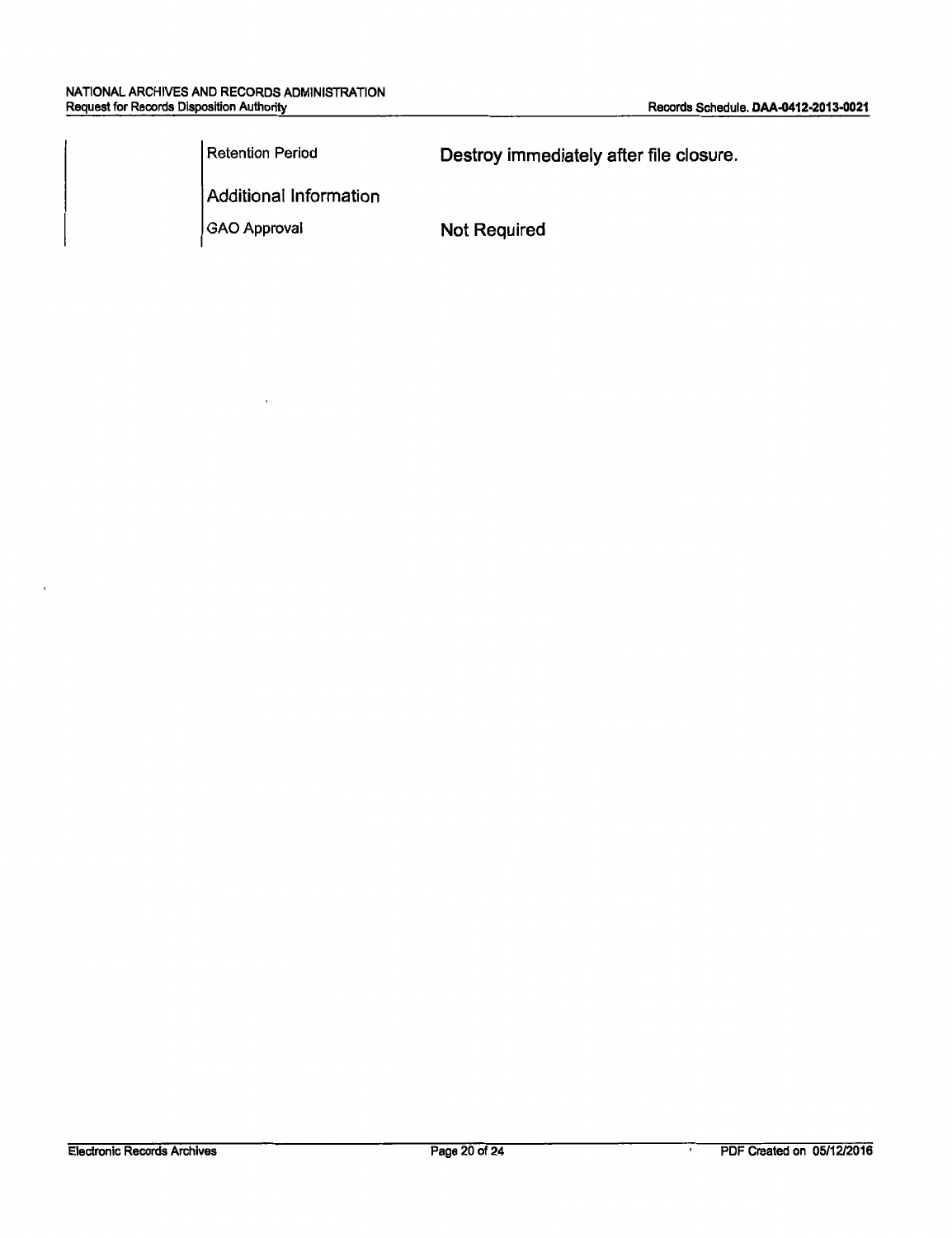# Agency Certification

I hereby certify that I am authorized to act for this agency in matters pertaining to the disposition of its records and that the records proposed for disposal in this schedule are not now needed for the business of the agency or will not be needed after the retention periods specified.

l,

### Signatory Information

| Date       | Action                              | By                | <b>Title</b>                            | Organization                                                                                             |
|------------|-------------------------------------|-------------------|-----------------------------------------|----------------------------------------------------------------------------------------------------------|
| 08/20/2013 | <b>Return to Submitte</b><br>r      | <b>John Ellis</b> | <b>Agency Records Off</b><br>icer       | <b>Office of Environmental</b><br>Information - Office of<br><b>Information Collection</b>               |
| 08/22/2013 | Certify                             | <b>John Ellis</b> | <b>Agency Records Off</b><br>icer       | <b>Office of Environmental</b><br>Information - Office of<br><b>Information Collection</b>               |
| 08/22/2013 | <b>Return for Revisio</b><br>n      | Henry Wolfinger   | Appraiser                               | National Archives and<br><b>Records Administration</b><br>- Records Management<br><b>Services</b>        |
| 08/22/2013 | <b>Submit For Certific</b><br>ation | <b>Sandy York</b> | Records Information<br>Manager V        | <b>Office of Environmental</b><br>Information -<br>records and Content<br><b>Management Branch</b>       |
| 08/27/2013 | Certify                             | <b>John Ellis</b> | <b>Agency Records Off</b><br>icer       | <b>Office of Environmental</b><br>Information - Office of<br><b>Information Collection</b>               |
| 11/14/2013 | <b>Return for Revisio</b><br>n      | Henry Wolfinger   | Appraiser                               | National Archives and<br><b>Records Administration</b><br>- Records Management<br><b>Services</b>        |
| 11/15/2013 | <b>Submit For Certific</b><br>ation | <b>Sandy York</b> | <b>Records Information</b><br>Manager V | <b>Office of Environmental</b><br>Information -<br>records and Content<br><b>Management Branch</b>       |
| 11/18/2013 | Certify                             | <b>John Ellis</b> | <b>Agency Records Off</b><br>icer       | <b>Office of Environmental</b><br>Information - Office of<br><b>Information Collection</b>               |
| 06/30/2014 | <b>Return for Revisio</b><br>n      | Henry Wolfinger   | Appraiser                               | <b>National Archives and</b><br><b>Records Administration</b><br>- Records Management<br><b>Services</b> |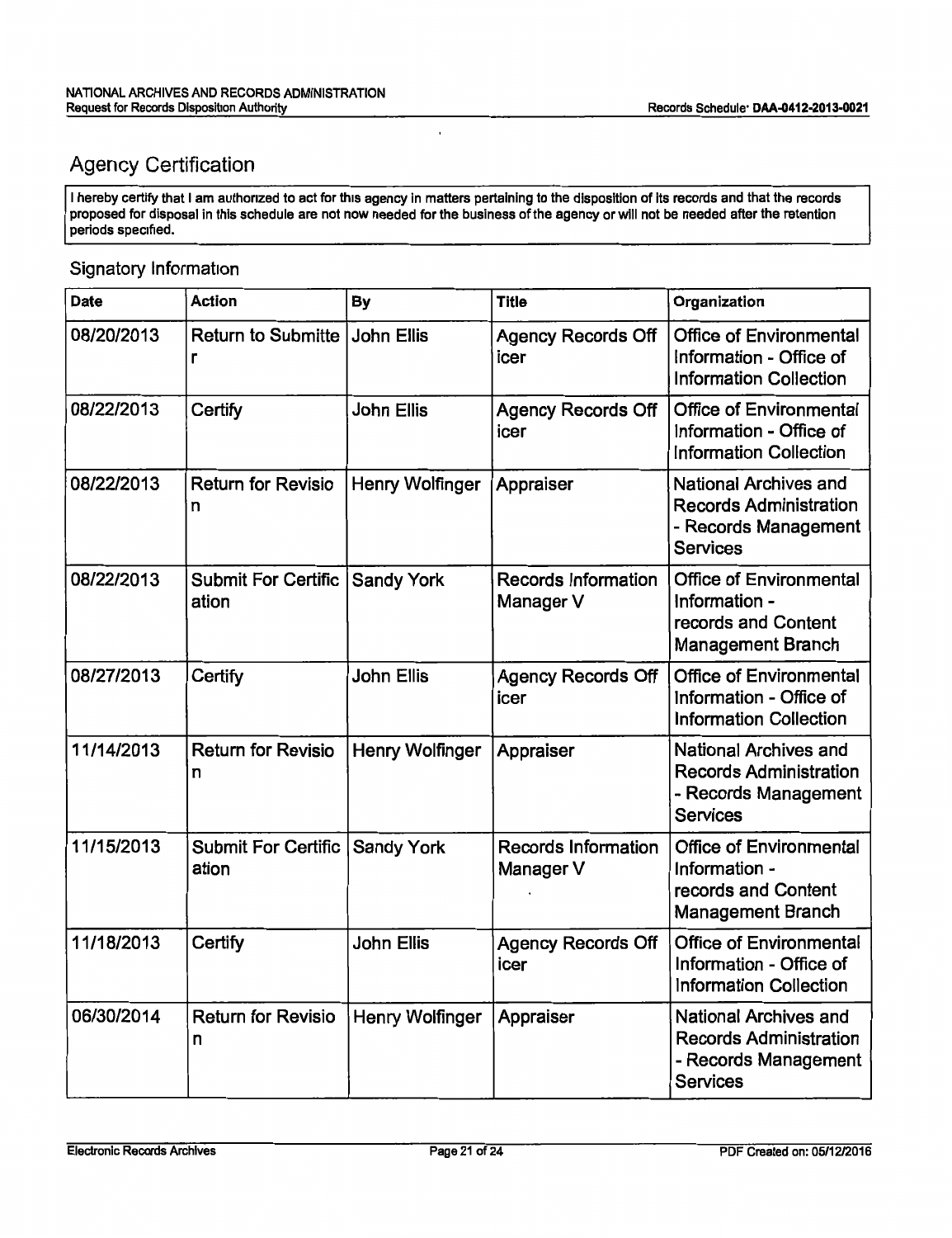$\overline{\phantom{a}}$ 

| 01/12/2015 | <b>Return for Revisio</b><br>n      | Henry Wolfinger            | Appraiser                                                    | National Archives and<br><b>Records Administration</b><br>- Records Management<br><b>Services</b>        |
|------------|-------------------------------------|----------------------------|--------------------------------------------------------------|----------------------------------------------------------------------------------------------------------|
| 01/14/2015 | Submit For Certific<br>ation        | <b>Sandy York</b>          | <b>Records Information</b><br>Manager V                      | <b>Office of Environmental</b><br>Information -<br>records and Content<br><b>Management Branch</b>       |
| 01/14/2015 | Certify                             | <b>John Ellis</b>          | <b>Agency Records Off</b><br>icer                            | <b>Office of Environmental</b><br>Information - Office of<br><b>Information Collection</b>               |
| 11/09/2015 | <b>Return for Revisio</b><br>n      | Henry Wolfinger            | Appraiser                                                    | <b>National Archives and</b><br><b>Records Administration</b><br>- Records Management<br><b>Services</b> |
| 11/10/2015 | <b>Submit For Certific</b><br>ation | <b>Sandy York</b>          | <b>Records Information</b><br>Manager V                      | <b>Office of Environmental</b><br>Information -<br>records and Content<br><b>Management Branch</b>       |
| 11/10/2015 | Certify                             | John Ellis                 | <b>Agency Records Off</b><br>icer                            | <b>Office of Environmental</b><br>Information - Office of<br><b>Information Collection</b>               |
| 03/03/2016 | <b>Return for Revisio</b><br>n      | Henry Wolfinger            | Appraiser                                                    | <b>National Archives and</b><br><b>Records Administration</b><br>- Records Management<br><b>Services</b> |
| 03/03/2016 | Submit For Certific<br>ation        | <b>Sandy York</b>          | <b>Records Information</b><br>Manager V                      | Office of Environmental<br>Information -<br>records and Content<br><b>Management Branch</b>              |
| 03/03/2016 | Certify                             | John Ellis                 | <b>Agency Records Off</b><br>icer                            | <b>Office of Environmental</b><br>Information - Office of<br><b>Information Collection</b>               |
| 05/02/2016 | <b>Submit for Concur</b><br>rence   | Henry Wolfinger            | Appraiser                                                    | National Archives and<br><b>Records Administration</b><br>- Records Management<br><b>Services</b>        |
| 05/09/2016 | Concur                              | Margaret<br><b>Hawkins</b> | <b>Director of Records</b><br><b>Management Servic</b><br>es | <b>National Records</b><br><b>Management Program</b><br>- ACNR Records<br><b>Management Serivces</b>     |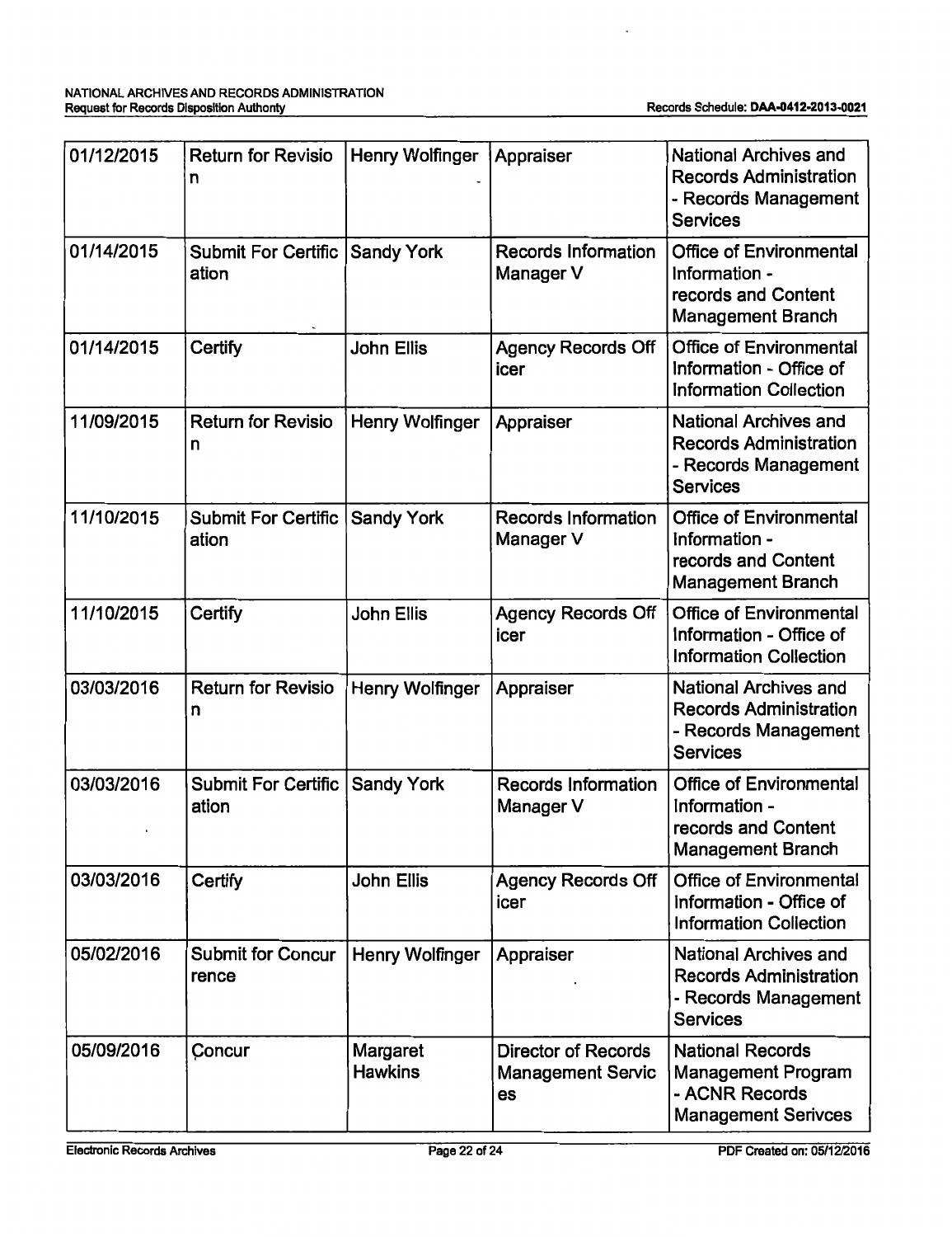$\sim$   $\sim$ 

| 05/09/2016 | Concur  | Margaret<br><b>Hawkins</b> | Director of Records<br><b>Management Servic</b><br>es | National Records<br>Management Program<br>- ACNR Records<br><b>Management Serivces</b> |
|------------|---------|----------------------------|-------------------------------------------------------|----------------------------------------------------------------------------------------|
| 05/11/2016 | Approve | David Ferriero             | d States                                              | Archivist of the Unite   Office of the Archivist -<br><b>Office of the Archivist</b>   |

 $\ddot{\phantom{0}}$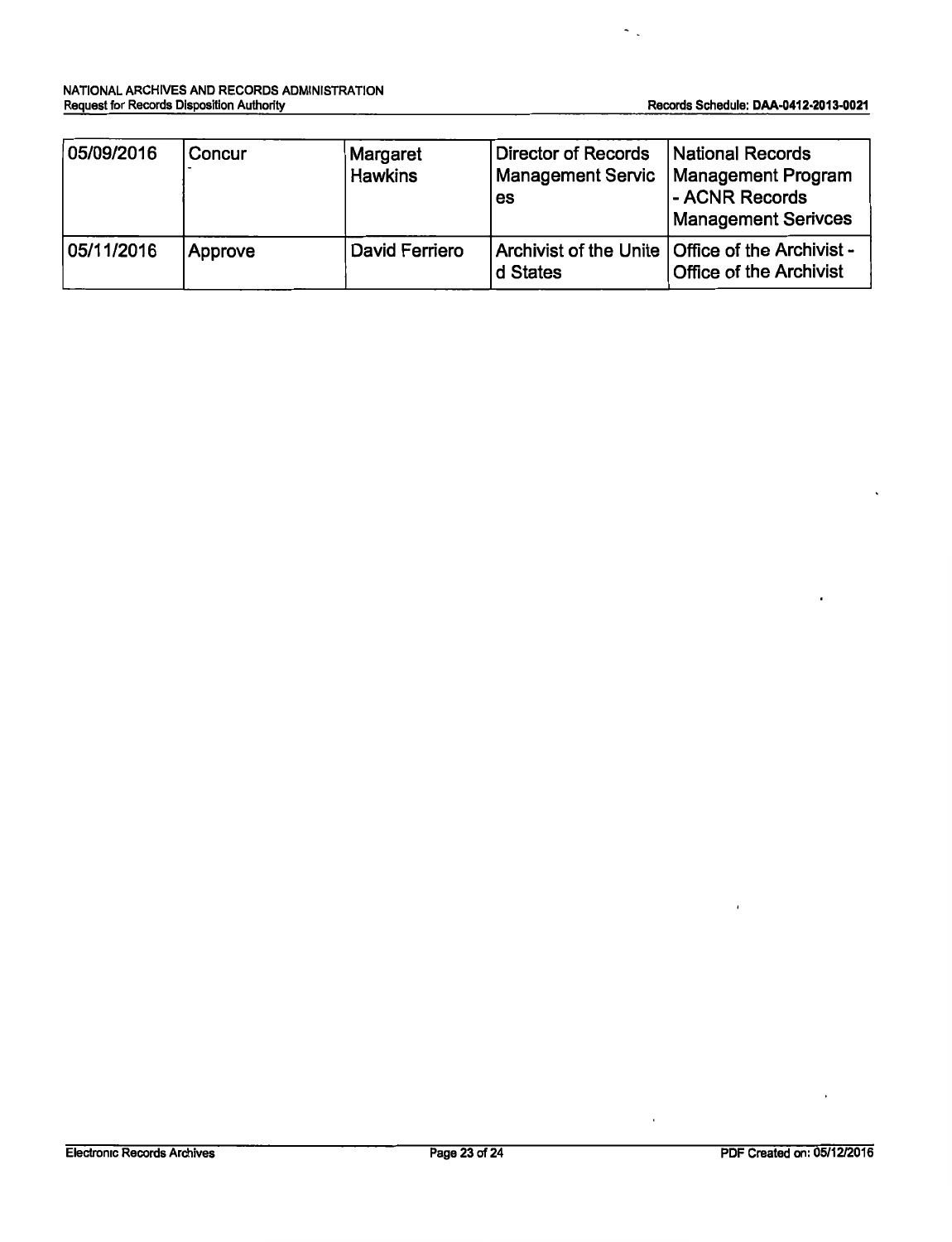Crosswalk for schedule 1035 November 12, 2013

### **108 Environmental Management**

Includes all functions required to monitor the environment and weather, determine proper environmental standards and ensure their compliance, and address environmental hazards and contamination.

| <b>Previous</b>       | Program /           | <b>Previous Title</b>                        | <b>Previous Retention</b>                                    | <b>New</b>      |
|-----------------------|---------------------|----------------------------------------------|--------------------------------------------------------------|-----------------|
| <b>Schedule</b>       | <b>Office</b>       |                                              |                                                              | <b>Schedule</b> |
| 005a                  | All Programs        | Special Studies -                            | Close upon completion of                                     | 1035c           |
| N1-412-07-            |                     | Record copy                                  | study. Destroy 7 years after                                 |                 |
| 1/1a                  |                     |                                              | file closure.                                                |                 |
| 044a                  | Emergency           | <b>Risk Management</b>                       | Close inactive records at end                                | 1035c           |
| N1-412-07-            | Prevention,         | Plan (RMP)                                   | of year. Destroy 7 years<br>after file closure.              |                 |
| 55/2a                 | Preparedness<br>and | Implementation<br>Records - Record           |                                                              |                 |
|                       | Response            | copy                                         |                                                              |                 |
| 048a                  | Superfund           | <b>EPCRA Trade Secret</b>                    | Close inactive records at end                                | 1035b           |
| N1-412-07-            |                     | Files - Record copy                          | of year. Destroy 20 years                                    |                 |
| 55/3a                 |                     |                                              | after file closure.                                          |                 |
| 086a                  | Oil                 | <b>National Contingency</b>                  | Close inactive records when                                  | 1035c           |
| N1-412-07-            |                     | Plan (NCP) Product                           | superseded or obsolete.                                      |                 |
| 4/1a                  |                     | Files - Record copy                          | Destroy 10 years after file                                  |                 |
|                       |                     |                                              | closure.                                                     |                 |
| 091a(1)               | Superfund           | <b>CERCLA Section 103</b>                    | Close inactive records at end                                | 1035a           |
| N1-412-07-            |                     | Notifications -                              | of year. Transfer to the                                     |                 |
| 54/5a(1)              |                     | Record copy -<br>Nonelectronic               | National Archives 30 years<br>after file closure.            |                 |
| 091a(2)               | Superfund           | <b>CERCLA Section 103</b>                    | Close inactive records at end                                | 1035a           |
| N1-412-07-            |                     | Notifications -                              | of year. Transfer to the                                     |                 |
| 54/5a(2)              |                     | Record copy -                                | National Archives 5 years                                    |                 |
|                       |                     | Electronic                                   | after file closure, with any                                 |                 |
|                       |                     |                                              | related documentation and                                    |                 |
|                       |                     |                                              | external finding aids, as                                    |                 |
|                       |                     |                                              | specified in 36 CFR 1235.44-                                 |                 |
|                       |                     |                                              | 1235.50 or standards                                         |                 |
|                       |                     |                                              | applicable at the time.                                      | 1035            |
| 091a(3)<br>N1-412-07- | Superfund           | <b>CERLCA Section 103</b><br>Notifications - | Close file upon transfer to<br>the National Archives, Delete | guidance        |
| 54/5a(3)              |                     | Electronic copy of                           | after electronic record copy                                 | 008a            |
|                       |                     | records transferred                          | is successfully transferred to                               |                 |
|                       |                     | to the National                              | the National Archives.                                       |                 |
|                       |                     | <b>Archives</b>                              |                                                              |                 |
| 092a                  | Oil                 | <b>Spill Prevention</b>                      | Close inactive records upon                                  | 1035d           |
| N1-412-07-            |                     | Control and                                  | completion of amendment                                      |                 |
| 4/2a                  |                     | Countermeasure                               | implementation or end of                                     |                 |
|                       |                     | (SPCC) Facility Plans                        | year. Destroy 5 years after                                  |                 |
|                       |                     | - Record copy                                | file closure.                                                |                 |
| 093a<br>N1-412-07-    | Oil                 | Oil Removal<br>Contingency Plans -           | Close inactive records when<br>superseded. Destroy           | 1035e           |
| 4/3a                  |                     | Record copy                                  | immediately after file                                       |                 |
|                       |                     |                                              | closure.                                                     |                 |
| 099a                  | All Programs        | Pilot Projects -                             | Close inactive records at the                                | 1035c           |
| N1-412-06-            |                     | Record copy                                  | completion of the project.                                   |                 |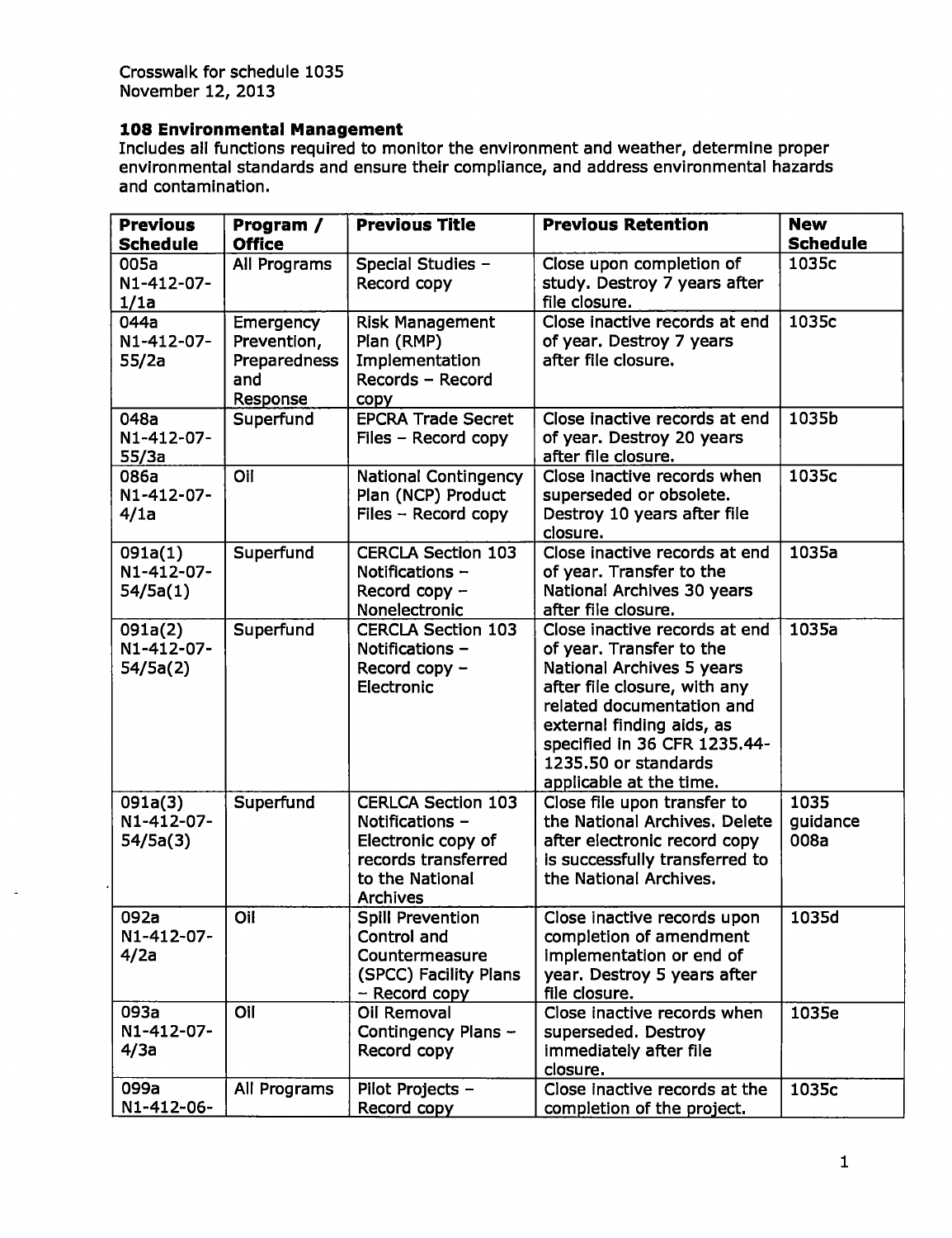$\sim$ 

| <b>Previous</b><br><b>Schedule</b> | Program /<br><b>Office</b>                   | <b>Previous Title</b>                                                                                                                                                                                                                     | <b>Previous Retention</b>                                                                                                                                                               | <b>New</b><br><b>Schedule</b> |
|------------------------------------|----------------------------------------------|-------------------------------------------------------------------------------------------------------------------------------------------------------------------------------------------------------------------------------------------|-----------------------------------------------------------------------------------------------------------------------------------------------------------------------------------------|-------------------------------|
| 6/3a                               |                                              |                                                                                                                                                                                                                                           | Destroy 10 years after file<br>closure.                                                                                                                                                 |                               |
| 101a<br>N1-412-07-<br>59/1a        | Air                                          | Imported<br><b>Nonconforming Motor</b><br>Vehicle Case Files -<br>Record copy                                                                                                                                                             | Close inactive records<br>following Agency decision.<br>Destroy 5 years after file<br>closure. If records are<br>microformed, destroy paper<br>after quality assurance is<br>completed. | 1035d                         |
| 157a<br>N1-412-07-<br>50/1a        | <b>Pesticides</b>                            | Chemical Reviews -<br>Record copy                                                                                                                                                                                                         | Close inactive records when<br>review is final. Destroy 18<br>years after file closure.                                                                                                 | 1035b                         |
| 180a<br><b>GRS 26/4</b>            | Administrator<br>and Deputy<br>Administrator | Committee<br><b>Management Records</b><br>for Federal Advisory<br><b>Committee Act</b><br>(FACA)                                                                                                                                          | Destroy when 6 years old.                                                                                                                                                               | 1035c                         |
| 181a<br><b>GRS 26/2a</b>           | All Programs                                 | <b>Advisory Groups</b><br>Established under<br>the Federal Advisory<br><b>Committee Act</b><br>$(FACA)$ –<br>Commission's<br>establishment,<br>membership, policy,<br>organization,<br>deliberations,<br>findings, and<br>recommendations | Transfer to the National<br>Archives on termination of<br>the Commission.                                                                                                               | 1035a                         |
| 181b<br><b>GRS 26/2b</b>           | All Programs                                 | <b>Advisory Groups</b><br><b>Established under</b><br>the Federal Advisory<br><b>Committee Act</b><br>(FACA) -Day-to-day<br>Commission<br>activities, not<br>containing unique<br>information of<br>historical value                      | Destroy when 3 years old.                                                                                                                                                               | 1035d                         |
| 181c(1)<br><b>GRS</b><br>26/2c(1)  | All Programs                                 | <b>Advisory Groups</b><br><b>Established under</b><br>the Federal Advisory<br><b>Committee Act</b><br>(FACA) – Web site<br>records - Electronic<br>version of Web<br>site(s)                                                              | Destroy on termination of<br>commission or when no<br>longer needed, excluding<br>records covered in the Note<br>in Guidance.                                                           | 1035e                         |
| 181c(2)<br><b>GRS</b><br>26/2c(2)  | All Programs                                 | <b>Advisory Groups</b><br>Established under<br>the Federal Advisory                                                                                                                                                                       | Destroy on termination of<br>commission or when no<br>longer needed.                                                                                                                    | 1035e                         |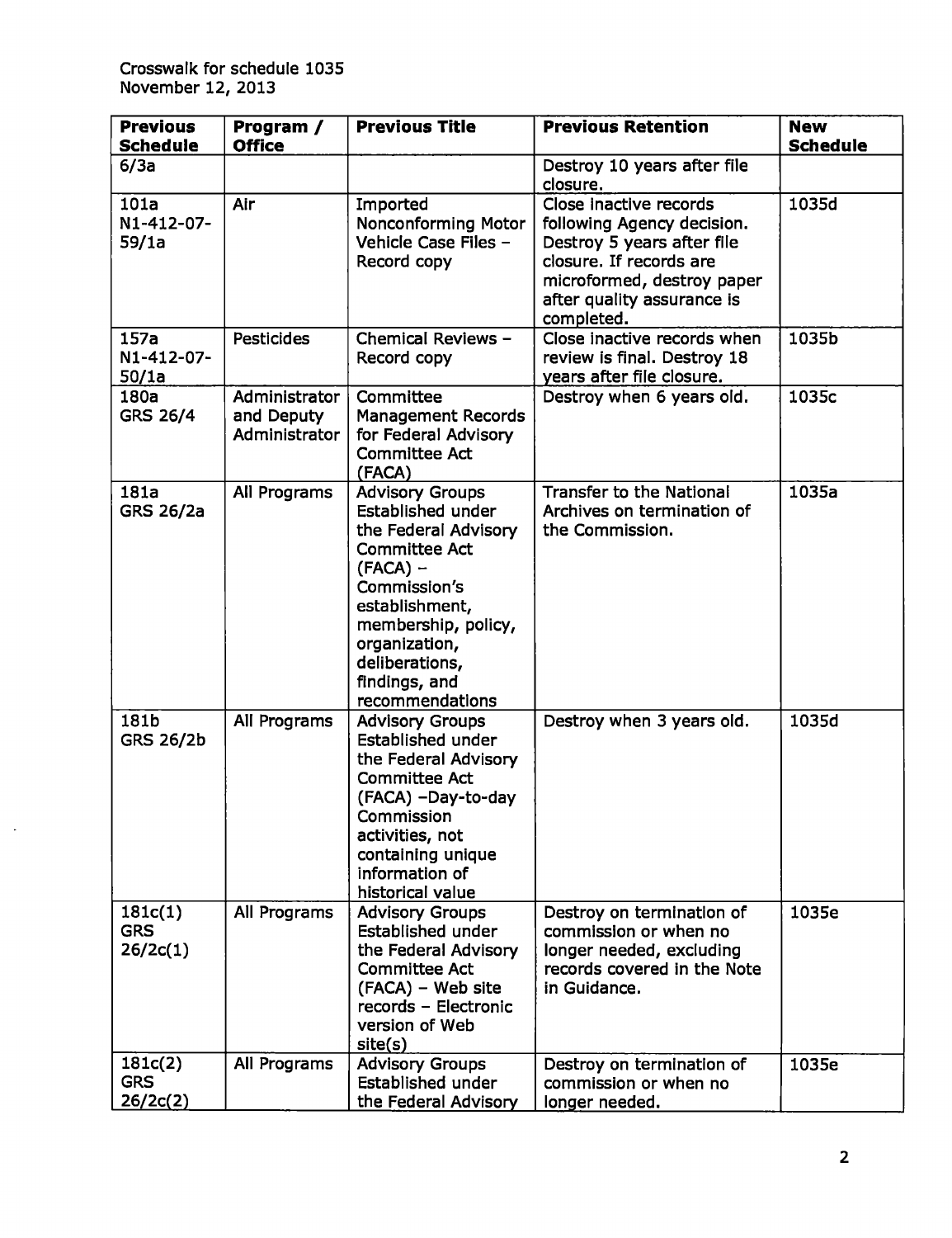| <b>Previous</b>                        | Program /     | <b>Previous Title</b>                                                                                                                                                                                                                     | <b>Previous Retention</b>                                                                                                                                                        | <b>New</b>      |
|----------------------------------------|---------------|-------------------------------------------------------------------------------------------------------------------------------------------------------------------------------------------------------------------------------------------|----------------------------------------------------------------------------------------------------------------------------------------------------------------------------------|-----------------|
| <b>Schedule</b>                        | <b>Office</b> |                                                                                                                                                                                                                                           |                                                                                                                                                                                  | <b>Schedule</b> |
|                                        |               | <b>Committee Act</b><br>(FACA) - Web site<br>records - Design,<br>management, and<br>technical operation<br>records                                                                                                                       |                                                                                                                                                                                  |                 |
| 181c(3)<br><b>GRS</b><br>26/2c(3)      | All Programs  | <b>Advisory Groups</b><br><b>Established under</b><br>the Federal Advisory<br><b>Committee Act</b><br>(FACA) - Web site<br>records - Electronic<br>version of content<br>records duplicated in<br>textual series of<br>commission records | Destroy on termination of<br>commission or when no<br>longer needed.                                                                                                             | 1035e           |
| 185a<br>N1-412-07-<br>1/7a             | All Programs  | <b>Collections of Quality</b><br><b>Assurance Project</b><br>Plans (QAPPs) -<br>Approved or<br>accepted QAPPs                                                                                                                             | Close inactive records at<br>approval, or at last<br>amendment or last review.<br>Destroy 10 years after file<br>closure.                                                        | 1035c           |
| 185b<br>N1-412-07-<br>1/7 <sub>b</sub> | All Programs  | <b>Collections of Quality</b><br><b>Assurance Project</b><br>Plans (QAPPs) -<br>Approved or<br>accepted QMPs                                                                                                                              | Close inactive records when<br>superseded or after<br>completion of the last review<br>conducted under the plan,<br>whichever is later. Destroy<br>10 years after file closure.  | 1035c           |
| 185c<br>N1-412-07-<br>1/7c             | All Programs  | <b>Collections of Quality</b><br><b>Assurance Project</b><br>Plans (QAPPs) -<br>QAPPs and QMPs that<br>are not approved or<br>accepted                                                                                                    | Close inactive records after<br>disapproval of the plan, or<br>last correspondence or<br>version of unapproved plan.<br>Destroy 3 years after file<br>closure.                   | 1035d           |
| 201a<br>N1-412-07-<br>55/4a            | <b>RCRA</b>   | <b>RCRA Solid Waste</b><br>Management Plans -<br>Record copy                                                                                                                                                                              | Close inactive records when<br>plan is revised or<br>discontinued. Destroy 5<br>years after file closure.                                                                        | 1035d           |
| 213a(1)<br>N1-412-08-<br>7/2a(1)       | Water         | <b>Water Quality</b><br>Planning and<br>Management Files -<br>Final plans and<br>annual and biennial<br>reports -<br>Nonelectronic                                                                                                        | Close inactive records at end<br>of year. Transfer to the<br>National Archives 10 years<br>after file closure.                                                                   | 1035a           |
| 213a(2)<br>N1-412-08-<br>7/2a(2)       | Water         | <b>Water Quality</b><br>Planning and<br>Management Files -<br>Final plans and<br>annual and biennial<br>reports - Electronic                                                                                                              | Close inactive records at end<br>of year. Transfer to the<br>National Archives 5 years<br>after file closure, with any<br>related documentation and<br>external finding aids, as | 1035a           |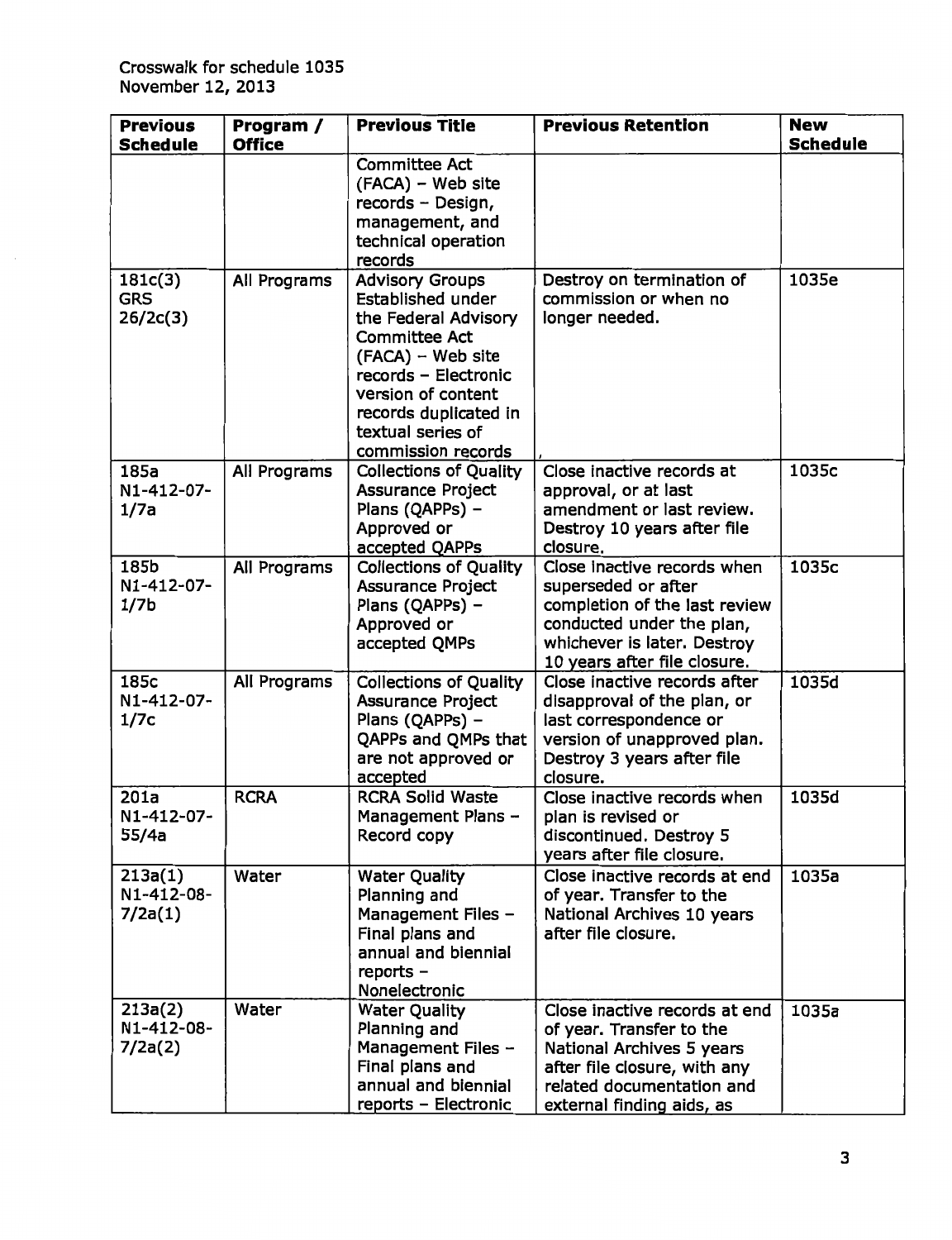$\Delta$ 

| <b>Previous</b><br><b>Schedule</b>                 | Program /<br><b>Office</b>             | <b>Previous Title</b>                                                                                                                                                                             | <b>Previous Retention</b>                                                                                                                                | <b>New</b><br><b>Schedule</b> |
|----------------------------------------------------|----------------------------------------|---------------------------------------------------------------------------------------------------------------------------------------------------------------------------------------------------|----------------------------------------------------------------------------------------------------------------------------------------------------------|-------------------------------|
|                                                    |                                        |                                                                                                                                                                                                   | specified in 36 CFR 1235.44-<br>1235.50 or standards<br>applicable at the time.                                                                          |                               |
| 213a(3)<br>N1-412-08-<br>7/2a(3)                   | Water                                  | <b>Water Quality</b><br>Planning and<br>Management Files -<br>Final plans and<br>annual and biennial<br>reports - Electronic<br>copy of records<br>transferred to the<br><b>National Archives</b> | Close file upon transfer to<br>the National Archives. Delete<br>after electronic record copy<br>is successfully transferred to<br>the National Archives. | 1035<br>guidance<br>008a      |
| 213 <sub>b</sub><br>N1-412-08-<br>7/2 <sub>b</sub> | Water                                  | <b>Water Quality</b><br>Planning and<br>Management Files -<br>Final plans and<br>annual and biennial<br>reports - Supporting<br>files                                                             | Close inactive records at end<br>of year. Destroy 10 years<br>after file closure.                                                                        | 1035c                         |
| 214a<br>N1-412-08-<br>7/3a                         | Water                                  | Drinking Water<br>Management and<br><b>Direct</b><br><b>Implementation Files</b><br>- Record copy                                                                                                 | Close inactive records at end<br>of year. Destroy 10 years<br>after file closure.                                                                        | 1035c                         |
| 215a<br>N1-412-07-<br>55/5a                        | Underground<br><b>Storage</b><br>Tanks | <b>Underground Storage</b><br>Tanks Site and<br>Facility Files -<br>Record copy                                                                                                                   | Close inactive records at end<br>of year. Destroy 10 years<br>after file closure.                                                                        | 1035c                         |
| 219a<br>N1-412-07-<br>60/1a                        | Radiation                              | Radon Action Files -<br>Record copy                                                                                                                                                               | Close inactive records at end<br>of year. Destroy 10 years<br>after file closure.                                                                        | 1035c                         |
| 220a<br>N1-412-07-<br>60/2a                        | Radiation                              | <b>NESHAPS Radiation</b><br><b>Facility and Site Files</b><br>- Department of<br><b>Energy NESHAPS</b><br>reports                                                                                 | Close inactive records when<br>facilities and sites become<br>inactive or oversight ends.<br>Destroy 10 years after file<br>closure.                     | 1035c                         |
| 220b<br>N1-412-07-<br>60/2b                        | Radiation                              | <b>NESHAPS Radiation</b><br><b>Facility and Site Files</b><br>- Other federal<br><b>NESHAPS reports</b>                                                                                           | Close inactive records when<br>facilities and sites become<br>inactive or oversight ends.<br>Destroy 10 years after file<br>closure.                     | 1035c                         |
| 220c<br>N1-412-07-<br>60/2c                        | Radiation                              | <b>NESHAPS Radiation</b><br>Facility and Site Files<br>- Non-federal<br>documentation                                                                                                             | Close inactive records at end<br>of year. Destroy 10 years<br>after file closure.                                                                        | 1035c                         |
| 222a<br>N1-412-07-<br>60/3a                        | Radiation                              | Radiological<br><b>Emergency Planning</b><br>- Record copy                                                                                                                                        | Close inactive records at end<br>of year. Destroy 5 years<br>after file closure.                                                                         | 1035d                         |
| 223a<br>N1-412-07-                                 | All Programs,<br>with                  | Sampling and<br>Analytical Data Files                                                                                                                                                             | Close inactive records upon<br>completion of sampling                                                                                                    | 1035c                         |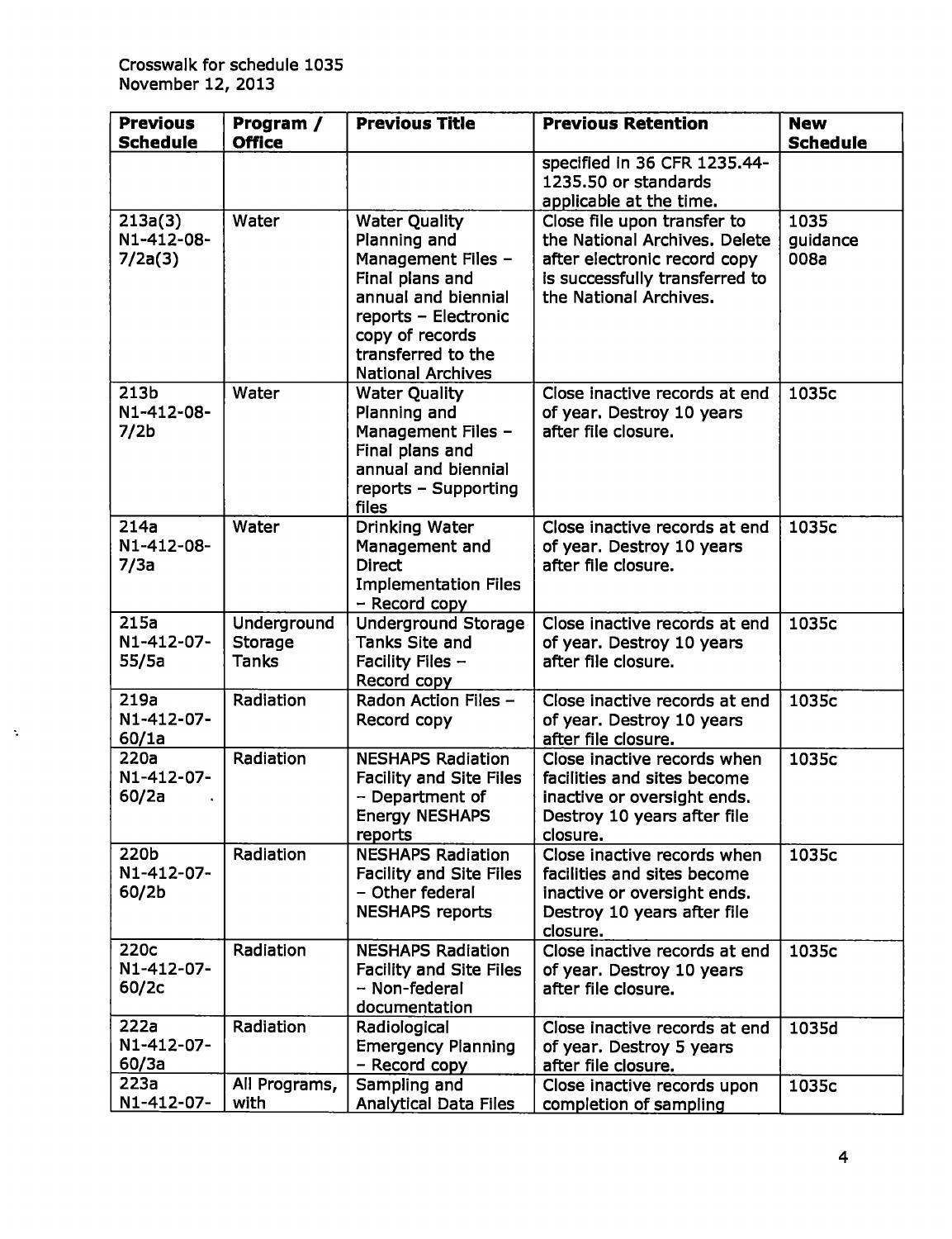| <b>Previous</b><br><b>Schedule</b>    | Program /<br><b>Office</b>        | <b>Previous Title</b>                                                                                                                         | <b>Previous Retention</b>                                                                                                                                                                                                                                                                       | <b>New</b><br><b>Schedule</b> |
|---------------------------------------|-----------------------------------|-----------------------------------------------------------------------------------------------------------------------------------------------|-------------------------------------------------------------------------------------------------------------------------------------------------------------------------------------------------------------------------------------------------------------------------------------------------|-------------------------------|
| 07-22/1a                              | exceptions                        | - Record copy                                                                                                                                 | activity. Destroy 10 years<br>after file closure.                                                                                                                                                                                                                                               |                               |
| 225a<br>N1-412-07-<br>35/1a           | <b>Pesticides</b>                 | <b>Pesticides Facilities</b><br>Files - Record copy                                                                                           | Close inactive records at end<br>of year. Destroy 10 years<br>after file closure.                                                                                                                                                                                                               | 1035c                         |
| 226a<br>N1-412-07-<br>35/2a           | <b>Pesticides</b>                 | Pesticides Imports<br>Files - Record copy                                                                                                     | Close inactive records at end<br>of year. Destroy 5 years<br>after file closure.                                                                                                                                                                                                                | 1035d                         |
| 227a<br>N1-412-07-<br>32a             | <b>Toxic</b><br><b>Substances</b> | <b>Toxic Substances</b><br>$Files - Record copy$                                                                                              | Close inactive records at end<br>of year. Destroy 10 years<br>after file closure.                                                                                                                                                                                                               | 1035c                         |
| 228a<br>N1-412-07-<br>59/5a           | Air                               | CFC Certificates -<br>Record copy                                                                                                             | Close inactive records at end<br>of year. Destroy 5 years<br>after file closure.                                                                                                                                                                                                                | 1035d                         |
| 229a<br>N1-412-07-<br>22/2a           | All Programs                      | Rapid Tax<br>Amortization Files -<br>Record copy                                                                                              | Close inactive records upon<br>federal certification. Destroy<br>7 years after file closure.                                                                                                                                                                                                    | 1035c                         |
| 233a(1)<br>N1-412-07-<br>61a(1)       | All Programs                      | Disaster Response -<br>Presidential declared<br>major disasters -<br>Nonelectronic                                                            | Close inactive records upon<br>completion of each major<br>benchmark. Transfer to the<br>National Archives 20 years<br>after file closure.                                                                                                                                                      | 1035a                         |
| 233a(2)<br>N1-412-07-<br>61a(2)       | All Programs                      | Disaster Response -<br>Presidential declared<br>major disasters -<br>Electronic                                                               | Close inactive records upon<br>completion of each major<br>benchmark. Transfer to the<br>National Archives 5 years<br>after file closure, with any<br>related documentation and<br>external finding aids, as<br>specified in 36 CFR 1235.44-<br>1235.50 or standards<br>applicable at the time. | 1035a                         |
| 233a(3)<br>N1-412-07-<br>61a(3)       | All Programs                      | Disaster Response -<br>Presidential declared<br>major disasters -<br>Electronic copy of<br>records transferred<br>to the National<br>Archives | Close file upon transfer to<br>the National Archives. Delete<br>after electronic record copy<br>is successfully transferred to<br>the National Archives.                                                                                                                                        | 1035<br>guidance<br>008a      |
| 233 <sub>b</sub><br>N1-412-07-<br>61b | All Programs                      | Disaster Response -<br><b>Other Presidential</b><br>declared<br>emergencies                                                                   | Close inactive records upon<br>completion of final<br>inspection. Destroy 10 years<br>after file closure.                                                                                                                                                                                       | 1035c                         |
| 233c<br>N1-412-07-<br>61c             | All Programs                      | Disaster Response -<br>Local EPA<br>emergencies                                                                                               | Close upon completion of all<br>clean up and restoration<br>activities. Destroy 10 years<br>after file closure.                                                                                                                                                                                 | 1035c                         |
| 247a(1)<br>N1-412-07-<br>31a(1)       | <b>Toxic</b><br><b>Substances</b> | <b>TSCA Section 6</b><br>Regulation of<br><b>Hazardous Chemical</b>                                                                           | Close inactive records upon<br>final action. Transfer to the<br>National Archives 20 years                                                                                                                                                                                                      | 1035a                         |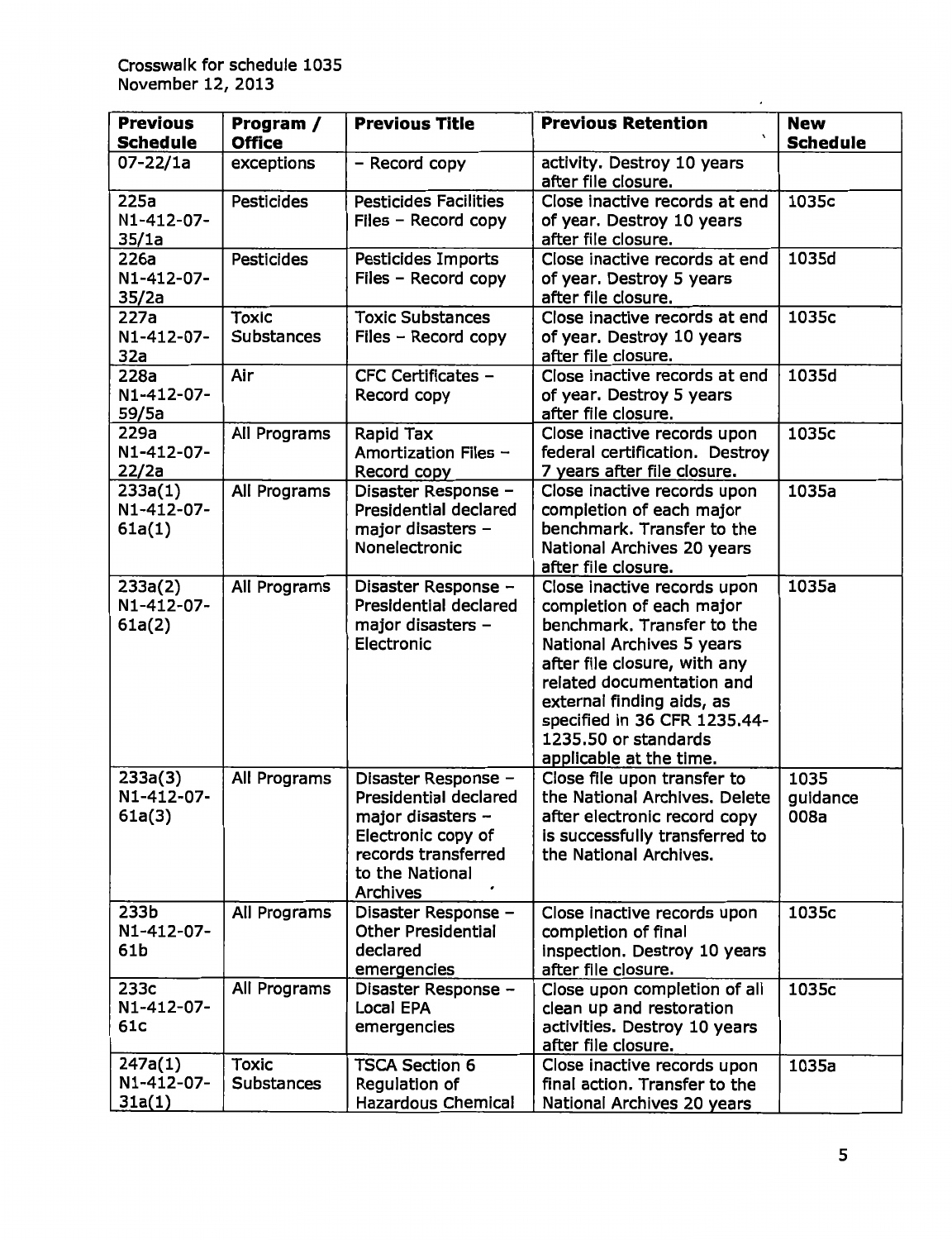| <b>Previous</b><br><b>Schedule</b> | Program /<br><b>Office</b>        | <b>Previous Title</b>                                                                                                                                                                         | <b>Previous Retention</b>                                                                                                                                                                                                                                                                | <b>New</b><br><b>Schedule</b> |
|------------------------------------|-----------------------------------|-----------------------------------------------------------------------------------------------------------------------------------------------------------------------------------------------|------------------------------------------------------------------------------------------------------------------------------------------------------------------------------------------------------------------------------------------------------------------------------------------|-------------------------------|
|                                    |                                   | Substances and<br><b>Mixtures Files -</b><br>Record copy $-$<br>Nonelectronic                                                                                                                 | after file closure. If record is<br>microform, destroy paper<br>after quality assurance is<br>completed.                                                                                                                                                                                 |                               |
| 247a(2)<br>N1-412-07-<br>31a(2)    | <b>Toxic</b><br><b>Substances</b> | <b>TSCA Section 6</b><br>Regulation of<br><b>Hazardous Chemical</b><br>Substances and<br><b>Mixtures Files -</b><br>Record copy $-$<br>Electronic                                             | Close inactive records upon<br>final action. Transfer to the<br>National Archives 5 years<br>after file closure, with any<br>related documentation and<br>external finding aids, as<br>specified in 36 CFR 1235.44-<br>1235.50 or standards<br>applicable at the time.                   | 1035a                         |
| 247a(3)<br>N1-412-07-<br>31a(3)    | <b>Toxic</b><br><b>Substances</b> | <b>TSCA Section 6</b><br>Regulation of<br><b>Hazardous Chemical</b><br>Substances and<br><b>Mixtures Files -</b><br>Electronic copy of<br>records transferred<br>to the National<br>Archives. | Close file upon transfer to<br>the National Archives. Delete<br>after electronic record copy<br>is successfully transferred to<br>the National Archives.                                                                                                                                 | 1035<br>guidance<br>008a      |
| 248a<br>N1-412-07-<br>26a          | <b>Toxic</b><br><b>Substances</b> | <b>TSCA Section 13</b><br>Imports - Record<br>copy                                                                                                                                            | Close inactive records at end<br>of each fiscal year. Destroy<br>5 years after file closure.                                                                                                                                                                                             | 1035d                         |
| 258a(1)<br>N1-412-06-<br>27a(1)    | All Programs                      | <b>Final Deliverables</b><br>and Reports -<br>Environmental<br>programs, except<br>Superfund site-<br>specific $-$<br>Nonelectronic                                                           | Close inactive records upon<br>completion of project.<br><b>Transfer to the National</b><br>Archives 20 years after file<br>closure.                                                                                                                                                     | 1035a                         |
| 258a(2)<br>N1-412-06-<br>27a(2)    | All Programs                      | <b>Final Deliverables</b><br>and Reports -<br>Environmental<br>programs, except<br>Superfund site-<br>specific - Electronic                                                                   | Close inactive records upon<br>completion of project.<br><b>Transfer to the National</b><br>Archives 5 years after file<br>closure, with any related<br>documentation and external<br>finding aids, as specified in<br>36 CFR 1235.44-1235.50 or<br>standards applicable at the<br>time. | 1035a                         |
| 258a(3)<br>N1-412-06-<br>27a(3)    | All Programs                      | <b>Final Deliverables</b><br>and Reports -<br>Environmental<br>$programs - except$<br>Superfund site-<br>specific - Electronic<br>copy of records<br>transferred to the                       | Close file upon transfer to<br>the National Archives. Delete<br>after electronic copy is<br>successfully transferred to<br>the National Archives.                                                                                                                                        | 1035<br>guidance<br>008a      |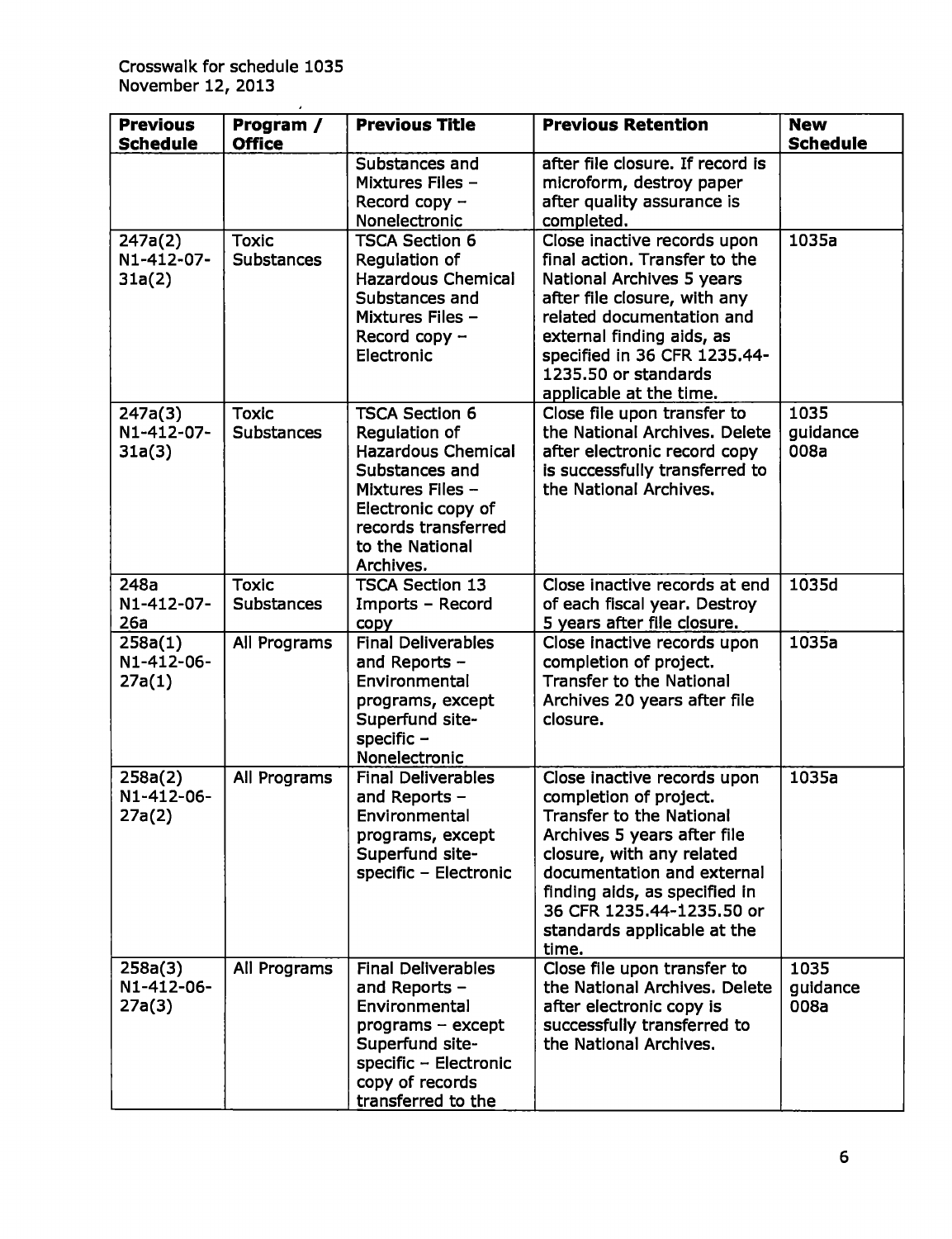| <b>Previous</b><br><b>Schedule</b> | Program /<br><b>Office</b>        | <b>Previous Title</b>                                                                                                      | <b>Previous Retention</b>                                                                                                                                                                                                                                                                                                                                                      | <b>New</b><br><b>Schedule</b> |
|------------------------------------|-----------------------------------|----------------------------------------------------------------------------------------------------------------------------|--------------------------------------------------------------------------------------------------------------------------------------------------------------------------------------------------------------------------------------------------------------------------------------------------------------------------------------------------------------------------------|-------------------------------|
|                                    |                                   | <b>National Archives</b>                                                                                                   |                                                                                                                                                                                                                                                                                                                                                                                |                               |
| 261a(1)<br>N1-412-07-<br>29a(1)    | <b>Toxic</b><br><b>Substances</b> | <b>TSCA Section 5 New</b><br>Chemical Files -<br>Record copy -<br>Nonelectronic                                            | Close inactive records upon<br>completion of scheduled<br>review or other Agency<br>decision. Transfer to the<br>National Archives 20 years<br>after file closure. If record is<br>microform, destroy paper<br>after quality assurance is<br>completed.                                                                                                                        | 1035a                         |
| 261a(2)<br>N1-412-07-<br>29a(2)    | <b>Toxic</b><br><b>Substances</b> | <b>TSCA Section 5 New</b><br>Chemical Files -<br>Record copy $-$<br>Electronic                                             | Close inactive records upon<br>completion of scheduled<br>review or other Agency<br>decision. Transfer to the<br>National Archives 5 years<br>after file closure, with any<br>related documentation and<br>external finding aids, as<br>specified in 36 CFR 1235.44-<br>1235.50 or standards<br>applicable at the time.                                                        | 1035a                         |
| 261a(3)<br>N1-412-07-<br>29a(3)    | <b>Toxic</b><br><b>Substances</b> | <b>TSCA Section 5 New</b><br>Chemical Files -<br>Electronic copy of<br>records transferred<br>to the National<br>Archives. | Close file upon transfer to<br>the National Archives. Delete<br>after electronic record copy<br>is successfully transferred to<br>the National Archives.                                                                                                                                                                                                                       | 1035<br>quidance<br>008a      |
| 262a(1)<br>N1-412-07-<br>28a(1)    | <b>Toxic</b><br><b>Substances</b> | <b>TSCA Section 4</b><br><b>Chemical Test</b><br>Program Results -<br>Record copy -<br>Nonelectronic                       | Close inactive records upon<br>receipt and review of all test<br>data required by the<br>rule/consent order and upon<br>closure and transfer to the<br><b>Review Committee. Transfer</b><br>to the National Archives 20<br>years after file closure. If<br>record is microform, destroy<br>paper after quality<br>assurance is completed.                                      | 1035a                         |
| 262a(2)<br>N1-412-07-<br>28a(2)    | <b>Toxic</b><br><b>Substances</b> | <b>TSCA Section 4</b><br><b>Chemical Test</b><br>Program Results -<br>Record copy $-$<br>Electronic                        | Close inactive records upon<br>receipt and review of all test<br>data required by the<br>rule/consent order and upon<br>closure and transfer to the<br><b>Review Committee. Transfer</b><br>to the National Archives 5<br>years after file closure, with<br>any related documentation<br>and external finding aids, as<br>specified in 36 CFR 1235.44-<br>1235.50 or standards | 1035a                         |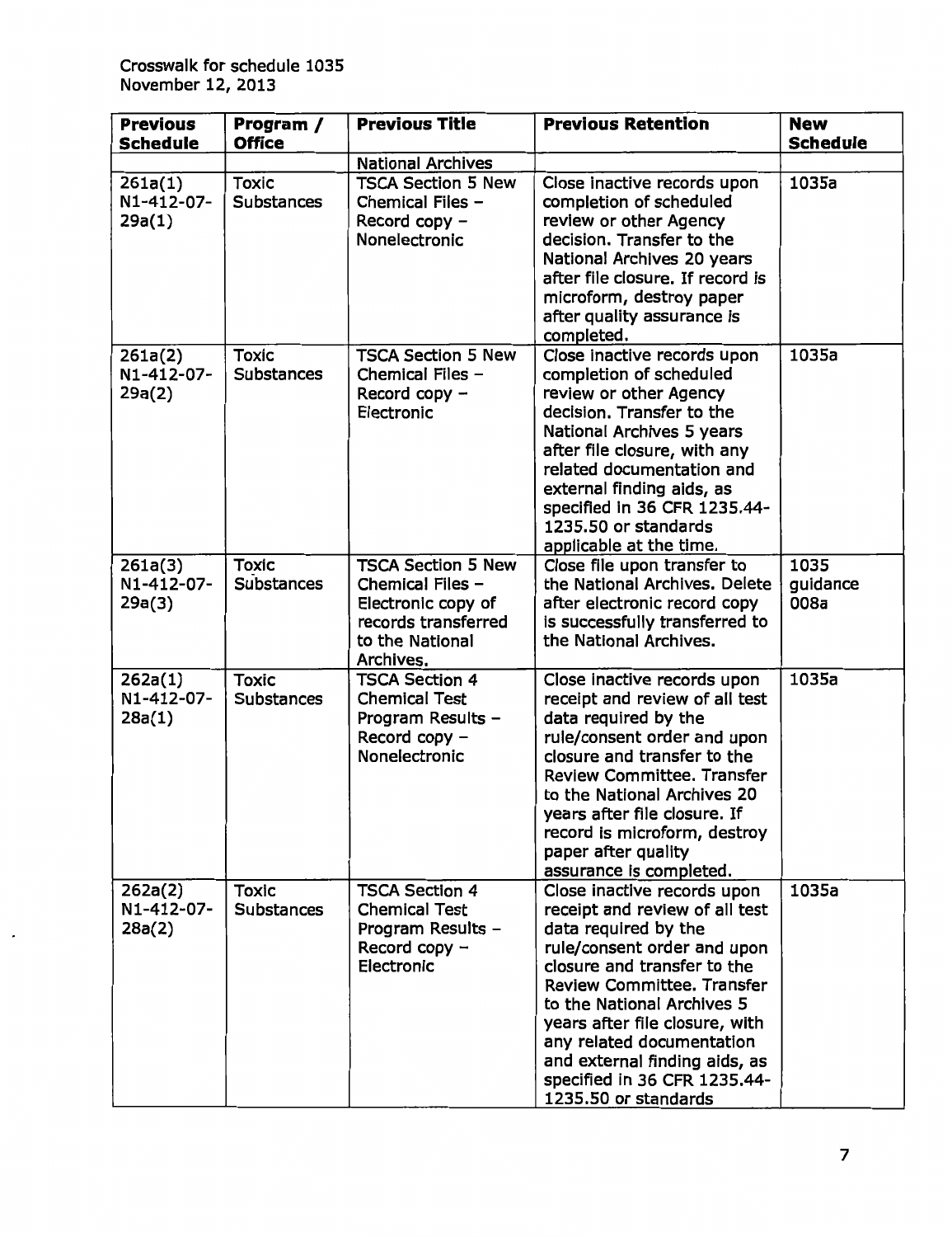| <b>Previous</b><br><b>Schedule</b>      | Program /<br><b>Office</b>        | <b>Previous Title</b>                                                                                                                                                                                                | <b>Previous Retention</b>                                                                                                                                | <b>New</b><br><b>Schedule</b> |
|-----------------------------------------|-----------------------------------|----------------------------------------------------------------------------------------------------------------------------------------------------------------------------------------------------------------------|----------------------------------------------------------------------------------------------------------------------------------------------------------|-------------------------------|
|                                         |                                   |                                                                                                                                                                                                                      | applicable at the time.                                                                                                                                  |                               |
| 262a(3)<br>N1-412-07-<br>28a(3)         | <b>Toxic</b><br><b>Substances</b> | <b>TSCA Section 4</b><br><b>Chemical Test</b><br>Program Results -<br>Electronic copy of<br>records transferred<br>to the National<br>Archives                                                                       | Close file upon transfer to<br>the National Archives. Delete<br>after electronic record copy<br>is successfully transferred to<br>the National Archives. | 1035<br>guidance<br>008a      |
| 277a<br>N1-412-07-<br>35/3a             | <b>Pesticides</b>                 | <b>Pesticide Producing</b><br>Establishments<br>Reports - Record<br>copy                                                                                                                                             | Close inactive records when<br>superseded. Destroy 1 year<br>after file closure or when no<br>longer needed.                                             | 1035e                         |
| 292a<br>N1-412-07-<br>51/1a             | <b>Toxic</b><br><b>Substances</b> | TSCA Section 12(b)<br>Notice of Export Files<br>- Original notice<br>documents                                                                                                                                       | Close inactive records at end<br>of calendar year. Destroy 5<br>years after file closure.                                                                | 1035d                         |
| 292b<br>N1-412-07-<br>51/1 <sub>b</sub> | <b>Toxic</b><br><b>Substances</b> | TSCA Section 12(b)<br>Notice of Export Files<br>- Tracking and<br>control records                                                                                                                                    | Close when superseded or<br>obsolete. Destroy 5 years<br>after file closure.                                                                             | 1035d                         |
| 292c<br>N1-412-07-<br>51/1c             | <b>Toxic</b><br><b>Substances</b> | <b>TSCA Section 12(b)</b><br>Notice of Export Files<br>- Supporting<br>information                                                                                                                                   | Close inactive records at end<br>of calendar year. Destroy 5<br>years after file closure.                                                                | 1035d                         |
| 295a<br>N1-412-07-<br>51/2a             | <b>Toxic</b><br><b>Substances</b> | <b>TSCA Administrative</b><br><b>Tracking and Control</b><br>Records - Maintained<br>as a separate file and<br>containing significant<br>information for<br>determining location<br>and custodian of CBI<br>material | Close inactive records at end<br>of year. Destroy 7 years<br>after file closure.                                                                         | 1035d                         |
| 295b<br>N1-412-07-<br>51/2b             | <b>Toxic</b><br><b>Substances</b> | <b>TSCA Administrative</b><br>and Tracking Control<br>Records - Maintained<br>as a separate file and<br>containing no<br>significant<br>information                                                                  | Close inactive records at end<br>of year. Destroy 18 months<br>after file closure.                                                                       | 1035e                         |
| 295c<br>N1-412-07-<br>51/2c             | <b>Toxic</b><br><b>Substances</b> | <b>TSCA Administrative</b><br>and Tracking Control<br>Records - Maintained<br>with related case<br>files                                                                                                             | File with related records and<br>follow disposition<br>instructions for related<br>records.                                                              | 1035<br>guidance              |
| 314a(1)<br>N1-412-07-<br>38a(1)         | <b>Pesticides</b>                 | <b>State Plans for</b><br>Applicator<br>Certification - Record<br>copy - Nonelectronic                                                                                                                               | Close inactive records when<br>states submit new plans.<br><b>Transfer to the National</b><br>Archives 10 years after file<br>closure. If record is      | 1035a                         |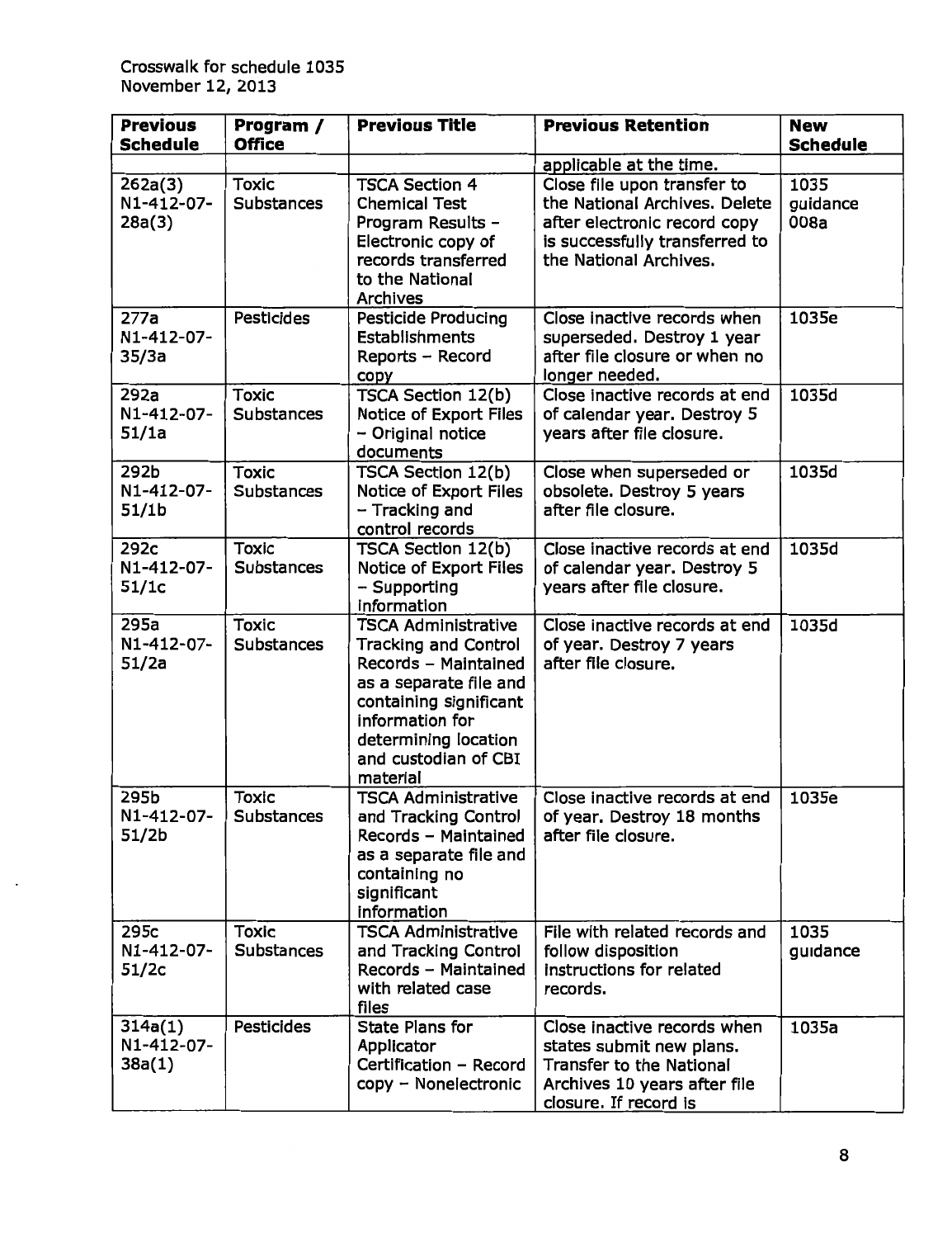| <b>Previous</b><br><b>Schedule</b>                  | Program /<br><b>Office</b>             | <b>Previous Title</b>                                                                                                                                        | <b>Previous Retention</b>                                                                                                                                                                                                                                                                   | <b>New</b><br><b>Schedule</b> |
|-----------------------------------------------------|----------------------------------------|--------------------------------------------------------------------------------------------------------------------------------------------------------------|---------------------------------------------------------------------------------------------------------------------------------------------------------------------------------------------------------------------------------------------------------------------------------------------|-------------------------------|
|                                                     |                                        |                                                                                                                                                              | microform, destroy paper<br>after quality assurance is<br>completed.                                                                                                                                                                                                                        |                               |
| 314a(2)<br>N1-412-07-<br>38a(2)                     | <b>Pesticides</b>                      | <b>State Plans for</b><br>Applicator<br>Certification - Record<br>copy - Electronic                                                                          | Close inactive records when<br>states submit new plans.<br><b>Transfer to the National</b><br>Archives 5 years after file<br>closure, with any related<br>documentation and external<br>finding aids, as specified in<br>36 CFR 1235.44-1235.50 or<br>standards applicable at the<br>time.  | 1035a                         |
| 314a(3)<br>N1-412-07-<br>38a(3)                     | <b>Pesticides</b>                      | <b>State Plans for</b><br>Applicator<br>Certification -<br>Electronic copy of<br>records transferred<br>to the National<br><b>Archives</b>                   | Close file upon transfer to<br>the National Archives. Delete<br>after electronic copy is<br>successfully transferred to<br>the National Archives.                                                                                                                                           | 1035<br>guidance<br>008a      |
| 315a<br>N1-412-07-<br>39a                           | <b>Pesticides</b>                      | <b>Pesticides</b><br>Registration<br>Documents -<br>Registration jackets                                                                                     | Close inactive records when<br>product canceled or<br>withdrawn. Destroy 15 years<br>after file closure.                                                                                                                                                                                    | 1035b                         |
| 315b<br>N1-412-07-<br>39b                           | <b>Pesticides</b>                      | <b>Pesticides</b><br>Registration<br>Documents -<br>Experimental use<br>product jackets<br>(EUPs)                                                            | Close inactive records when<br>experimental use is<br>completed or rejected.<br>Destroy 15 years after file<br>closure.                                                                                                                                                                     | 1035b                         |
| 315c(1)(a)<br>N1-412-07-<br>39c(1)(a)               | <b>Pesticides</b>                      | <b>Pesticides</b><br>Registration<br>Documents -<br>Established<br>tolerances -<br>Pesticide tolerance<br>petition jackets -<br>Nonelectronic                | Close inactive records when<br>tolerance is established.<br><b>Transfer to the National</b><br>Archives 13 years after file<br>closure.                                                                                                                                                     | 1035a                         |
| 315c(1)(b)<br>N1-412-07-<br>39c(1)(b)<br>315c(1)(c) | <b>Pesticides</b><br><b>Pesticides</b> | <b>Pesticides</b><br>Registration<br>Documents -<br>Established<br>tolerances $-$<br>Pesticide tolerance<br>petition jackets $-$<br>Electronic<br>Pesticides | Close inactive records when<br>tolerance is established.<br><b>Transfer to the National</b><br>Archives 5 years after file<br>closure, with any related<br>documentation and external<br>finding aids, as specified in<br>36 CFR 1235.44-1235.50 or<br>standards applicable at the<br>time. | 1035a<br>1035                 |
| N1-412-07-                                          |                                        | Registration                                                                                                                                                 | Close file upon transfer to<br>the National Archives. Delete                                                                                                                                                                                                                                | guidance                      |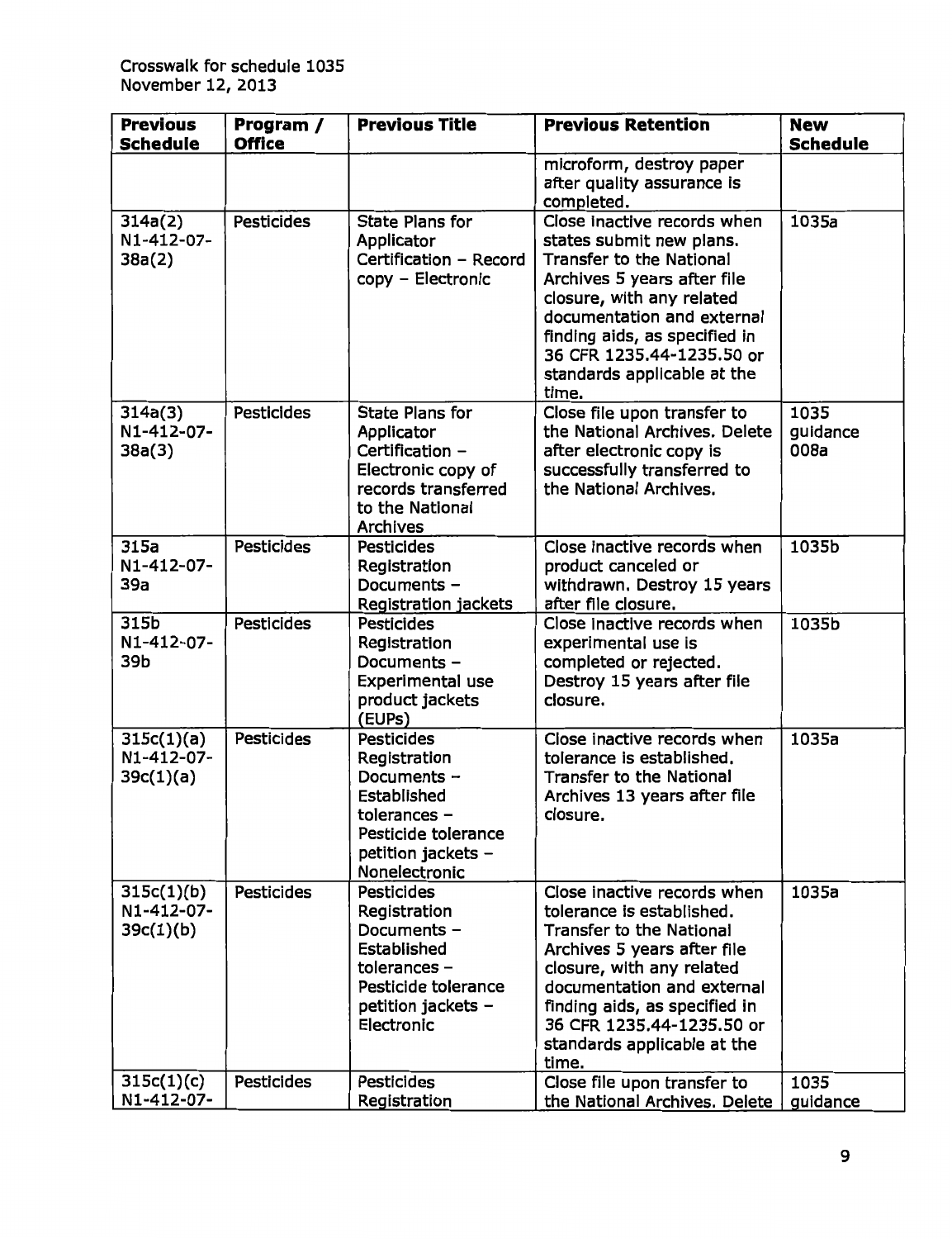| <b>Previous</b><br><b>Schedule</b> | Program /<br><b>Office</b> | <b>Previous Title</b>                                                                                                                                                   | <b>Previous Retention</b>                                                                                                                                                                                                     | <b>New</b><br><b>Schedule</b> |
|------------------------------------|----------------------------|-------------------------------------------------------------------------------------------------------------------------------------------------------------------------|-------------------------------------------------------------------------------------------------------------------------------------------------------------------------------------------------------------------------------|-------------------------------|
| 39c(1)(c)                          |                            | Documents -<br>Established<br>tolerances $-$<br>Pesticide tolerance<br>petition jackets $-$<br>Electronic copy of<br>records transferred<br>to the National<br>Archives | after electronic record copy<br>is successfully transferred to<br>the National Archives.                                                                                                                                      | 008a                          |
| 315c(2)<br>N1-412-07-<br>39c(2)    | Pesticides                 | <b>Pesticides</b><br>Registration<br>Documents -<br>Established limited or<br>temporary tolerances<br>- Pesticide tolerance<br>petition jackets                         | Close inactive records when<br>tolerance is expired. Destroy<br>8 years after file closure.                                                                                                                                   | 1035c                         |
| 315c(3)<br>N1-412-07-<br>39c(3)    | <b>Pesticides</b>          | <b>Pesticides</b><br>Registration<br>Documents -<br>Inactive tolerances -<br>Pesticide tolerance<br>petition jackets                                                    | Close inactive records when<br>product is withdrawn or<br>declared inactive. Destroy 8<br>years after file closure.                                                                                                           | 1035c                         |
| 315d<br>N1-412-07-<br>39d          | <b>Pesticides</b>          | Pesticides<br>Registration<br>Documents - 24c<br>application by state                                                                                                   | Close inactive records when<br>product is canceled or<br>withdrawn. Destroy 15 years<br>after file closure.                                                                                                                   | 1035b                         |
| 316a<br>N1-412-07-<br>50/2a        | <b>Pesticides</b>          | <b>Novel Microbial</b><br>Pesticide (NMP) Files<br>- Record copy                                                                                                        | Close inactive records when<br>90 day Agency evaluation of<br>notification and decision<br>action is completed. If<br>record is paper, keep 90<br>days, then transfer to Team<br>File Room. Destroy when no<br>longer needed. | 1035e                         |
| 317a<br>N1-412-07-<br>50/3a        | Pesticides                 | Emergency<br><b>Exemption Jackets</b><br>(Section 18s) -<br>Record copy                                                                                                 | Close inactive records upon<br>expiration of emergency<br>exemption. Destroy 7 years<br>after file closure.                                                                                                                   | 1035c                         |
| 319a<br>N1-412-07-<br>50/4a        | <b>Pesticides</b>          | Notice of<br>Supplemental<br>Distribution of a<br>Registered Product -<br>Record copy                                                                                   | Close inactive records at end<br>of fiscal year. Destroy 10<br>years after file closure. If<br>records are microformed,<br>destroy paper after quality<br>assurance is completed.                                             | 1035c                         |
| 320a<br>N1-412-07-<br>50/5a        | <b>Pesticides</b>          | <b>Pesticide Chemical</b><br>Inert Ingredient<br>Master File - Record<br>copy                                                                                           | Close inactive records when<br>product no longer<br>manufactured. Destroy 15<br>years after file closure. If<br>records are microformed,<br>destroy paper after quality                                                       | 1035b                         |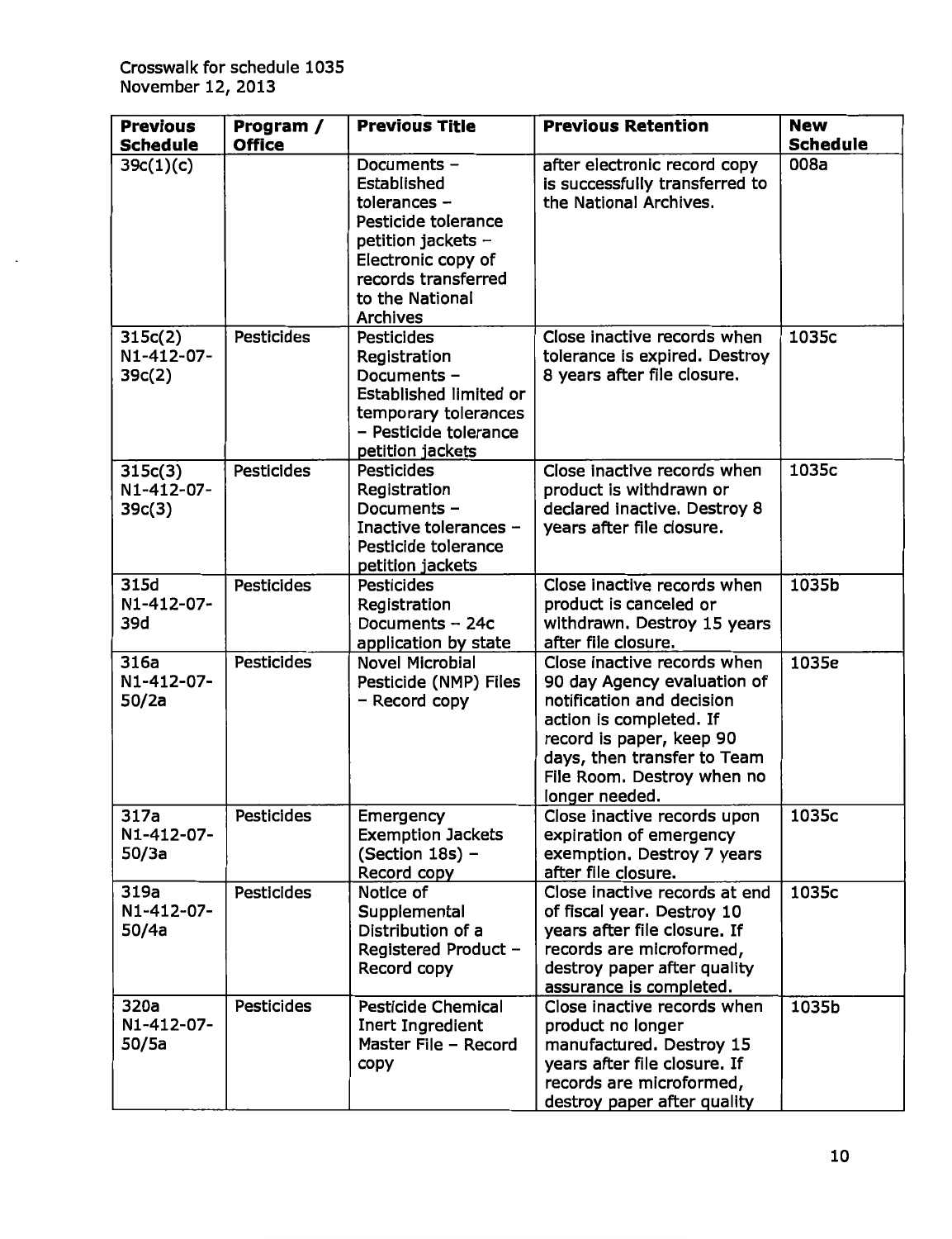| <b>Previous</b><br><b>Schedule</b> | Program /<br><b>Office</b> | <b>Previous Title</b>                                                                                            | <b>Previous Retention</b>                                                                                                                                                                                                                                                                                                                                                                                         | <b>New</b><br><b>Schedule</b> |
|------------------------------------|----------------------------|------------------------------------------------------------------------------------------------------------------|-------------------------------------------------------------------------------------------------------------------------------------------------------------------------------------------------------------------------------------------------------------------------------------------------------------------------------------------------------------------------------------------------------------------|-------------------------------|
|                                    |                            |                                                                                                                  | assurance is completed.                                                                                                                                                                                                                                                                                                                                                                                           |                               |
| 321a<br><b>GRS 6/10a</b>           | <b>Pesticides</b>          | <b>Indemnification Files</b><br>(Administrative<br>Claims Files)                                                 | Close inactive records when<br>payment has been made to<br>claimant. Destroy when 6<br>years and 3 months old.                                                                                                                                                                                                                                                                                                    | 1035c                         |
| 324a(1)<br>N1-412-07-<br>40a(1)    | <b>Pesticides</b>          | <b>Special Review Files</b><br>- Record copy -<br>Nonelectronic                                                  | Close inactive records when<br>final position document is<br>published in the Federal<br>Register, compiled into the<br>administrative record, and<br>sent to PMSD for PDMS<br>archive. Transfer to the<br>National Archives 20 years<br>after file closure. If record is<br>microform, destroy paper<br>after quality assurance is<br>completed.                                                                 | 1035a                         |
| 324a(2)<br>N1-412-07-<br>40a(2)    | <b>Pesticides</b>          | <b>Special Review Files</b><br>$-$ Record copy $-$<br>Electronic                                                 | Close inactive records when<br>final position document is<br>published in the Federal<br>Register, compiled into the<br>administrative record, and<br>sent to PMSD for PDMS<br>archive. Transfer to the<br>National Archives 5 years<br>after file closure, with any<br>related documentation and<br>external finding aids, as<br>specified in 36 CFR 1235.44-<br>1235.50 or standards<br>applicable at the time. | 1035a                         |
| 324a(3)<br>N1-412-07-<br>40a(3)    | <b>Pesticides</b>          | <b>Special Review Files</b><br>- Electronic copy of<br>records transferred<br>to the National<br><b>Archives</b> | Close file upon transfer to<br>the National Archives. Delete<br>after electronic record copy<br>is successfully transferred to<br>the National Archives.                                                                                                                                                                                                                                                          | 1035<br>guidance<br>008a      |
| 325a<br>N1-412-07-<br>50/6a        | <b>Pesticides</b>          | <b>Reregistration Fees</b><br>Case Files - Record<br>copy                                                        | Close inactive records at end<br>of calendar year. Destroy 10<br>years after file closure.                                                                                                                                                                                                                                                                                                                        | 1035c                         |
| 326a(1)<br>N1-412-07-<br>41a(1)    | <b>Pesticides</b>          | Reregistration<br><b>Eligibility Decision</b><br>(RED) Case File -<br>Record copy -<br>Nonelectronic             | Close inactive records when<br>RED is final, compiled into<br>the administrative record<br>and sent to PMSD for PDMS<br>archive. Transfer to the<br>National Archives 20 years<br>after file closure. If record is<br>microform, destroy paper<br>after quality assurance is<br>completed.                                                                                                                        | 1035a                         |
| 326a(2)                            | <b>Pesticides</b>          | Reregistration                                                                                                   | Close inactive records when                                                                                                                                                                                                                                                                                                                                                                                       | 1035a                         |

 $\overline{a}$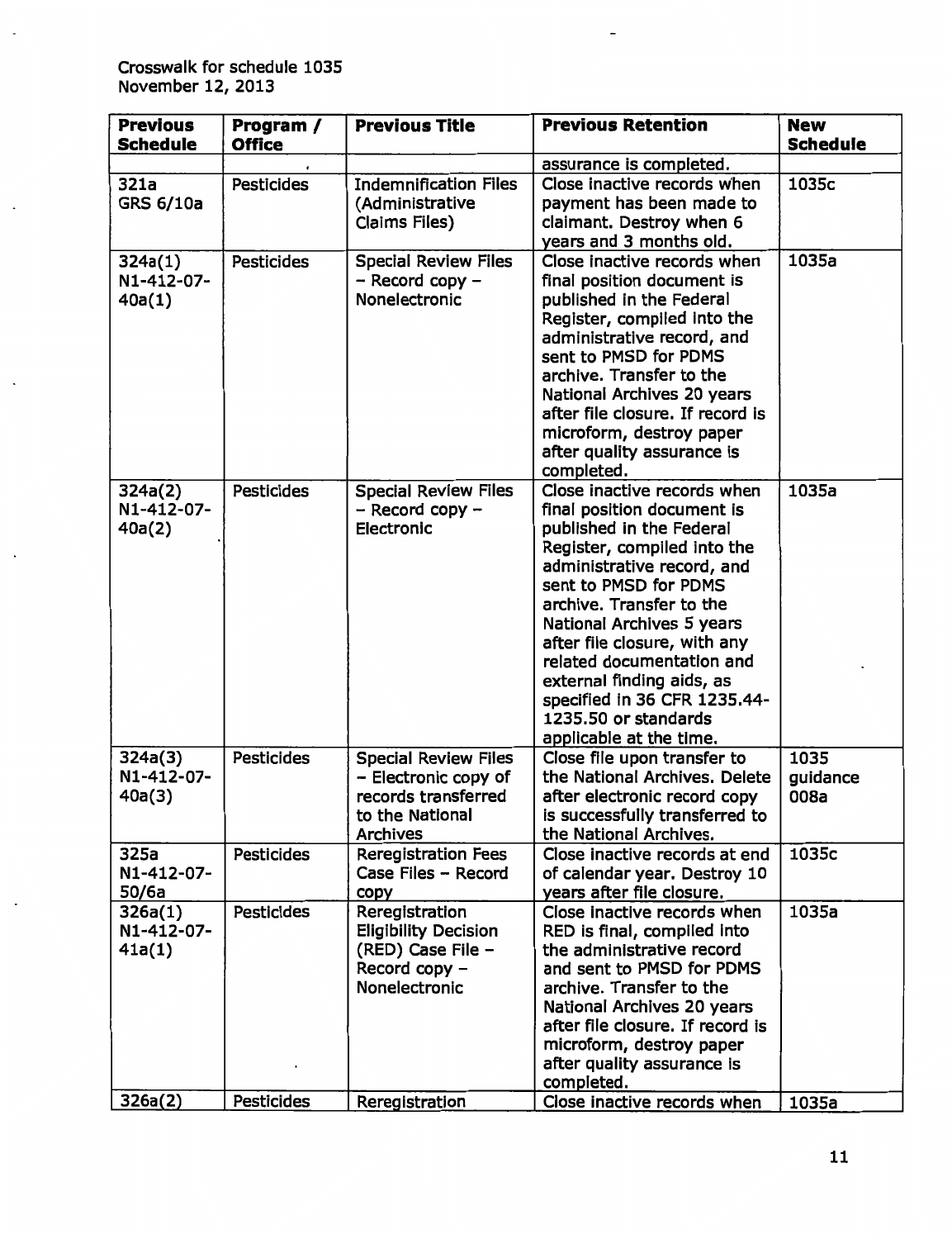$\pmb{\cdot}$ 

÷.

÷

| <b>Previous</b>                 | Program /         | <b>Previous Title</b>                                                                                                                                                                  | <b>Previous Retention</b>                                                                                                                                                                                                                                                                                                   | <b>New</b>               |
|---------------------------------|-------------------|----------------------------------------------------------------------------------------------------------------------------------------------------------------------------------------|-----------------------------------------------------------------------------------------------------------------------------------------------------------------------------------------------------------------------------------------------------------------------------------------------------------------------------|--------------------------|
| <b>Schedule</b>                 | <b>Office</b>     |                                                                                                                                                                                        |                                                                                                                                                                                                                                                                                                                             | <b>Schedule</b>          |
| N1-412-07-<br>41a(2)            |                   | <b>Eligibility Decision</b><br>(RED) Case File -<br>Record copy -<br>Electronic                                                                                                        | RED is final, compiled into<br>the administrative record<br>and sent to PMSD for PDMS<br>archive. Transfer to the<br>National Archives 5 years<br>after file closure, with any<br>related documentation and<br>external finding aids, as<br>specified in 36 CFR 1235.44-<br>1235.50 or standards<br>applicable at the time. |                          |
| 326a(3)<br>N1-412-07-<br>41a(3) | <b>Pesticides</b> | Reregistration<br><b>Eligibility Decision</b><br>(RED) Case File -<br>Electronic copy of<br>records transferred<br>to the National<br><b>Archives</b>                                  | Close file upon transfer to<br>the National Archives, Delete<br>after electronic record copy<br>is successfully transferred to<br>the National Archives.                                                                                                                                                                    | 1035<br>guidance<br>008a |
| 327a<br>N1-412-07-<br>50/7a     | <b>Pesticides</b> | <b>Company Name and</b><br><b>Address</b><br><b>Correspondence File</b><br>- Record copy                                                                                               | Close inactive records when<br>new company<br>correspondence received<br>requesting changes. Destroy<br>superseded material<br>immediately after file<br>closure.                                                                                                                                                           | 1035e                    |
| 335a(1)<br>N1-412-07-<br>42a(1) | <b>Pesticides</b> | <b>Pesticide Document</b><br><b>Management System</b><br>(PDMS): Registrant<br>Registered Studies -<br>Record copy -<br>Nonelectronic                                                  | Close inactive records at end<br>of calendar year. Transfer to<br>the National Archives 10<br>years after file closure. If<br>records are microform,<br>destroy paper after quality<br>assurance is completed.                                                                                                              | 1035a                    |
| 335a(2)<br>N1-412-07-<br>42a(2) | <b>Pesticides</b> | <b>Pesticide Document</b><br><b>Management System</b><br>(PDMS): Registrant<br>Registered Studies -<br>Record copy -<br>Electronic                                                     | Close inactive records at end<br>of calendar year. Transfer to<br>the National Archives 5<br>years after file closure, with<br>any related documentation<br>and external finding aids, as<br>specified in 36 CFR 1235.44-<br>1235.50 or standards<br>applicable at the time.                                                | 1035a                    |
| 335a(3)<br>N1-412-07-<br>42a(3) | Pesticides        | <b>Pesticide Document</b><br><b>Management System</b><br>(PDMS): Registrant<br>Registered Studies -<br>Electronic copy of<br>records transferred<br>to the National<br><b>Archives</b> | Close file upon transfer to<br>the National Archives, Delete<br>after electronic copy is<br>successfully transferred to<br>the National Archives.                                                                                                                                                                           | 1035<br>guidance<br>008a |
| 337a                            | <b>Pesticides</b> | <b>Laboratory Test</b>                                                                                                                                                                 | Close inactive records at end                                                                                                                                                                                                                                                                                               | 1035c                    |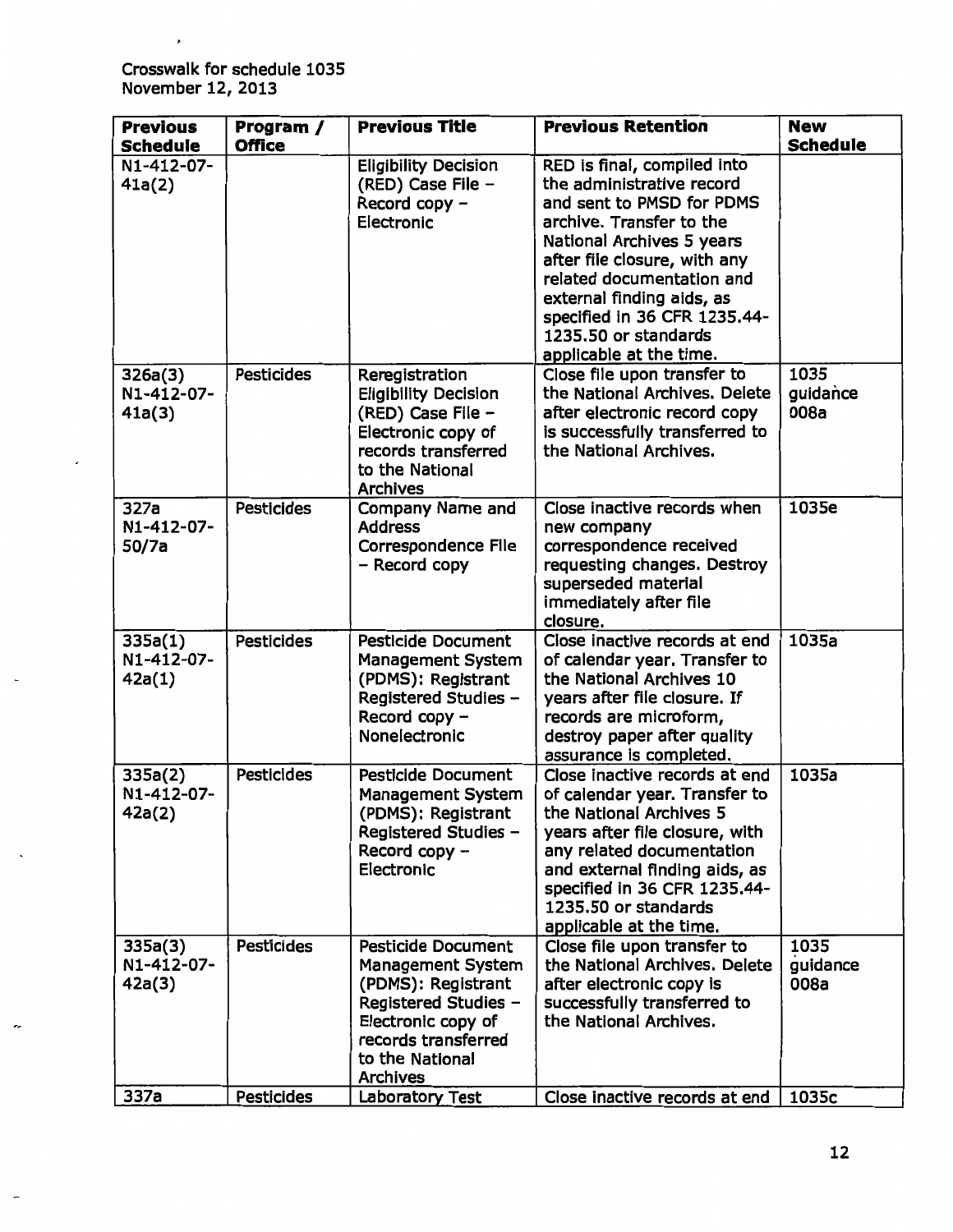| <b>Previous</b><br><b>Schedule</b> | Program /<br><b>Office</b> | <b>Previous Title</b>                                                                                                                                | <b>Previous Retention</b>                                                                                                                                                                                                                                                  | <b>New</b><br><b>Schedule</b> |
|------------------------------------|----------------------------|------------------------------------------------------------------------------------------------------------------------------------------------------|----------------------------------------------------------------------------------------------------------------------------------------------------------------------------------------------------------------------------------------------------------------------------|-------------------------------|
| N1-412-07-<br>50/8a                |                            | Reports and<br>Supporting<br>Documentation -<br>Record copy                                                                                          | of year. Destroy 10 years<br>after file closure.                                                                                                                                                                                                                           |                               |
| 339a<br>N1-412-07-<br>43a          | <b>Pesticides</b>          | <b>Test Method</b><br>Evaluation Records -<br>Methods reports,<br>methods and<br>essential laboratory<br>raw data                                    | Close inactive records at end<br>of fiscal year. Destroy 25<br>years after file closure.                                                                                                                                                                                   | 1035b                         |
| 339b<br>N1-412-07-<br>43b          | <b>Pesticides</b>          | <b>Test Method</b><br>Evaluation Records -<br>Non-essential<br>supporting<br>documentation                                                           | Close inactive records at end<br>of fiscal year. Destroy 5<br>years after file closure.                                                                                                                                                                                    | 1035d                         |
| 348a(1)<br>N1-412-07-<br>44a(1)    | <b>Pesticides</b>          | Pesticide Usage<br>Survey Data and<br>Documentation -<br>Final reports -<br>Nonelectronic                                                            | Close inactive records when<br>survey completed. Transfer<br>to the National Archives 30<br>years after file closure.                                                                                                                                                      | 1035a                         |
| 348a(2)<br>N1-412-07-<br>44a(2)    | <b>Pesticides</b>          | Pesticide Usage<br>Survey Data and<br>Documentation -<br>Final reports -<br>Electronic                                                               | Close inactive records when<br>survey completed. Transfer<br>to the National Archives 5<br>years after file closure, with<br>any related documentation<br>and external finding aids, as<br>specified in 36 CFR 1235.44-<br>1235.50 or standards<br>applicable at the time. | 1035a                         |
| 348a(3)<br>N1-412-07-<br>44a(3)    | Pesticides                 | Pesticide Usage<br>Survey Data and<br>Documentation -<br>Final reports -<br>Electronic copy of<br>records transferred<br>to the National<br>Archives | Close file upon transfer to<br>the National Archives, Delete<br>after electronic record copy<br>is successfully transferred to<br>the National Archives.                                                                                                                   | 1035<br>guidance<br>008a      |
| 348b<br>N1-412-07-<br>44b          | <b>Pesticides</b>          | Pesticide Usage<br>Survey Data and<br>Documentation -<br>Data and<br>documentation for<br>studies completed<br>before 1987                           | Close inactive records when<br>survey completed. Destroy 3<br>years after file closure.                                                                                                                                                                                    | <b>NA</b>                     |
| 348c<br>N1-412-07-<br>44с          | Pesticides                 | Pesticide Usage<br>Survey Data and<br>Documentation -<br>Data and<br>documentation for<br>studies completed in                                       | Close inactive records when<br>survey completed. Keep in<br>office 3 years after file<br>closure, then submit a new<br>schedule to NRMP.                                                                                                                                   | <b>NA</b>                     |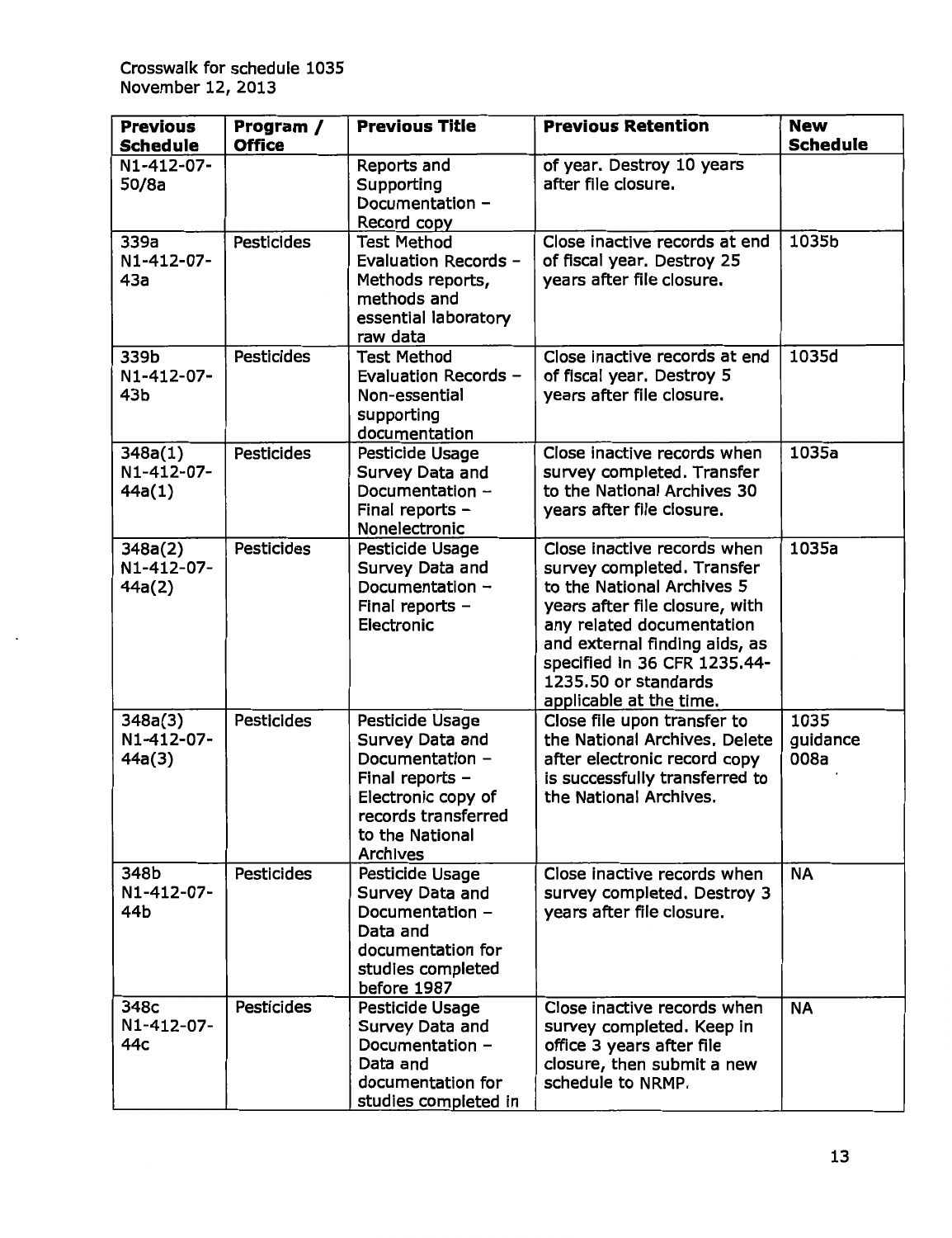

| <b>Previous</b><br><b>Schedule</b> | Program /<br><b>Office</b> | <b>Previous Title</b>                                                                                                   | <b>Previous Retention</b>                                                                                                                                                                                                                                                               | <b>New</b><br><b>Schedule</b> |
|------------------------------------|----------------------------|-------------------------------------------------------------------------------------------------------------------------|-----------------------------------------------------------------------------------------------------------------------------------------------------------------------------------------------------------------------------------------------------------------------------------------|-------------------------------|
|                                    |                            | 1987 and after                                                                                                          |                                                                                                                                                                                                                                                                                         |                               |
| 350a<br>N1-412-07-<br>50/9a        | <b>Pesticides</b>          | <b>Export Notices of</b><br>Unregistered<br>Pesticides - Record<br>copy                                                 | Close inactive records at end<br>of year. Destroy 3 years<br>after file closure.                                                                                                                                                                                                        | 1035d                         |
| 351a<br>N1-412-07-<br>50/10a       | <b>Pesticides</b>          | <b>Requests for EPA</b><br><b>Company Number</b>                                                                        | Close inactive records at end<br>of month. Destroy 3 months<br>after file closure.                                                                                                                                                                                                      | 1035e                         |
| 354a<br>N1-412-07-<br>50/11a       | <b>Pesticides</b>          | <b>State/Federal FIFRA</b><br><b>Issues Research and</b><br><b>Evaluation Group</b><br>(SFFIREG) Files -<br>Record copy | Close inactive records at end<br>of year. Destroy 12 years<br>after file closure.                                                                                                                                                                                                       | 1035c                         |
| 357a<br>N1-412-07-<br>45a          | <b>Pesticides</b>          | Pesticide Registration<br><b>Maintenance Fee</b><br>Records - Certified<br>mailing green card<br>receipts               | Close inactive records at end<br>of year. Destroy 50 years<br>after file closure.                                                                                                                                                                                                       | 1035b                         |
| 357b<br>N1-412-07-<br>45b          | <b>Pesticides</b>          | Pesticide Registration<br><b>Maintenance Fee</b><br>Records - Telephone<br>logs                                         | Close inactive records at end<br>of year. Destroy 50 years<br>after file closure. If records<br>are microformed or imaged,<br>destroy paper after quality<br>assurance is completed.                                                                                                    | 1035b                         |
| 361a(1)<br>N1-412-07-<br>46a(1)    | <b>Pesticides</b>          | <b>Scientific Data</b><br>Reviews - Record<br>copy - Nonelectronic                                                      | Close inactive records upon<br>completion of review.<br><b>Transfer to the National</b><br>Archives 20 years after file<br>closure. If record is<br>microform, destroy paper<br>after quality assurance is<br>completed.                                                                | 1035a                         |
| 361a(2)<br>N1-412-07-<br>46a(2)    | <b>Pesticides</b>          | <b>Scientific Data</b><br>Reviews - Record<br>copy - Electronic                                                         | Close inactive records upon<br>completion of review.<br><b>Transfer to the National</b><br>Archives 5 years after file<br>closure, with any related<br>documentation and external<br>finding aids, as specified in<br>36 CFR 1235.44-1235.50 or<br>standards applicable at the<br>time. | 1035a                         |
| 361a(3)<br>N1-412-07-<br>46a(3)    | <b>Pesticides</b>          | <b>Scientific Data</b><br>Reviews - Electronic<br>copy of records<br>transferred to the<br><b>National Archives</b>     | Close file upon transfer to<br>the National Archives. Delete<br>after record copy is<br>successfully transferred to<br>the National Archives.                                                                                                                                           | 1035<br>guidance<br>008a      |
| 362a<br>N1-412-07-<br>50/13a       | <b>Pesticides</b>          | <b>Company Transfer</b><br>Correspondence File<br>- Record copy                                                         | Close inactive records at end<br>of calendar year. Destroy 20<br>years after file closure. If                                                                                                                                                                                           | 1035b                         |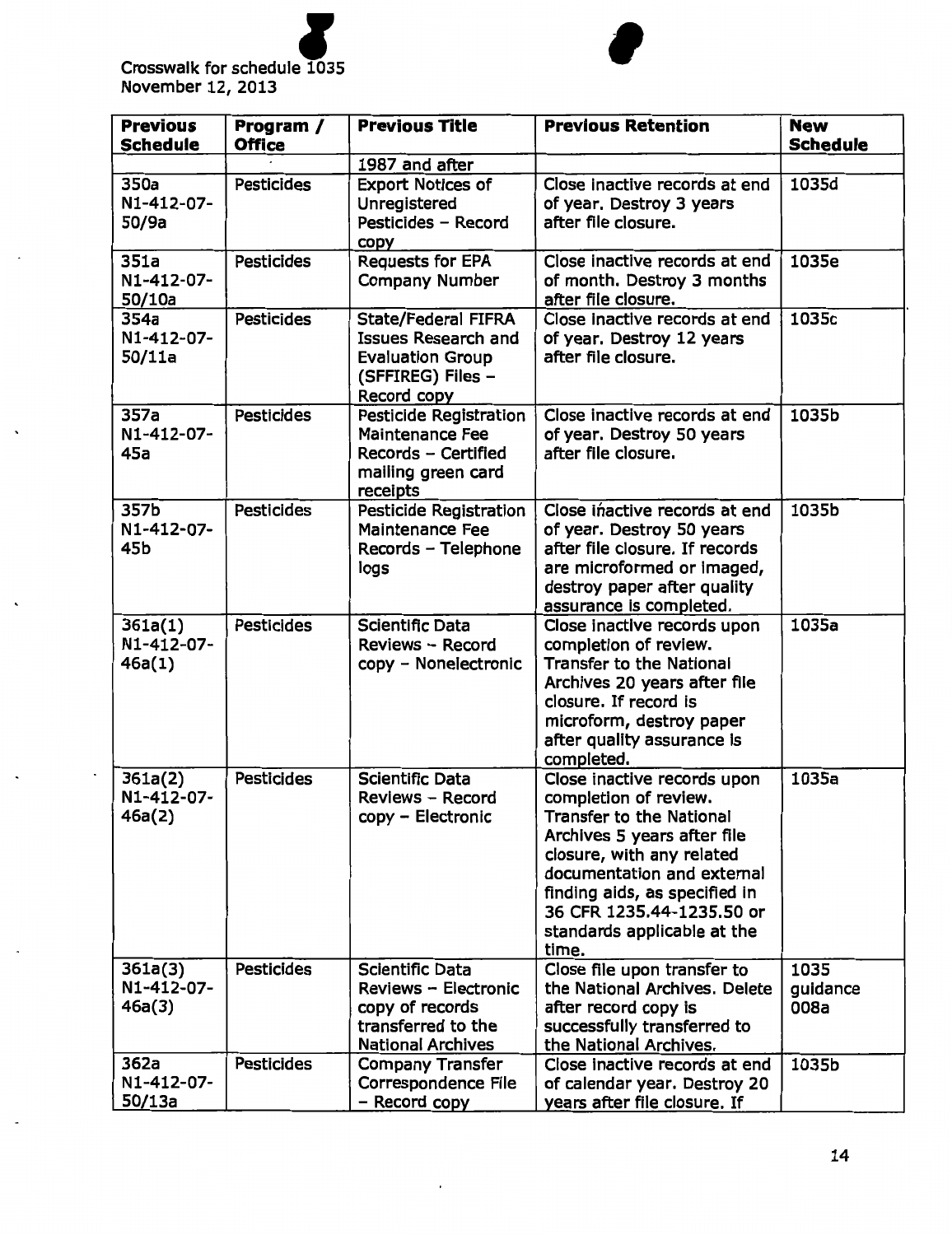

er and the set of the set of the set of the set of the set of the set of the set of the set of the set of the set of the set of the set of the set of the set of the set of the set of the set of the set of the set of the se Crosswalk for schedule 1035<br>November 12, 2013

 $\ddot{\phantom{a}}$ 

| <b>Previous</b><br><b>Schedule</b> | Program /<br><b>Office</b>        | <b>Previous Title</b>                                                                                                                              | <b>Previous Retention</b>                                                                                                                                                                                                                                                                                 | <b>New</b><br><b>Schedule</b> |
|------------------------------------|-----------------------------------|----------------------------------------------------------------------------------------------------------------------------------------------------|-----------------------------------------------------------------------------------------------------------------------------------------------------------------------------------------------------------------------------------------------------------------------------------------------------------|-------------------------------|
|                                    |                                   |                                                                                                                                                    | microformed, destroy paper<br>after quality assurance<br>completed.                                                                                                                                                                                                                                       |                               |
| 363a<br>N1-412-07-<br>47a          | <b>Pesticides</b>                 | <b>Pesticide Product</b><br>Label System (PPLS)<br>- Record copy prior<br>to 1996                                                                  | Close inactive records at end<br>of fiscal year. Destroy when<br>25 years old.                                                                                                                                                                                                                            | 1035b                         |
| 363b<br>N1-412-07-<br>47b          | <b>Pesticides</b>                 | <b>Pesticide Product</b><br>Label System (PPLS)<br>- Record copy after<br>1996                                                                     | Close inactive records at end<br>of fiscal year. Keep most<br>recent data set in office and<br>update every 3 months.<br>Destroy when no longer<br>needed.                                                                                                                                                | 1035e                         |
| 364a(1)<br>N1-412-07-<br>48a(1)    | <b>Pesticides</b>                 | <b>Special Accident</b><br>Investigations and<br>Case Studies -<br>Record copy -<br>Nonelectronic                                                  | Close inactive records upon<br>the completion of the study<br>or investigation. Transfer to<br>the National Archives 30<br>years after file closure.                                                                                                                                                      | 1035a                         |
| 364a(2)<br>N1-412-07-<br>48a(2)    | <b>Pesticides</b>                 | <b>Special Accident</b><br>Investigations and<br>Case Studies -<br>Record copy -<br>Electronic                                                     | Close inactive records upon<br>the completion of the study<br>or investigation. Transfer to<br>the National Archives 5<br>years after file closure, with<br>any related documentation<br>and external finding aids, as<br>specified in 36 CFR 1235.44-<br>1235.50 or standards<br>applicable at the time. | 1035a                         |
| 364a(3)<br>N1-412-07-<br>48a(3)    | <b>Pesticides</b>                 | <b>Special Accident</b><br>Investigations and<br>Case Studies -<br>Electronic copy of<br>records transferred<br>to the National<br><b>Archives</b> | Close file upon transfer to<br>the National Archives, Delete<br>after electronic record copy<br>is successfully transferred to<br>the National Archives.                                                                                                                                                  | 1035<br>guidance<br>008a      |
| 365a<br>N1-412-07-<br>50/14a       | <b>Pesticides</b>                 | <b>Reregistration Case</b><br>Files - Record copy                                                                                                  | Close inactive records when<br>registrant data commitments<br>are final, or when product is<br>canceled or suspended.<br>Destroy 15 years after file<br>closure.                                                                                                                                          | 1035b                         |
| 371a(1)<br>N1-412-07-<br>52a(1)    | <b>Toxic</b><br><b>Substances</b> | <b>TSCA Chemical</b><br>Inventory File -<br>Record copy $-$<br>Nonelectronic                                                                       | Close inactive records<br>annually following the year<br>of submission or other<br>Agency decision. Transfer to<br>the National Archives 20<br>years after file closure. If<br>microform, destroy paper<br>after quality assurance is<br>completed.                                                       | 1035a                         |

 $\sim$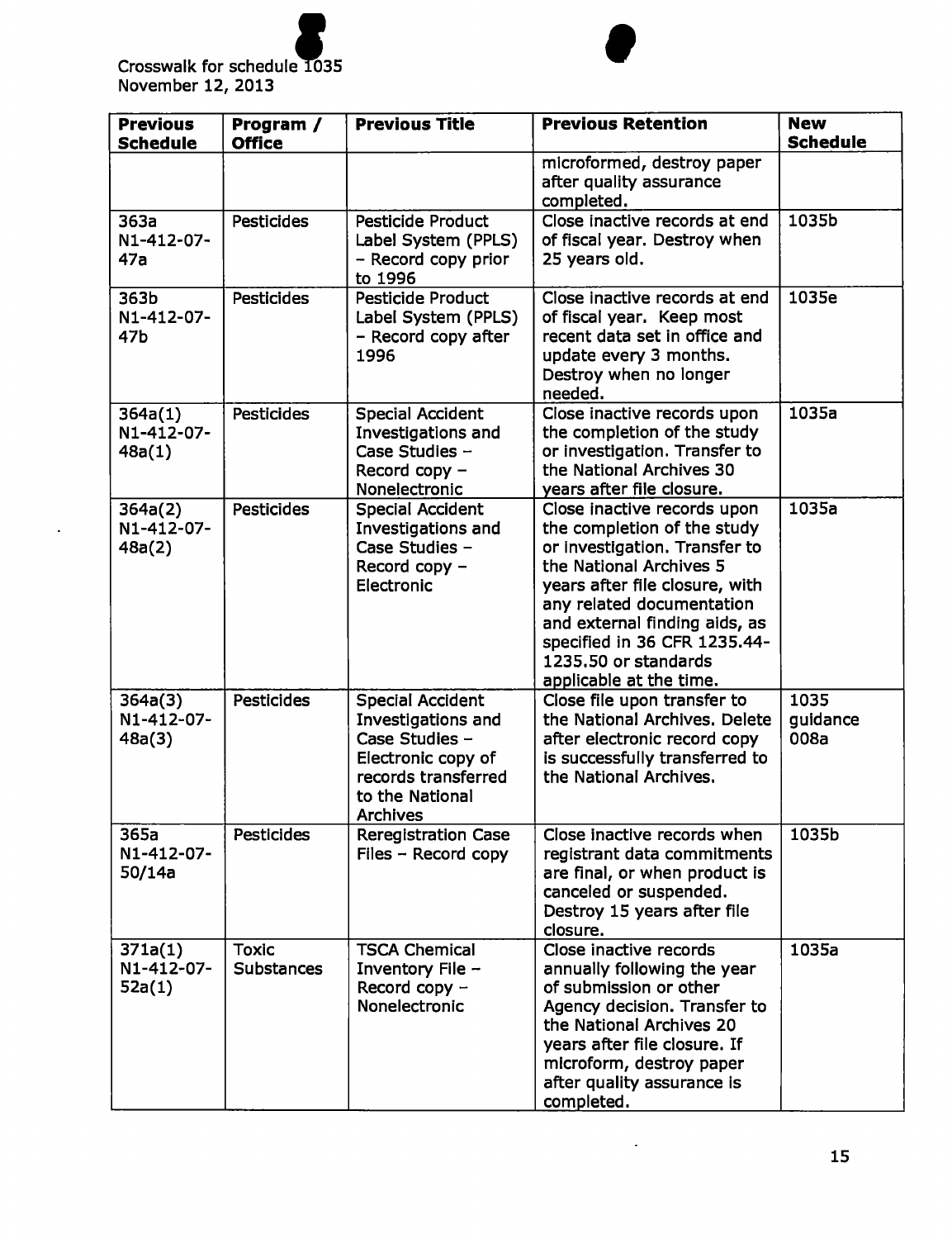

 $\ddot{\phantom{a}}$ 



l,

| <b>Previous</b>                 | Program /                         | <b>Previous Title</b>                                                                                                                            | <b>Previous Retention</b>                                                                                                                                                                                                                                                                                                     | <b>New</b>               |
|---------------------------------|-----------------------------------|--------------------------------------------------------------------------------------------------------------------------------------------------|-------------------------------------------------------------------------------------------------------------------------------------------------------------------------------------------------------------------------------------------------------------------------------------------------------------------------------|--------------------------|
| <b>Schedule</b>                 | <b>Office</b>                     |                                                                                                                                                  |                                                                                                                                                                                                                                                                                                                               | <b>Schedule</b>          |
| 371a(2)<br>N1-412-07-<br>52a(2) | <b>Toxic</b><br><b>Substances</b> | <b>TSCA Chemical</b><br>Inventory File -<br>Record copy -<br>Electronic                                                                          | Close inactive records<br>annually following the year<br>of submission or other<br>Agency decision. Transfer to<br>the National Archives 5<br>years after file closure, with<br>any related documentation<br>and external finding aids, as<br>specified in 36 CFR 1235.44-<br>1235.50 or standards<br>applicable at the time. | 1035a                    |
| 371a(3)<br>N1-412-07-<br>52a(3) | <b>Toxic</b><br><b>Substances</b> | <b>TSCA Chemical</b><br>Inventory File -<br>Electronic copy of<br>records transferred<br>to the National<br><b>Archives</b>                      | Close file upon transfer to<br>the National Archives. Delete<br>after electronic record copy<br>is successfully transferred to<br>the National Archives.                                                                                                                                                                      | 1035<br>guidance<br>008a |
| 372a(1)<br>N1-412-06-<br>26a(1) | <b>Toxic</b><br><b>Substances</b> | <b>TSCA Section 8</b><br>Information and<br>Reporting Files -<br>Record copy -<br>Nonelectronic                                                  | Close inactive records<br>annually following the year<br>of submission or other<br>Agency decision. Transfer to<br>the National Archives 30<br>years after file closure.                                                                                                                                                      | 1035a                    |
| 372a(2)<br>N1-412-06-<br>26a(2) | <b>Toxic</b><br><b>Substances</b> | <b>TSCA Section 8</b><br>Information and<br>Reporting Files -<br>Record copy -<br>Electronic                                                     | Close inactive records<br>annually following the year<br>of submission or other<br>Agency decision. Transfer to<br>the National Archives 5<br>years after file closure, with<br>any related documentation<br>and external finding aids, as<br>specified in 36 CFR 1235.44-<br>1235.50 or standards<br>applicable at the time. | 1035a<br>١               |
| 372a(3)<br>N1-412-06-<br>26a(3) | <b>Toxic</b><br><b>Substances</b> | <b>TSCA Section 8</b><br>Information and<br>Reporting Files -<br>Electronic copy of<br>records transferred<br>to the National<br><b>Archives</b> | Close file upon transfer to<br>the National Archives. Delete<br>after electronic record copy<br>is successfully transferred to<br>the National Archives.                                                                                                                                                                      | 1035<br>guidance<br>008a |
| 379a<br>N1-412-07-<br>66/4a     | International<br><b>Affairs</b>   | <b>Bilateral Programs</b><br>File - Bilateral<br>agreements                                                                                      | Close inactive records upon<br>termination of agreement.<br>Destroy 11 years after file<br>closure.                                                                                                                                                                                                                           | 1035c                    |
| 379b<br>N1-412-07-<br>66/4b     | International<br><b>Affairs</b>   | <b>Bilateral Programs</b><br>File - Other records                                                                                                | Close inactive records at end<br>of year. Destroy 6 years<br>after file closure.                                                                                                                                                                                                                                              | 1035d                    |
| 383a<br>N1-412-07-              | International<br><b>Affairs</b>   | <b>Ocean Dumping Files</b><br>- Record copy                                                                                                      | Close inactive records at end<br>of year. Destroy 10 years                                                                                                                                                                                                                                                                    | 1035c                    |

 $\ddot{\phantom{0}}$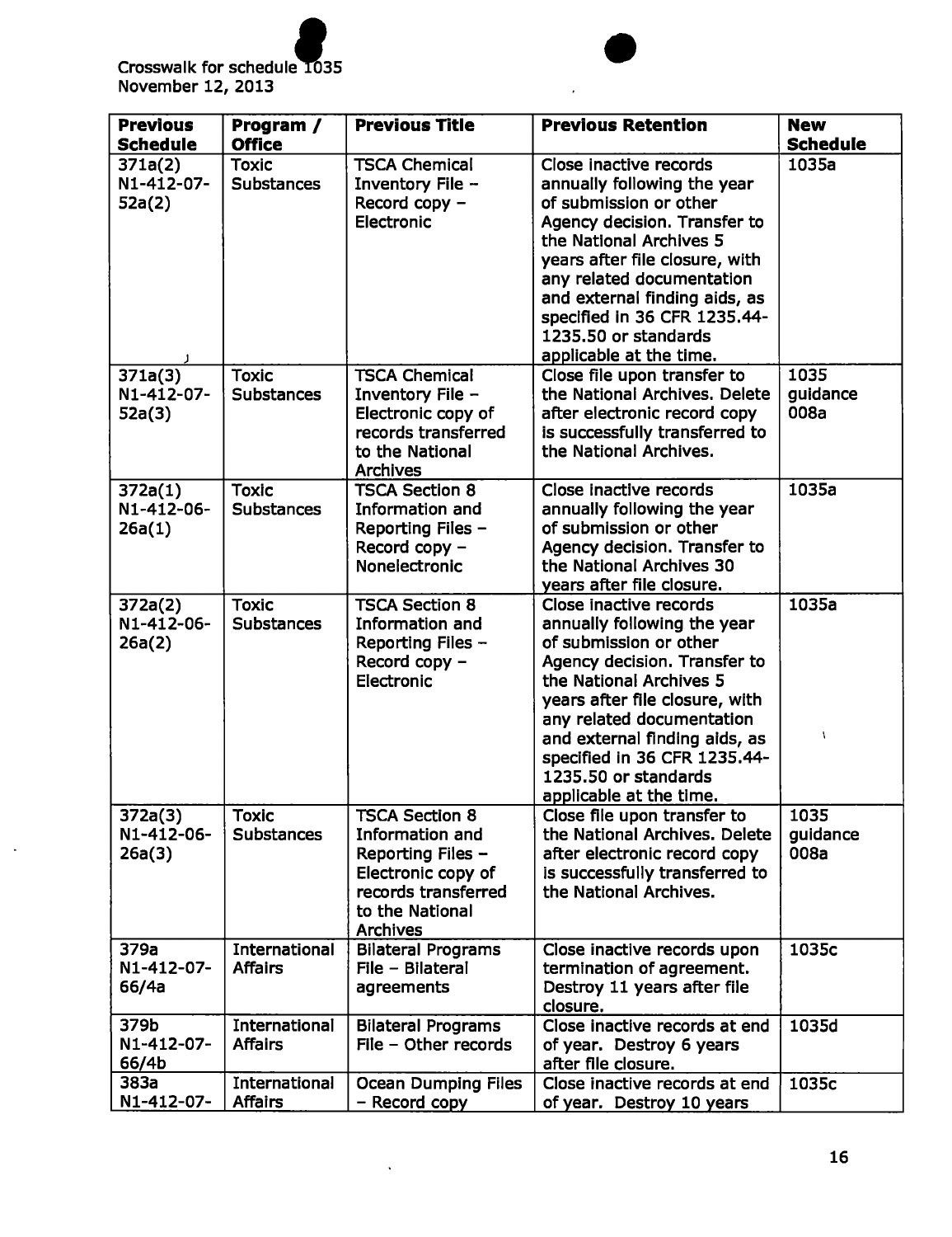

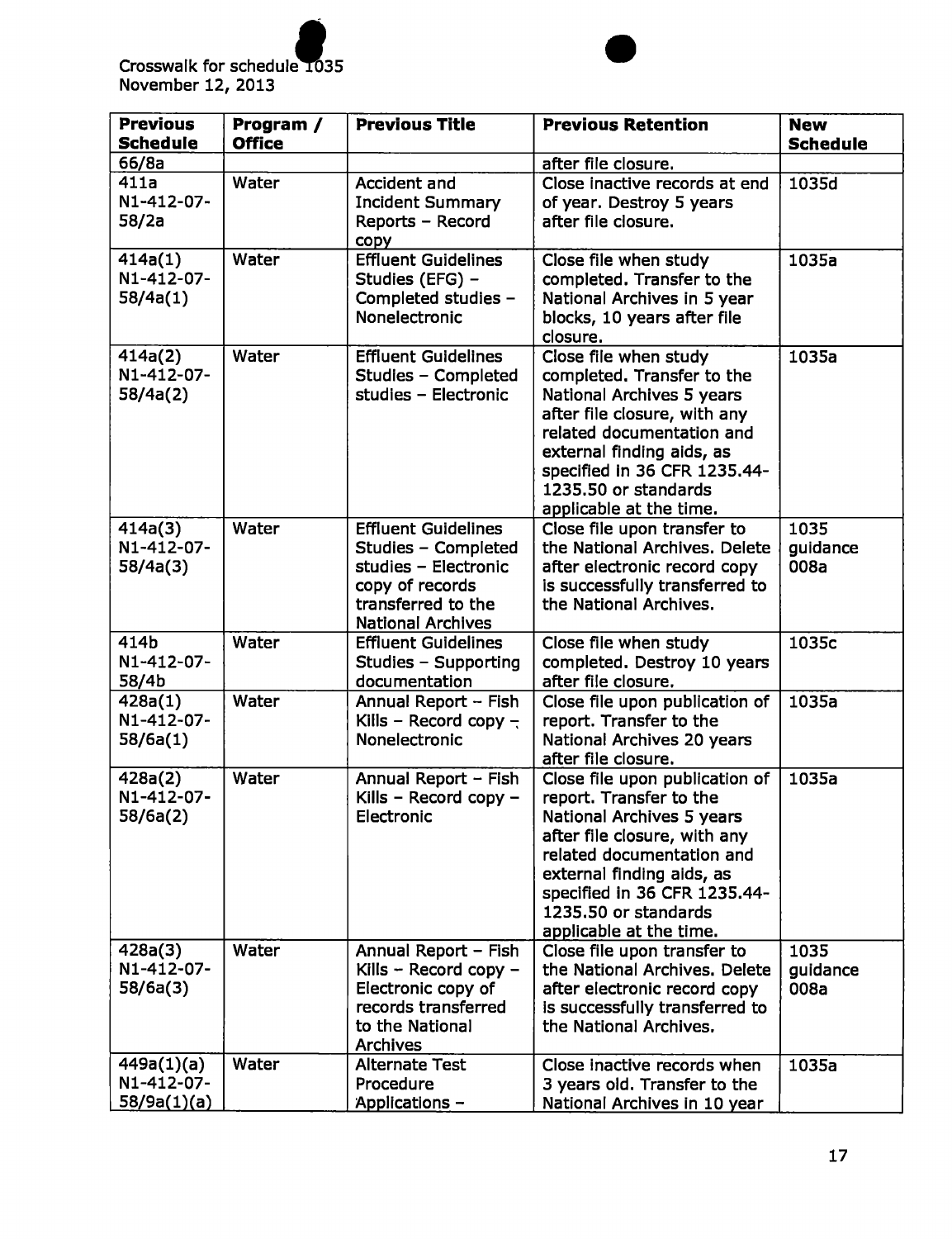

 $\ddot{\phantom{a}}$ 

| <b>Previous</b><br><b>Schedule</b>      | Program /<br><b>Office</b> | <b>Previous Title</b>                                                                                                                                                                                                                                                                              | <b>Previous Retention</b>                                                                                                                                                                                                                                             | <b>New</b><br><b>Schedule</b> |
|-----------------------------------------|----------------------------|----------------------------------------------------------------------------------------------------------------------------------------------------------------------------------------------------------------------------------------------------------------------------------------------------|-----------------------------------------------------------------------------------------------------------------------------------------------------------------------------------------------------------------------------------------------------------------------|-------------------------------|
|                                         |                            | Approval of proposed<br>method<br>recommended and<br>proposed method<br>recommended as an<br>acceptable version of<br>a previously<br>approved method -<br>Nonelectronic                                                                                                                           | blocks 20 years after file<br>closure.                                                                                                                                                                                                                                |                               |
| 449a(1)(b)<br>N1-412-07-<br>58/9a(1)(b) | Water                      | <b>Alternate Test</b><br>Procedure<br>Applications -<br>Approval of proposed<br>method<br>recommended and<br>proposed method<br>recommended as an<br>acceptable version of<br>a previously<br>approved method -<br><b>Electronic</b>                                                               | Close inactive records when<br>3 years old. Transfer to the<br>National Archives 5 years<br>after file closure, with any<br>related documentation and<br>external finding aids, as<br>specified in 36 CFR 1235.44-<br>1235.50 or standards<br>applicable at the time. | 1035a                         |
| 449a(1)(c)<br>N1-412-07-<br>58/9a(1)(c) | Water                      | <b>Alternate Test</b><br>Procedure<br>Applications -<br>Approval of proposed<br>method<br>recommended and<br>proposed method<br>recommended as an<br>acceptable version of<br>a previously<br>approved method -<br>Electronic copy of<br>records transferred<br>to the National<br><b>Archives</b> | Close file upon transfer to<br>the National Archives. Delete<br>after electronic record copy<br>is successfully transferred to<br>the National Archives.                                                                                                              | 1035<br>guidance<br>008a      |
| 449a(2)<br>N1-412-07-<br>58/9a(2)       | Water                      | <b>Alternate Test</b><br>Procedure<br>Applications -<br>Disapproval of<br>proposed method<br>recommended                                                                                                                                                                                           | Close inactive records when<br>3 years old. Destroy records<br>7 years after file closure.                                                                                                                                                                            | 1035c                         |
| 449a(3)<br>N1-412-07-<br>58/9a(3)       | Water                      | <b>Alternate Test</b><br>Procedure<br>Applications -<br><b>Application defaulted</b><br>by applicant                                                                                                                                                                                               | Close inactive records when<br>3 years old. Destroy after<br>file closure.                                                                                                                                                                                            | 1035d                         |
| 449a(4)<br>N1-412-07-<br>58/9a(4)       | Water                      | <b>Alternate Test</b><br>Procedure<br>Applications -                                                                                                                                                                                                                                               | Close inactive records when<br>3 years old. Destroy after<br>file closure.                                                                                                                                                                                            | 1035d                         |

T.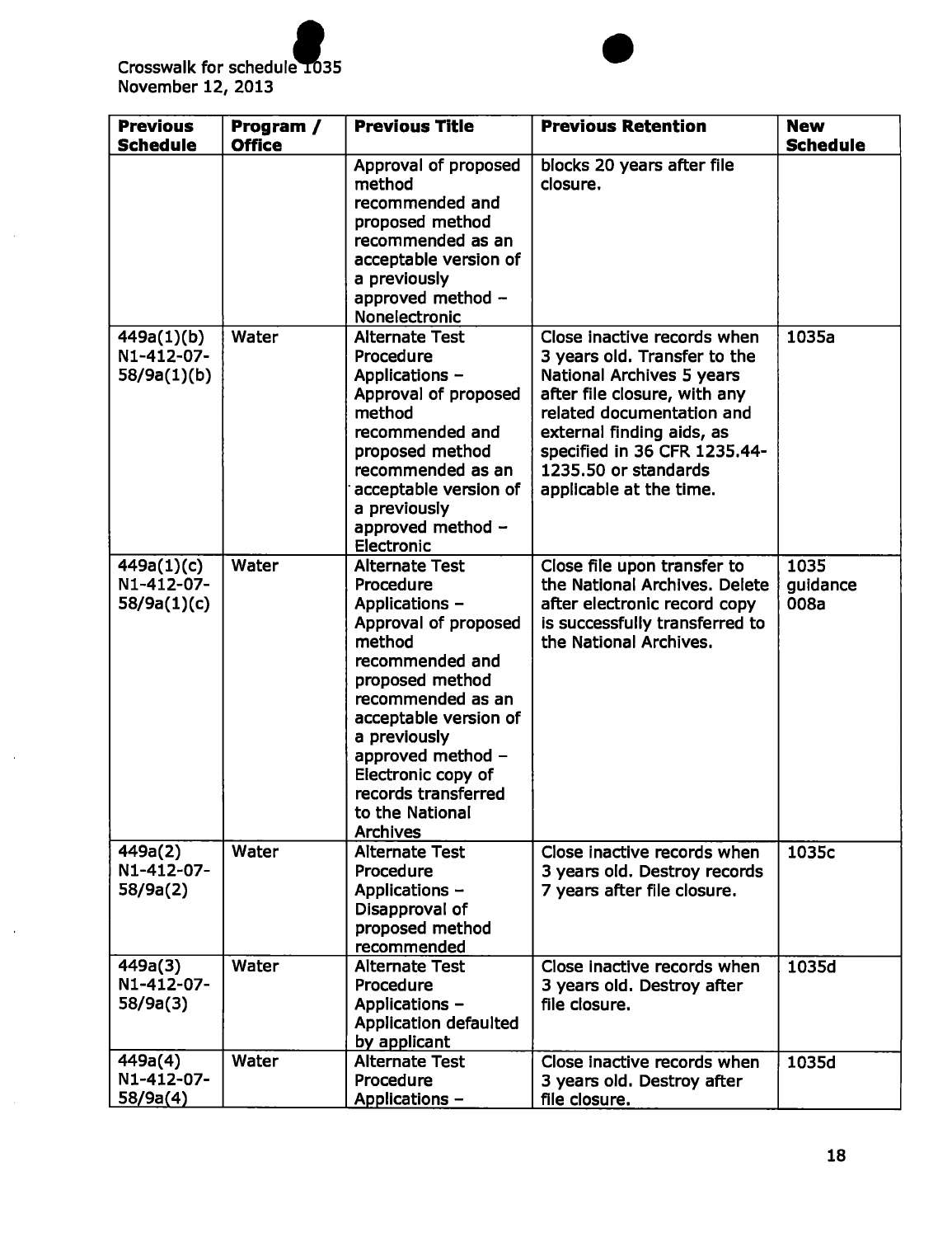Crosswalk for schedule 1035 November 12, 2013

 $\mathbb{Z}^2$ 

I

 $\overline{1}$ 

| <b>Previous</b><br><b>Schedule</b> | Program /<br><b>Office</b>  | <b>Previous Title</b>                                                                                                                                                                    | <b>Previous Retention</b>                                                                                                                                                                                                                                           | <b>New</b><br><b>Schedule</b> |
|------------------------------------|-----------------------------|------------------------------------------------------------------------------------------------------------------------------------------------------------------------------------------|---------------------------------------------------------------------------------------------------------------------------------------------------------------------------------------------------------------------------------------------------------------------|-------------------------------|
|                                    |                             | Application not within<br><b>EPA jurisdiction</b><br>(parameter not<br>regulated)                                                                                                        |                                                                                                                                                                                                                                                                     |                               |
| 449b<br>N1-412-07-<br>58/9b        | Water                       | <b>Alternate Test</b><br>Procedures<br><b>Applications - Non-</b><br>radionuclide methods<br>developed for limited<br>use in NPDWR<br>monitoring                                         | Close inactive records when<br>superseded. Destroy after<br>file closure.                                                                                                                                                                                           | 1035e                         |
| 449c<br>N1-412-07-<br>58/9c        | Water                       | <b>Alternate Test</b><br><b>Procedures</b><br><b>Applications - Master</b><br>list of approved<br>alternative test<br>procedures for<br>NPDES and NPDWR<br>generated every six<br>months | Close inactive records when<br>superseded. Destroy after<br>file closure.                                                                                                                                                                                           | 1035e                         |
| 451a(1)<br>N1-412-07-<br>71/1a(1)  | Research and<br>Development | Environmental<br><b>Process and Effects</b><br>Research Program<br>Files - Record copy -<br>Nonelectronic                                                                                | Close inactive records at end<br>of year. Transfer to the<br>National Archives 10 years<br>after file closure.                                                                                                                                                      | 1035a                         |
| 451a(2)<br>N1-412-07-<br>71/1a(2)  | Research and<br>Development | Environmental<br><b>Process and Effects</b><br>Research Program<br>Files - Record copy -<br>Electronic                                                                                   | Close inactive records at end<br>of year. Transfer to the<br>National Archives 5 years<br>after file closure, with any<br>related documentation and<br>external finding aids, as<br>specified in 36 CFR 1235.44-<br>1235.50 or standards<br>applicable at the time. | 1035a                         |
| 451a(3)<br>N1-412-07-<br>71/1a(3)  | Research and<br>Development | Environmental<br><b>Process and Effects</b><br>Research Program<br>Files - Electronic<br>copy of records<br>transferred to the<br><b>National Archives</b>                               | Close file upon transfer to<br>the National Archives. Delete<br>after electronic record copy<br>is successfully transferred to<br>the National Archives.                                                                                                            | 1035<br>guidance<br>008a      |
| 452a(1)<br>N1-412-07-<br>71/2a(1)  | Research and<br>Development | Environmental<br>Engineering and<br><b>Technology Program</b><br>Files - Record copy -<br>Nonelectronic                                                                                  | Close inactive records at end<br>of year. Transfer to the<br>National Archives 10 years<br>after file closure.                                                                                                                                                      | 1035a                         |
| 452a(2)<br>N1-412-07-<br>71/2a(2)  | Research and<br>Development | Environmental<br>Engineering and<br><b>Technology Program</b><br>Files - Record copy -                                                                                                   | Close inactive records at end<br>of year. Transfer to the<br>National Archives 5 years<br>after file closure, with any                                                                                                                                              | 1035a                         |

 $\bar{\mathcal{A}}$ 

 $\bar{\bar{z}}$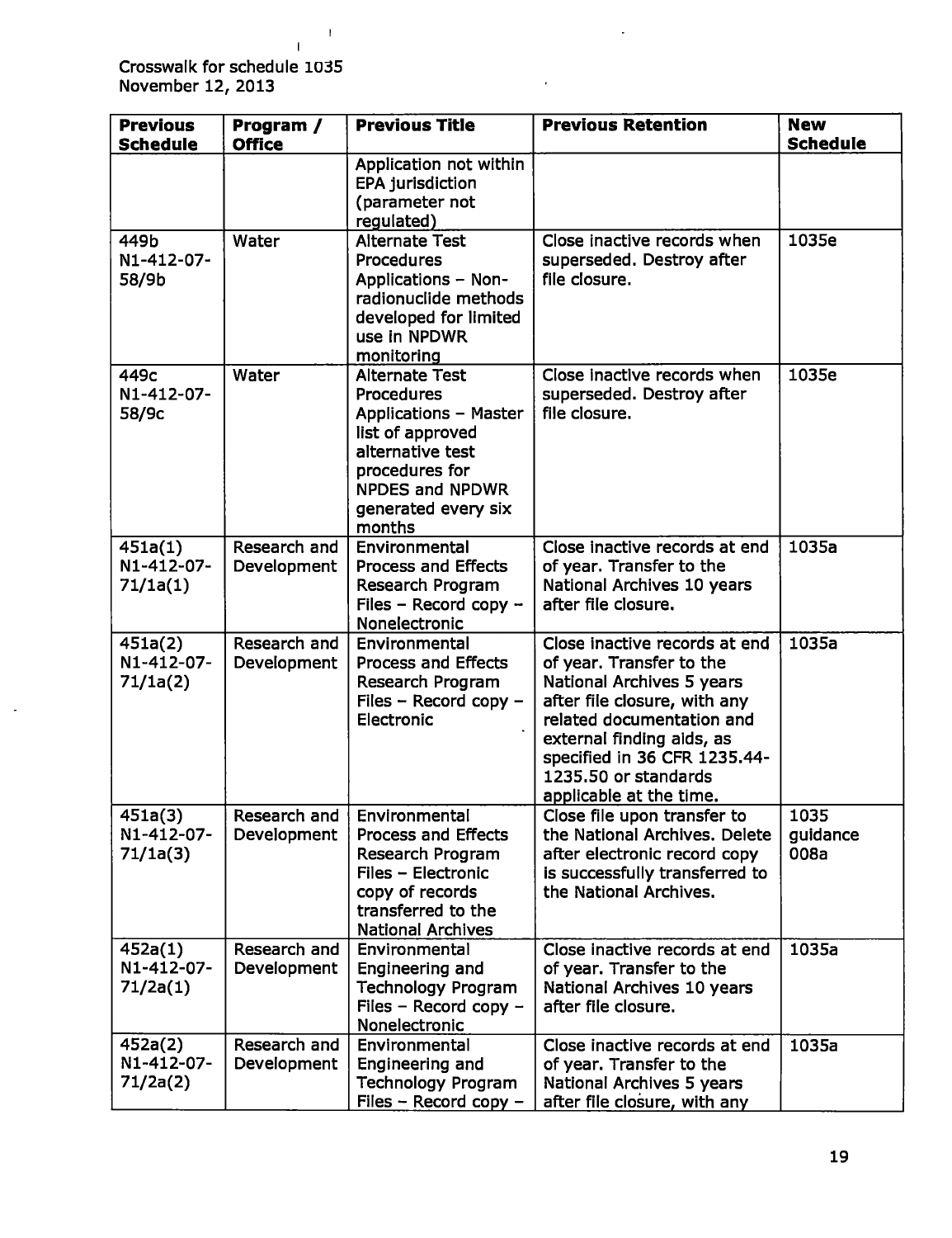

 $\Box$ 

| <b>Previous</b><br><b>Schedule</b> | Program /<br><b>Office</b>         | <b>Previous Title</b>                                                                                                                                                                                   | <b>Previous Retention</b>                                                                                                                                                                                                                                           | <b>New</b><br><b>Schedule</b> |
|------------------------------------|------------------------------------|---------------------------------------------------------------------------------------------------------------------------------------------------------------------------------------------------------|---------------------------------------------------------------------------------------------------------------------------------------------------------------------------------------------------------------------------------------------------------------------|-------------------------------|
|                                    |                                    | Electronic                                                                                                                                                                                              | related documentation and<br>external finding aids, as<br>specified in 36 CFR 1235.44-<br>1235.50 or standards<br>applicable at the time.                                                                                                                           |                               |
| 452a(3)<br>N1-412-07-<br>71/2a(3)  | Research and<br>Development        | Environmental<br>Engineering and<br><b>Technology Program</b><br>Files - Record copy -<br>Electronic copy of<br>records transferred<br>to the National<br><b>Archives</b>                               | Close file upon transfer to<br>the National Archives. Delete<br>after electronic record copy<br>is successfully transferred to<br>the National Archives.                                                                                                            | 1035<br>guidance<br>008a      |
| 453a(1)<br>N1-412-07-<br>71/3a(1)  | Research and<br>Development        | Acid Deposition,<br>Environmental<br>Monitoring, and<br><b>Quality Assurance</b><br>Program Files -<br>Record copy -<br>Nonelectronic                                                                   | Close inactive records at end<br>of year. Transfer to the<br>National Archives 10 years<br>after file closure.                                                                                                                                                      | 1035a                         |
| 453a(2)<br>N1-412-07-<br>71/3a(2)  | Research and<br>Development        | Acid Deposition,<br>Environmental<br>Monitoring, and<br><b>Quality Assurance</b><br>Program Files -<br>Record copy -<br>Electronic                                                                      | Close inactive records at end<br>of year. Transfer to the<br>National Archives 5 years<br>after file closure, with any<br>related documentation and<br>external finding aids, as<br>specified in 36 CFR 1235.44-<br>1235.50 or standards<br>applicable at the time. | 1035a                         |
| 453a(3)<br>N1-412-07-<br>71/3a(3)  | <b>Research and</b><br>Development | Acid Deposition,<br>Environmental<br>Monitoring, and<br><b>Quality Assurance</b><br>Program Files -<br>Record copy -<br>Electronic copy of<br>records transferred<br>to the National<br><b>Archives</b> | Close file upon transfer to<br>the National Archives. Delete<br>after electronic record copy<br>is successfully transferred to<br>the National Archives.                                                                                                            | 1035<br>guidance<br>008a      |
| 454a(1)<br>N1-412-07-<br>71/4a(1)  | Research and<br>Development        | <b>Health Research</b><br>Program Files -<br>Record copy -<br>Nonelectronic                                                                                                                             | Close inactive records at end<br>of year. Transfer to the<br>National Archives 10 years<br>after file break.                                                                                                                                                        | 1035a                         |
| 454a(2)<br>N1-412-07-<br>71/4a(2)  | Research and<br>Development        | <b>Health Research</b><br>Program Files -<br>Record copy -<br>Electronic                                                                                                                                | Close inactive records at end<br>of year. Transfer to the<br>National Archives 5 years<br>after file closure, with any<br>related documentation and<br>external finding aids, as<br>specified in 36 CFR 1235.44-                                                    | 1035a                         |

 $\overline{\phantom{0}}$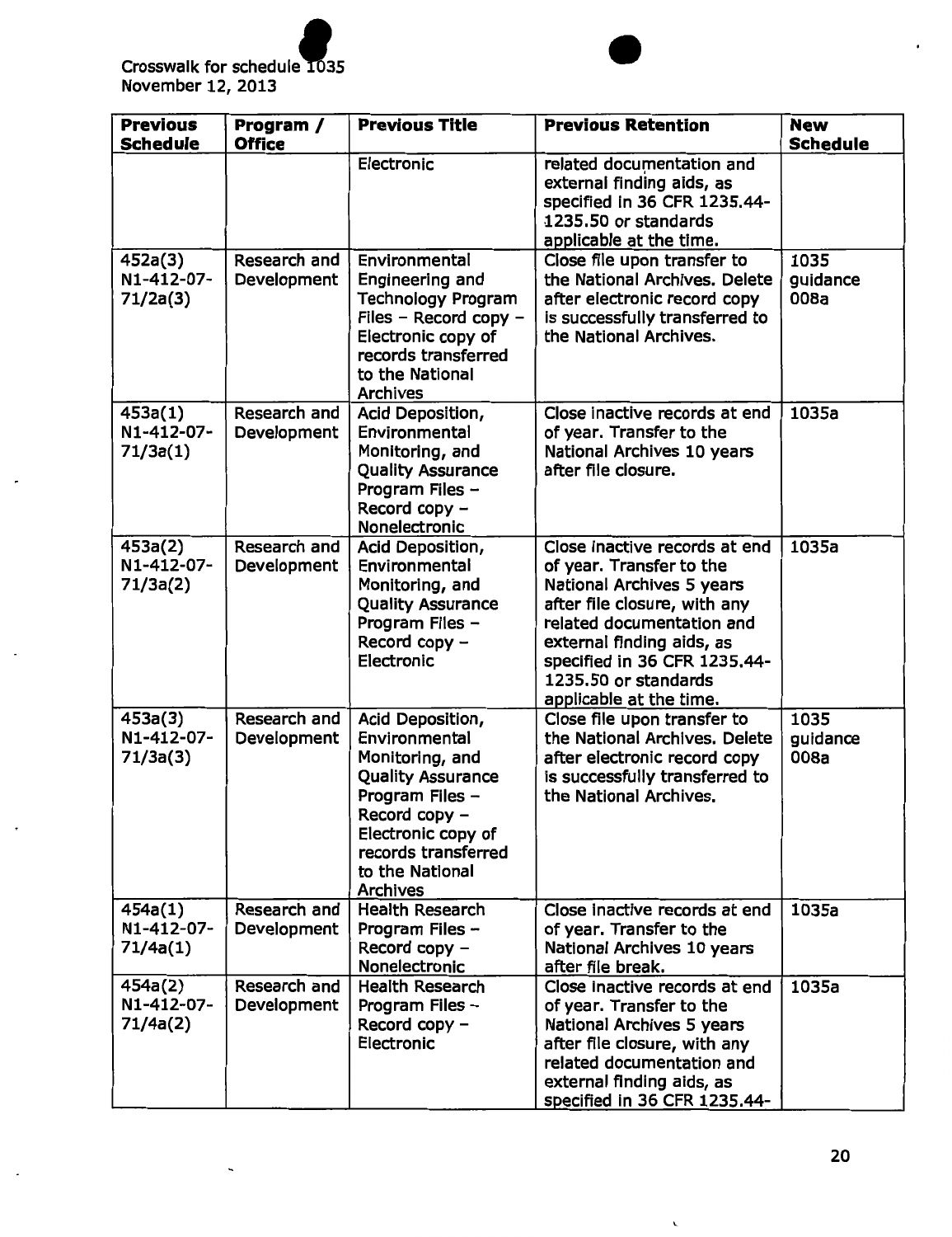

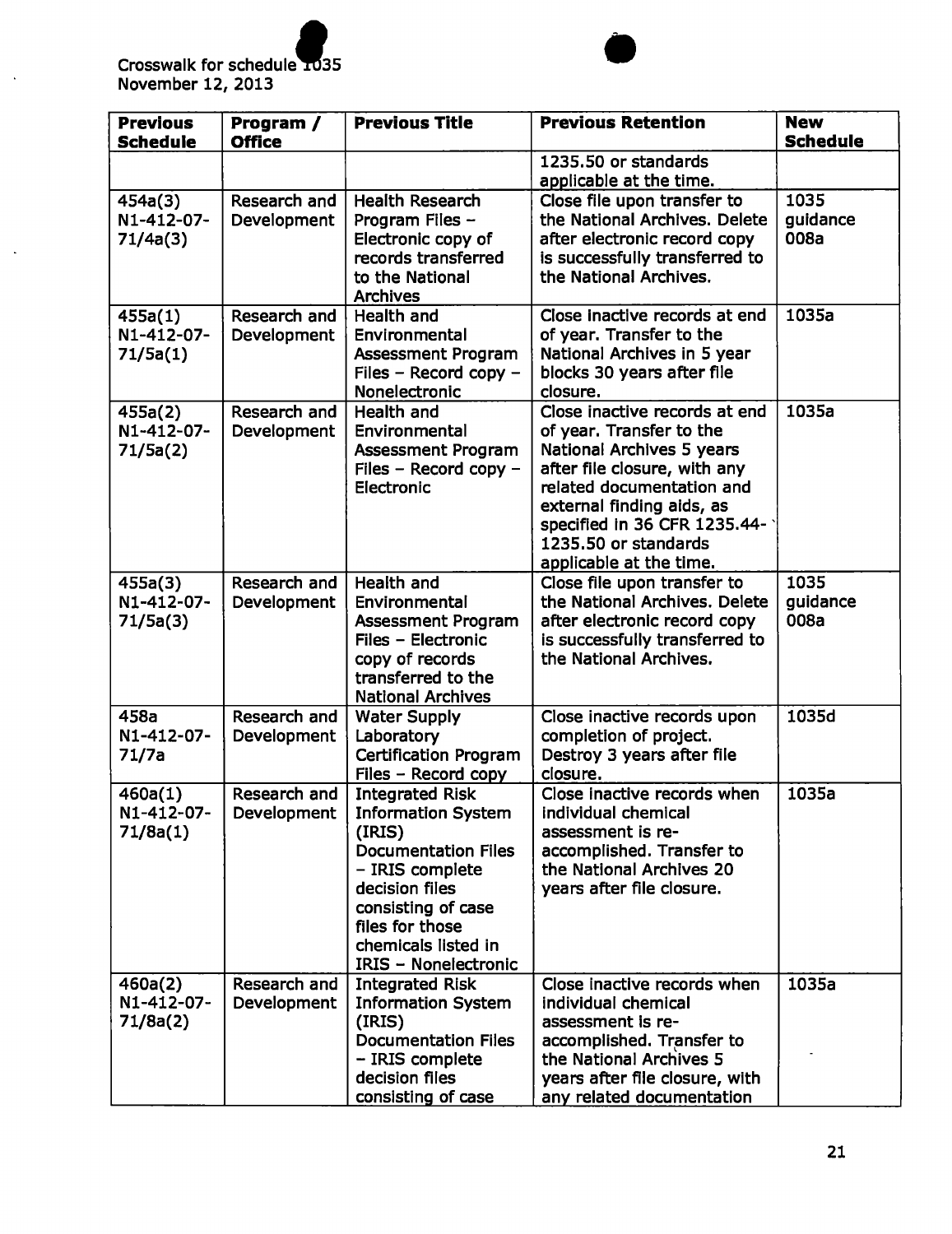

 $\ddot{\cdot}$ 



| <b>Previous</b><br><b>Schedule</b> | Program /<br><b>Office</b>  | <b>Previous Title</b>                                                                                                                                                                                                                                                                             | <b>Previous Retention</b>                                                                                                                                | <b>New</b><br><b>Schedule</b> |
|------------------------------------|-----------------------------|---------------------------------------------------------------------------------------------------------------------------------------------------------------------------------------------------------------------------------------------------------------------------------------------------|----------------------------------------------------------------------------------------------------------------------------------------------------------|-------------------------------|
|                                    |                             | files for those<br>chemicals listed in<br><b>IRIS - Electronic</b>                                                                                                                                                                                                                                | and external finding aids, as<br>specified in 36 CFR 1235.44-<br>1235.50 or standards<br>applicable at the time.                                         |                               |
| 460a(3)<br>N1-412-07-<br>71/8a(3)  | Research and<br>Development | <b>Integrated Risk</b><br><b>Information System</b><br>(IRIS)<br><b>Documentation Files</b><br>- IRIS complete<br>decision files<br>consisting of case<br>files for those<br>chemicals listed in<br><b>IRIS - Electronic</b><br>copy of records<br>transferred to the<br><b>National Archives</b> | Close file upon transfer to<br>the National Archives. Delete<br>after electronic record copy<br>is successfully transferred to<br>the National Archives. | 1035<br>guidance<br>008a      |
| 460b<br>N1-412-07-<br>71/8b        | Research and<br>Development | <b>Integrated Risk</b><br><b>Information System</b><br>(IRIS)<br><b>Documentation Files</b><br>- Full sets of RfD/RfC<br>and CRAVE files<br>(prior to 1995)                                                                                                                                       | Close file when program<br>discontinued. Destroy after<br>file closure.                                                                                  | 1035e                         |
| 460c<br>N1-412-07-<br>71/8c        | Research and<br>Development | <b>Integrated Risk</b><br><b>Information System</b><br>(IRIS)<br><b>Documentation Files</b><br>- Non-decisional file<br>reference and<br>background records                                                                                                                                       | Close inactive records at end<br>of year. Destroy after file<br>closure.                                                                                 | 1035e                         |
| 460d<br>N1-412-07-<br>71/8d        | Research and<br>Development | <b>Integrated Risk</b><br><b>Information System</b><br>(IRIS)<br><b>Documentation Files</b><br>- Submissions from<br>the public                                                                                                                                                                   | Close inactive records 4<br>years after receipt of<br>material. Destroy 20 years<br>after file closure.                                                  | 1035b                         |
| 461a<br>N1-412-07-<br>2/12a        | All Programs                | International<br><b>Activities and</b><br>Agreements -<br>Routine activities and<br>agreements                                                                                                                                                                                                    | Close inactive records upon<br>termination of agreement or<br>at end of year. Destroy 6<br>years after file closure.                                     | 1035d                         |
| 461b(1)<br>N1-412-07-<br>2/12b(1)  | All Programs                | International<br><b>Activities and</b><br>Agreements -<br>Significant activities<br>and agreements -<br>Nonelectronic                                                                                                                                                                             | Close inactive records upon<br>termination of agreement or<br>at end of year. Transfer to<br>the National Archives 20<br>years after file closure.       | 1035a                         |
| 461b(2)<br>N1-412-07-              | All Programs                | International<br><b>Activities and</b>                                                                                                                                                                                                                                                            | Close inactive records upon<br>termination of agreement or                                                                                               | 1035a                         |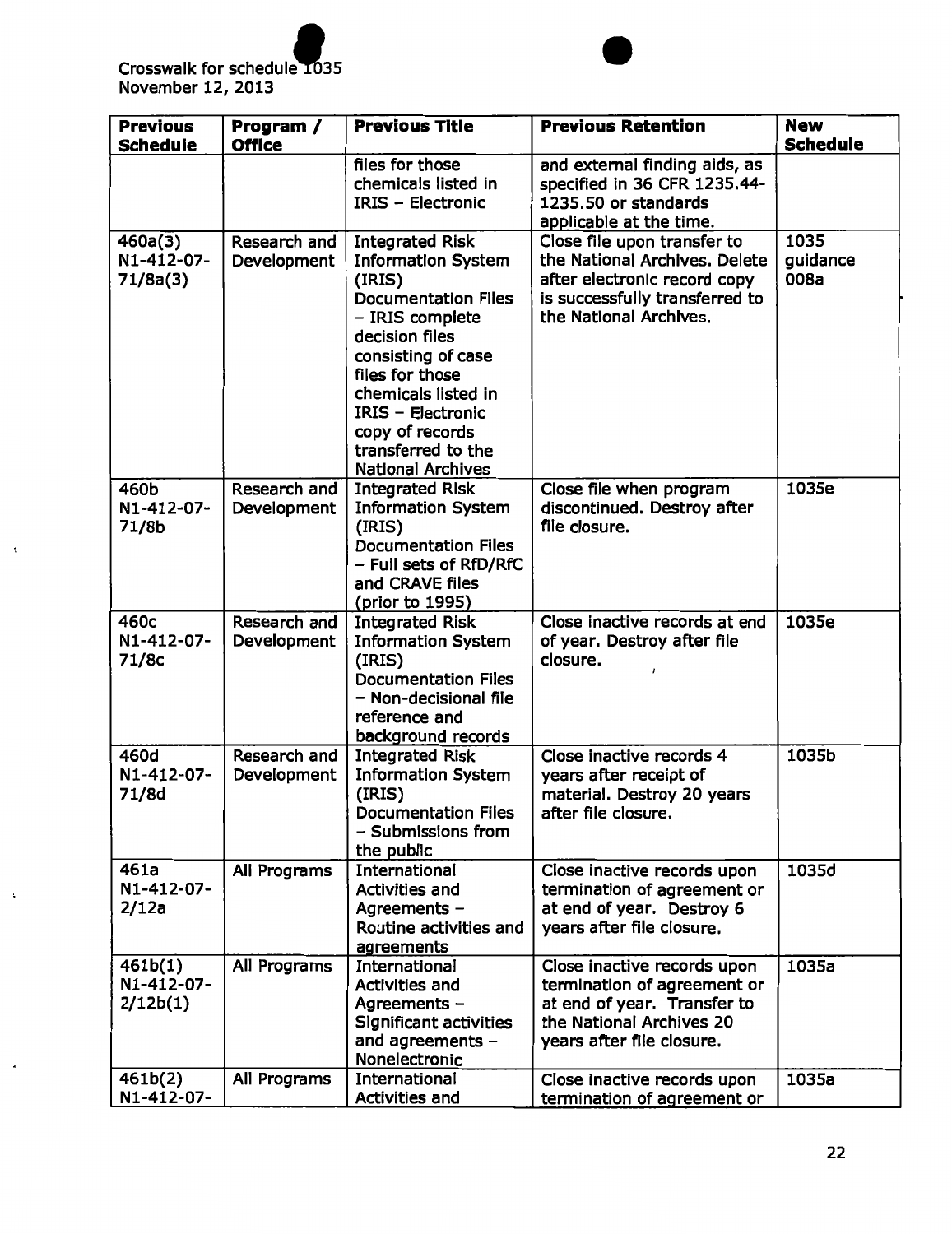Crosswalk for schedule iu35 November 12, 2013

 $\overline{1}$ 

 $\ddot{\phantom{0}}$ 

| <b>Previous</b><br><b>Schedule</b> | Program /<br><b>Office</b>                  | <b>Previous Title</b>                                                                                                                                                                                                                               | <b>Previous Retention</b>                                                                                                                                                                                                                                                                   | <b>New</b><br><b>Schedule</b> |
|------------------------------------|---------------------------------------------|-----------------------------------------------------------------------------------------------------------------------------------------------------------------------------------------------------------------------------------------------------|---------------------------------------------------------------------------------------------------------------------------------------------------------------------------------------------------------------------------------------------------------------------------------------------|-------------------------------|
| 2/12b(2)                           |                                             | Agreements -<br><b>Significant activities</b><br>and agreements -<br>Electronic                                                                                                                                                                     | at end of year. Transfer to<br>the National Archives 5<br>years after file closure, with<br>any related documentation<br>and external finding aids, as<br>specified in 36 CFR 1235.44-<br>1235.50 or standards<br>applicable at the time.                                                   |                               |
| 461b(3)<br>N1-412-07-<br>2/12b(3)  | All Programs                                | International<br><b>Activities and</b><br>Agreements -<br>Significant activities<br>and agreements -<br>Electronic copy of<br>records transferred<br>to the National<br><b>Archives</b>                                                             | Close file upon transfer to<br>the National Archives.<br>Delete after electronic copy<br>is successfully transferred to<br>the National Archives.                                                                                                                                           | 1035<br>guidance<br>008a      |
| 464a<br>N1-412-07-<br>60/4a        | Radiation                                   | <b>Certification of Waste</b><br><b>Isolation Pilot Plant</b><br>(WIPP) - Record<br><b>CODY</b>                                                                                                                                                     | Close inactive records at end<br>of 5 year certification period.<br>Destroy 10 years after file<br>closure.                                                                                                                                                                                 | 1035c                         |
| 472a(1)<br>N1-412-07-<br>71/9a(1)  | Research and<br>Development<br>Laboratories | <b>Source Data Files</b><br>Relating to In-House<br>Radiological<br>Research Projects -<br>Scientific data<br>needed for continued<br>research purposes -<br>Nonelectronic                                                                          | Close inactive records upon<br>completion of research<br>project. Transfer to the<br>National Archives 30 years<br>from file closure.                                                                                                                                                       | 1035a                         |
| 472a(2)<br>N1-412-07-<br>71/9a(2)  | Research and<br>Development<br>Laboratories | <b>Source Data Files</b><br>Relating to In-House<br>Radiological<br>Research Projects -<br>Scientific data<br>needed for continued<br>research purposes -<br>Electronic                                                                             | Close inactive records upon<br>completion of research<br>project. Transfer to the<br>National Archives 5 years<br>after file closure, with any<br>related documentation and<br>external finding aids, as<br>specified in 36 CFR 1235.44-<br>1235.50 or standards<br>applicable at the time. | 1035a                         |
| 472a(3)<br>N1-412-07-<br>71/9a(3)  | Research and<br>Development<br>Laboratories | <b>Source Data Files</b><br><b>Relating to In-House</b><br>Radiological<br>Research Projects -<br>Scientific data<br>needed for continued<br>research purposes -<br>Electronic copy of<br>records transferred<br>to the National<br><b>Archives</b> | Close file upon transfer to<br>the National Archives. Delete<br>after electronic record copy<br>is successfully transferred to<br>the National Archives.                                                                                                                                    | 1035<br>guidance<br>008a      |

Į,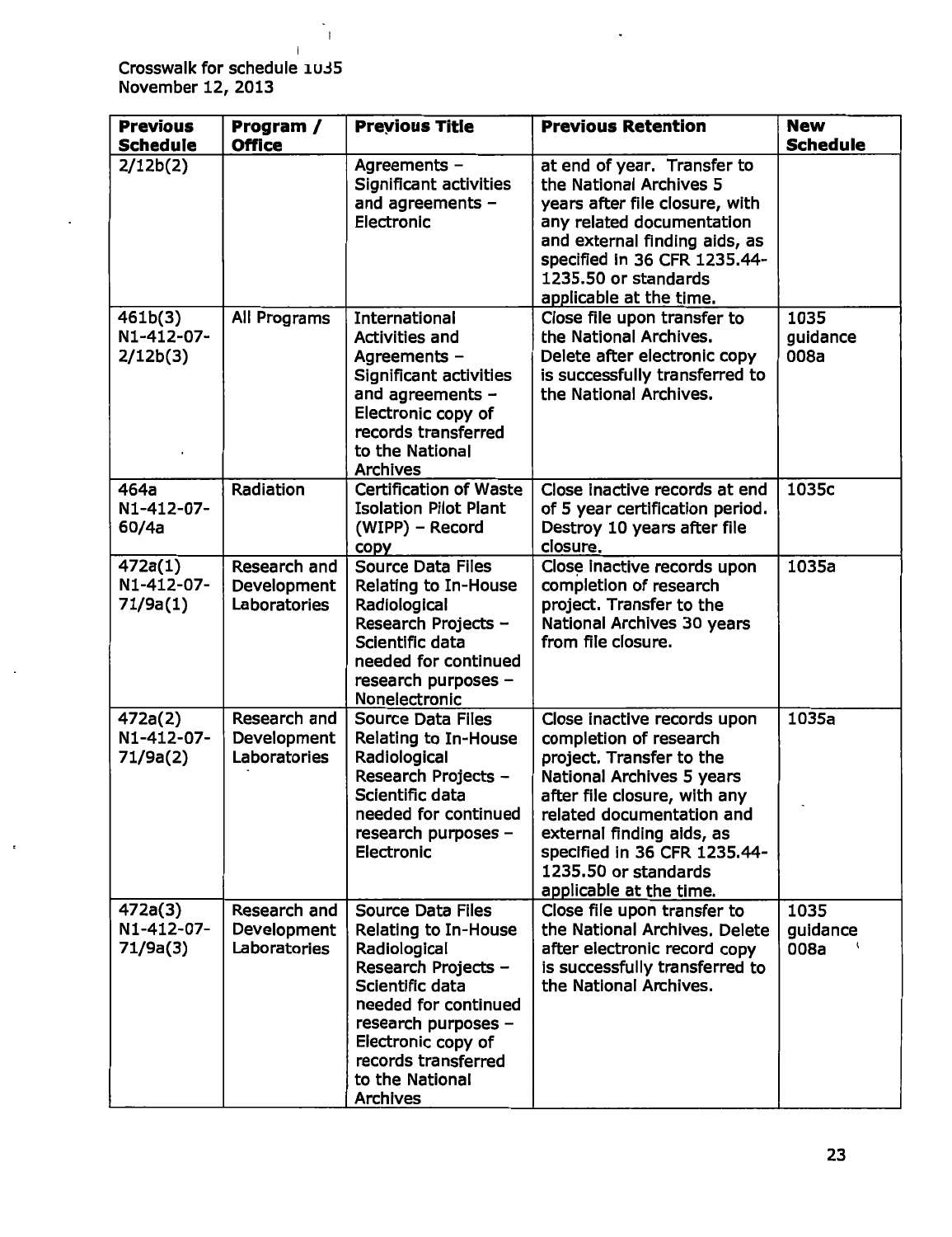I Crosswalk for schedule 1∪35 November 12, 2013

| <b>Previous</b><br><b>Schedule</b> | Program /<br><b>Office</b>                  | <b>Previous Title</b>                                                                                       | <b>Previous Retention</b>                                                                                                                                  | <b>New</b><br><b>Schedule</b> |
|------------------------------------|---------------------------------------------|-------------------------------------------------------------------------------------------------------------|------------------------------------------------------------------------------------------------------------------------------------------------------------|-------------------------------|
| 472b<br>N1-412-07-<br>71/9b        | Research and<br>Development<br>Laboratories | <b>Source Data Files</b><br>Relating to In-House<br>Radiological<br>Research Projects -<br>Other data files | Destroy upon completion of<br>research project or sooner if<br>no longer needed for<br>research purposes.                                                  | 1035e                         |
| 482a<br>N1-412-07-<br>59/7a        | Air                                         | <b>Certification Records</b><br>- Record copy                                                               | Close inactive records 1 year<br>after certification action has<br>been completed for the<br>model year. Destroy 20<br>years after file closure.           | 1035b                         |
| 483a<br>N1-412-07-<br>59/8a        | Air                                         | Ann Arbor Recall and<br>In-Use Testing<br>Records - Record<br>copy                                          | Close inactive records at end<br>of year. Destroy 10 years<br>after file closure.                                                                          | 1035c                         |
| 484a<br>N1-412-07-<br>59/9a        | Air                                         | Data records -<br>Record copy                                                                               | Close inactive records at end<br>of year. Destroy 10 years<br>after file closure.                                                                          | 1035c                         |
| 489a<br>N1-412-07-<br>60/5a        | Radiation                                   | Advanced<br><b>Technology Problem</b><br>Area Projects Files -<br>Record copy                               | Close inactive records upon<br>completion of project.<br>Destroy 5 years after file<br>closure.                                                            | 1035d                         |
| 490a<br>N1-412-07-<br>60/6a        | Radiation                                   | <b>Emergency Planning</b><br>Program for<br>Radiological<br>Incidents - Record<br>copy                      | Close inactive records every<br>2 years. Destroy 7 years<br>after file closure.                                                                            | 1035c                         |
| 491a<br>N1-412-07-<br>60/7a        | Radiation                                   | <b>Protective Action</b><br>Planning Manual -<br>Work Files - Record<br>copy                                | Destroy outdated material<br>every 3 years.                                                                                                                | 1035d                         |
| 492a<br>N1-412-08-<br>14a          | All Programs,<br>with<br>exceptions         | <b>Collections of</b><br>Laboratory Standard<br><b>Operating Procedures</b><br>(SOPs) - Record<br>copy      | Close inactive records at<br>approval, or last<br>amendment, or last review,<br>or other appropriate<br>milestone. Destroy 10 years<br>after file closure. | 1035c                         |
| 498a<br>N1-412-07-<br>59/11a       | Air                                         | <b>Emission Factors</b><br>Program (EFP) Test<br>Records - Record<br>copy                                   | Close inactive records upon<br>completion of test. Destroy 1<br>year after file closure.                                                                   | 1035e                         |
| 501a(1)<br>N1-412-07-<br>71/11a(1) | Research and<br>Development<br>Laboratories | <b>Applied and Directed</b><br>Scientific Research -<br>Project files -<br>Nonelectronic                    | Close inactive records upon<br>completion of project.<br><b>Transfer to the National</b><br>Archives 20 years after file<br>closure.                       | 1035a                         |
| 501a(2)<br>N1-412-07-<br>71/11a(2) | Research and<br>Development<br>Laboratories | <b>Applied and Directed</b><br>Scientific Research -<br>Project files -<br>Electronic                       | Close inactive records upon<br>completion of project.<br><b>Transfer to the National</b><br>Archives 5 years after file<br>closure, with any related       | 1035a                         |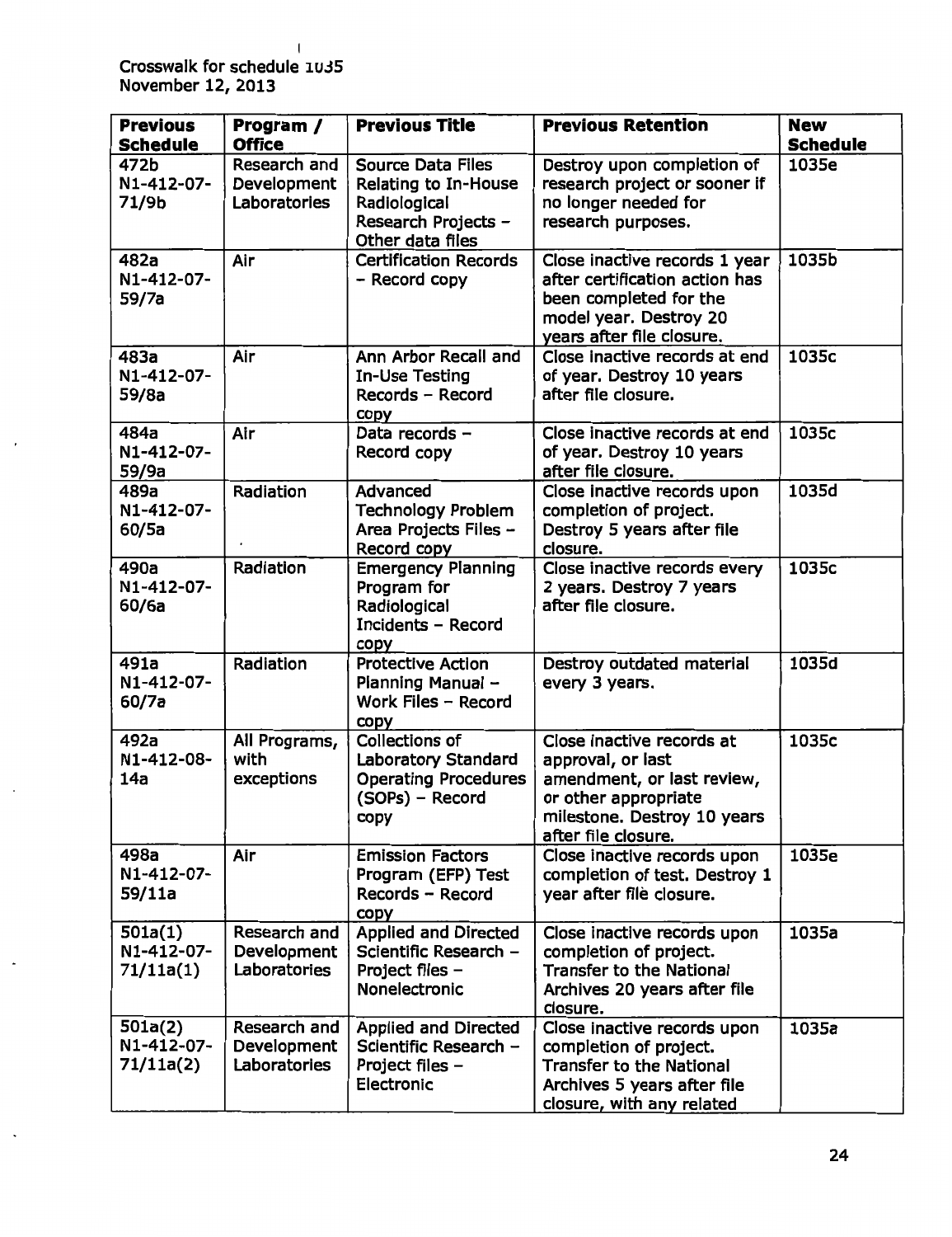Crosswalk for schedule 1035 November 12, 2013

 $\bar{1}$ 

 $\mathbf{I}$ 

| <b>Previous</b><br><b>Schedule</b> | Program /<br><b>Office</b>                         | <b>Previous Title</b>                                                                                                                                                 | <b>Previous Retention</b>                                                                                                                                | <b>New</b><br><b>Schedule</b> |
|------------------------------------|----------------------------------------------------|-----------------------------------------------------------------------------------------------------------------------------------------------------------------------|----------------------------------------------------------------------------------------------------------------------------------------------------------|-------------------------------|
|                                    |                                                    |                                                                                                                                                                       | documentation and external<br>finding aids, as specified in<br>36 CFR 1235.44-1235.50 or<br>standards applicable at the<br>time.                         |                               |
| 501a(3)<br>N1-412-07-<br>71/11a(3) | Research and<br>Development<br>Laboratories        | <b>Applied and Directed</b><br>Scientific Research -<br>Project files -<br>Electronic copy of<br>records transferred<br>to the National<br><b>Archives</b>            | Close file upon transfer to<br>the National Archives. Delete<br>after electronic record copy<br>is successfully transferred to<br>the National Archives. | 1035<br>guidance<br>008a      |
| 501b<br>N1-412-07-<br>71/11b       | Research and<br>Development<br>Laboratories        | <b>Applied and Directed</b><br>Scientific Research -<br>Project workpapers<br>and administrative<br>correspondence                                                    | Close inactive records upon<br>completion of project.<br>Destroy 3 years after file<br>closure.                                                          | 1035d                         |
| 501c<br>N1-412-07-<br>71/11c       | Research and<br>Development<br>Laboratories        | <b>Applied and Directed</b><br>Scientific Research -<br>Maintenance and<br>calibration and<br>inspection of<br>equipment                                              | Close inactive records upon<br>completion of project.<br>Destroy 5 years after file<br>closure.                                                          | 1035d                         |
| 502a<br>N1-412-07-<br>71/12a       | Research and<br>Development<br>Laboratories        | <b>Instrument Logbooks</b><br>- Record copy                                                                                                                           | Close when notebook or log<br>is complete. Destroy 5 years<br>after file closure.                                                                        | 1035d                         |
| 503a<br>N1-412-07-<br>71/13a       | Research and<br>Development<br>Laboratories        | Scientific Research<br><b>Project Files Related</b><br>to Basic, Exploratory<br>Research - Project<br>files                                                           | Close inactive records upon<br>completion of project.<br>Destroy 20 years after file<br>closure.                                                         | 1035b                         |
| 503b<br>N1-412-07-<br>71/13b       | Research and<br>Development<br><b>Laboratories</b> | <b>Scientific Research</b><br><b>Project Files Related</b><br>to Basic, Exploratory<br>Research –<br>Maintenance and<br>calibration and<br>inspection of<br>equipment | Close inactive records upon<br>completion of project.<br>Destroy 5 years after file<br>closure.                                                          | 1035d                         |
| 504a<br>N1-412-07-<br>71/14a       | Research and<br>Development<br>Laboratories        | Research Project<br>Logbooks or Index<br>Records - Project<br>status lists                                                                                            | Destroy when superseded or<br>obsolete.                                                                                                                  | 1035e                         |
| 504b<br>N1-412-07-<br>71/14b       | Research and<br>Development<br>Laboratories        | <b>Research Project</b><br>Logbooks or Index<br>Records - Project<br>logbooks                                                                                         | Close inactive records at end<br>of year. Destroy 2 years<br>after file closure.                                                                         | 1035d                         |
| 506a<br>N1-412-07-<br>71/15a       | Research and<br>Development<br>Laboratories        | <b>Summary Research</b><br><b>Projects Status</b><br>Reports - Record                                                                                                 | Close inactive records at end<br>of fiscal year. Destroy 3<br>years after file closure.                                                                  | 1035d                         |

 $\ddot{\phantom{0}}$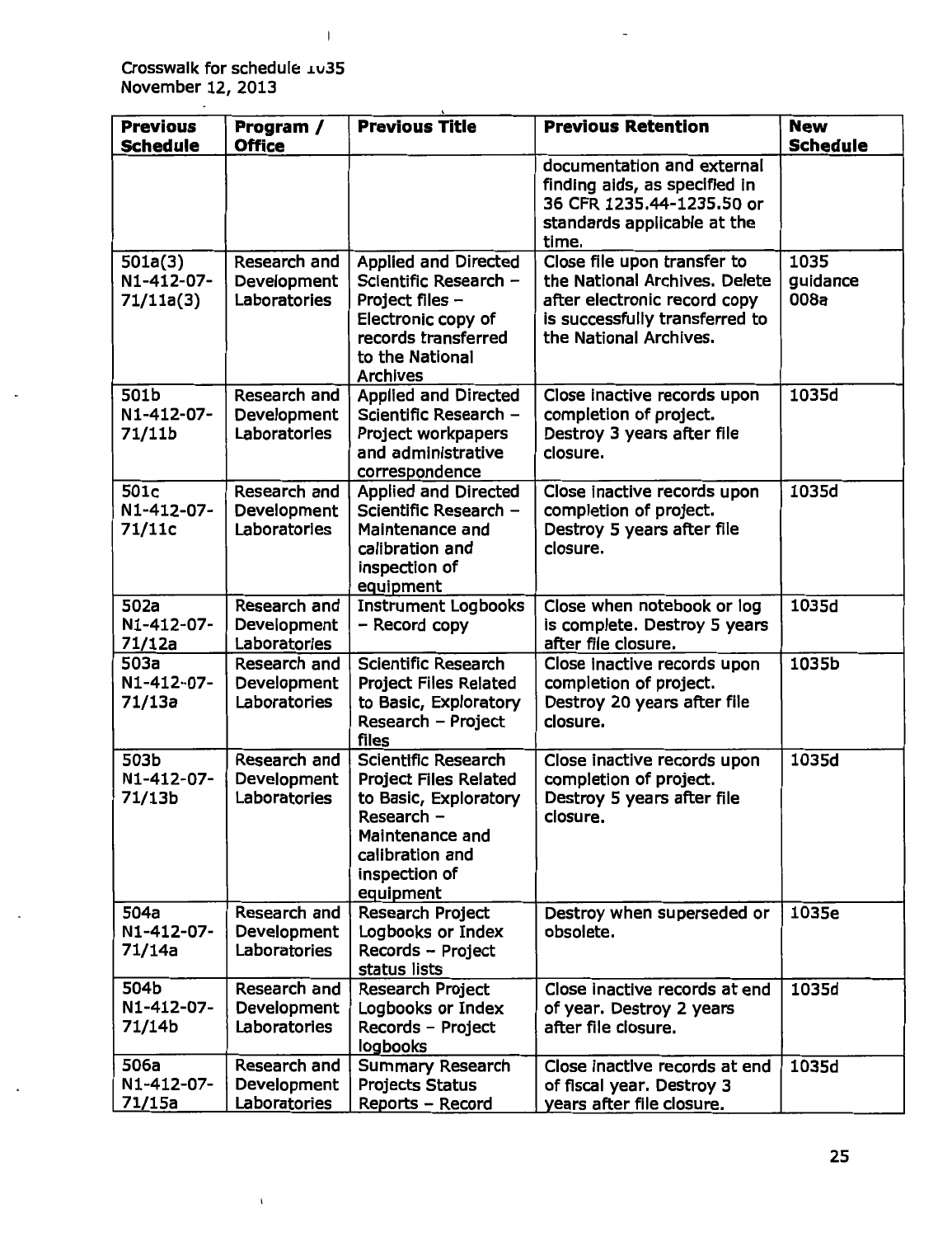Crosswalk for schedule 1035 November 12, 2013 '

 $\overline{1}$ 

 $\mathbf{I}$ 

| <b>Previous</b><br><b>Schedule</b> | Program /<br><b>Office</b>                  | <b>Previous Title</b>                                                                                                                                                                                                           | <b>Previous Retention</b>                                                                                                                                                                                                                                                                          | <b>New</b><br><b>Schedule</b> |
|------------------------------------|---------------------------------------------|---------------------------------------------------------------------------------------------------------------------------------------------------------------------------------------------------------------------------------|----------------------------------------------------------------------------------------------------------------------------------------------------------------------------------------------------------------------------------------------------------------------------------------------------|-------------------------------|
|                                    |                                             | copy                                                                                                                                                                                                                            |                                                                                                                                                                                                                                                                                                    |                               |
| 507a(1)<br>N1-412-07-<br>71/16a(1) | Research and<br>Development<br>Laboratories | <b>Criteria and Health</b><br><b>Assessment</b><br>Documents and Risk<br>Assessment<br>Guidelines - Air<br>quality and water<br>quality documents -<br>Nonelectronic                                                            | Close inactive records upon<br>completion of project.<br><b>Transfer to the National</b><br>Archives in 5 year blocks 30<br>years after file closure.                                                                                                                                              | 1035a                         |
| 507a(2)<br>N1-412-07-<br>71/16a(2) | Research and<br>Development<br>Laboratories | Criteria and Health<br>Assessment<br>Documents and Risk<br><b>Assessment</b><br>Guidelines - Air<br>quality and water<br>quality documents -<br>Electronic                                                                      | Close inactive records upon<br>completion of project.<br><b>Transfer to the National</b><br>Archives 5 years after file<br>closure, with any related<br>documentation and external<br>finding aids, as specified in<br>36 CFR 1235.44-1235.50 or<br>standards applicable at the<br>time.           | 1035a                         |
| 507a(3)<br>N1-412-07-<br>71/16a(3) | Research and<br>Development<br>Laboratories | Criteria and Health<br>Assessment<br><b>Documents and Risk</b><br>Assessment<br>Guidelines - Air<br>quality and water<br>quality documents -<br>Electronic copy of<br>records transferred<br>to the National<br><b>Archives</b> | Close file upon transfer to<br>the National Archives. Delete<br>after electronic copy is<br>successfully transferred to<br>the National Archives.                                                                                                                                                  | 1035<br>guidance<br>008a      |
| 507b(1)<br>N1-412-07-<br>71/16b(1) | Research and<br>Development<br>Laboratories | <b>Criteria and Health</b><br>Assessment<br><b>Documents and Risk</b><br>Assessment<br>Guidelines - Air<br>quality criteria<br>documents -<br>Nonelectronic                                                                     | Close when 5 years old or<br>when the Criteria Document<br>is developed. Transfer to the<br>National Archives in 5 year<br>blocks 25 years after file<br>closure.                                                                                                                                  | 1035a                         |
| 507b(2)<br>N1-412-07-<br>71/16b(2) | Research and<br>Development<br>Laboratories | <b>Criteria and Health</b><br>Assessment<br><b>Documents and Risk</b><br>Assessment<br>Guidelines - Air<br>quality criteria<br>documents -<br>Electronic                                                                        | Close when 5 years old or<br>when the Criteria Document<br>is developed. Transfer to the<br>National Archives 5 years<br>after file closure, with any<br>related documentation and<br>external finding aids, as<br>specified in 36 CFR 1235.44-<br>1235.50 or standards<br>applicable at the time. | 1035a                         |
| 507b(3)<br>N1-412-07-              | Research and<br>Development                 | Criteria and Health<br>Assessment                                                                                                                                                                                               | Close file upon transfer to<br>the National Archives. Delete                                                                                                                                                                                                                                       | 1035<br>guidance              |

l,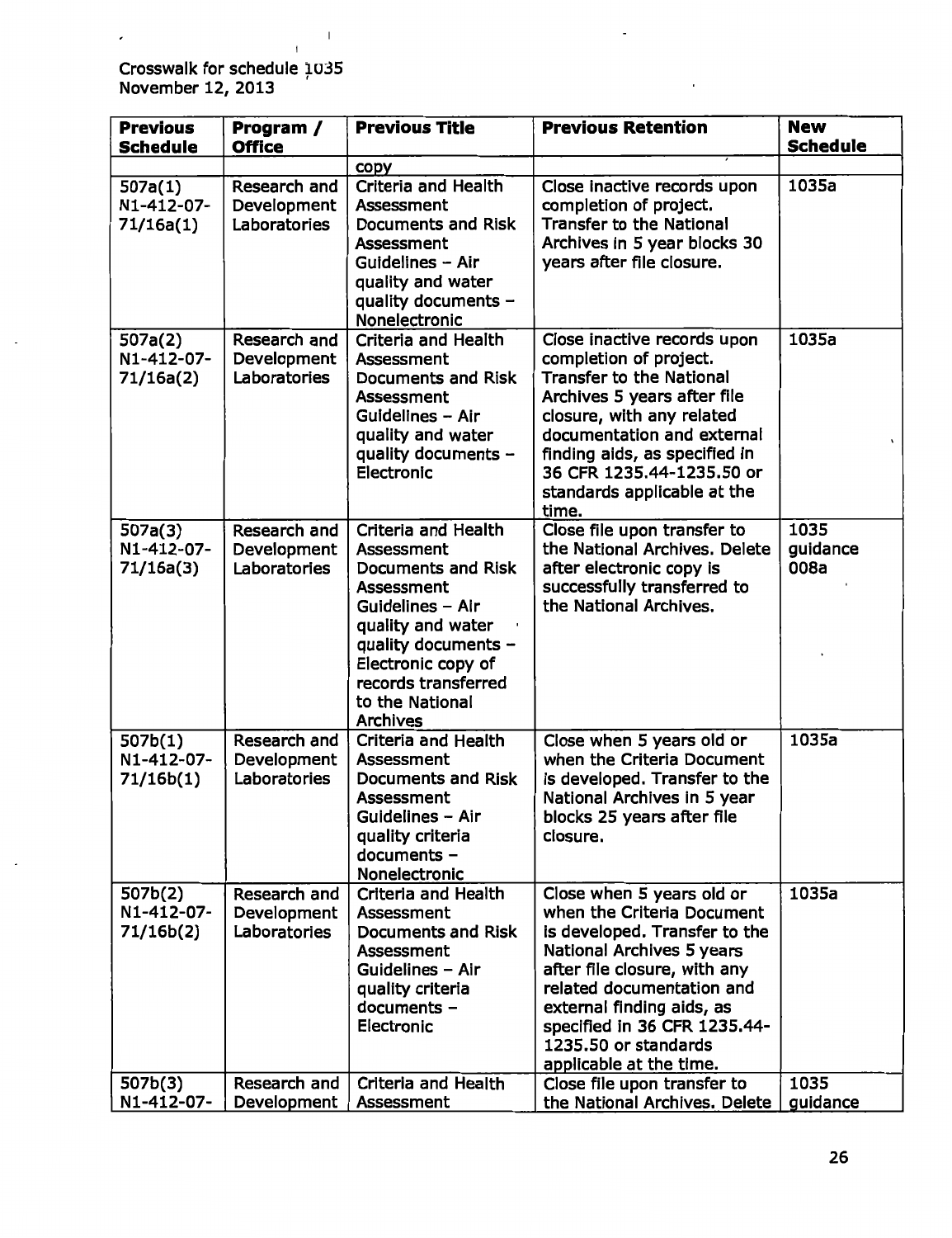Crosswalk for schedule *iu.35*  November 12, 2013

 $\mathbf{I}$ 

| <b>Previous</b><br><b>Schedule</b> | Program /<br><b>Office</b>                  | <b>Previous Title</b>                                                                                                                                                                                                    | <b>Previous Retention</b>                                                                                                                                                                                                                                                                          | <b>New</b><br><b>Schedule</b> |
|------------------------------------|---------------------------------------------|--------------------------------------------------------------------------------------------------------------------------------------------------------------------------------------------------------------------------|----------------------------------------------------------------------------------------------------------------------------------------------------------------------------------------------------------------------------------------------------------------------------------------------------|-------------------------------|
| 71/16b(3)                          | Laboratories                                | Documents and Risk<br><b>Assessment</b><br>Guidelines - Air<br>quality criteria<br>documents -<br>Electronic copy of<br>records transferred<br>to the National<br><b>Archives</b>                                        | after electronic record copy<br>is successfully transferred to<br>the National Archives.                                                                                                                                                                                                           | 008a                          |
| 507c(1)<br>N1-412-07-<br>71/16c(1) | Research and<br>Development<br>Laboratories | Criteria and Health<br>Assessment<br>Documents and Risk<br>Assessment<br>Guidelines - Water<br>quality criteria<br>documents -<br>Nonelectronic                                                                          | Close when 5 years old or<br>when the Criteria Document<br>is developed. Transfer to the<br>National Archives in 5 year<br>blocks 25 years after file<br>closure.                                                                                                                                  | 1035a                         |
| 507c(2)<br>N1-412-07-<br>71/16c(2) | Research and<br>Development<br>Laboratories | Criteria and Health<br>Assessment<br>Documents and Risk<br>Assessment<br>Guidelines - Water<br>quality criteria<br>documents -<br>Electronic                                                                             | Close when 5 years old or<br>when the Criteria Document<br>is developed. Transfer to the<br>National Archives 5 years<br>after file closure, with any<br>related documentation and<br>external finding aids, as<br>specified in 36 CFR 1235.44-<br>1235.50 or standards<br>applicable at the time. | 1035a                         |
| 507c(3)<br>N1-412-07-<br>71/16c(3) | Research and<br>Development<br>Laboratories | Criteria and Health<br><b>Assessment</b><br>Documents and Risk<br>Assessment<br>Guidelines - Water<br>quality criteria<br>documents -<br>Electronic copy of<br>records transferred<br>to the National<br><b>Archives</b> | Close file upon transfer to<br>the National Archives. Delete<br>after electronic record copy<br>is successfully transferred to<br>the National Archives.                                                                                                                                           | 1035<br>guidance<br>008a      |
| 514a(1)<br>N1-412-07-<br>58/10a(1) | Water                                       | 404 Program File -<br>Record copy -<br>Nonelectronic                                                                                                                                                                     | Close inactive records at end<br>of 2 years. Transfer to the<br>National Archives in 5 year<br>blocks 20 years after file<br>closure.                                                                                                                                                              | 1035a                         |
| 514a(2)<br>N1-412-07-<br>58/10a(2) | Water                                       | 404 Program File -<br>Record copy $-$<br>Electronic                                                                                                                                                                      | Close inactive records at end<br>of 2 years. Transfer to the<br>National Archives 5 years<br>after file closure, with any<br>related documentation and<br>external finding aids, as<br>specified in 36 CFR 1235.44-                                                                                | 1035a                         |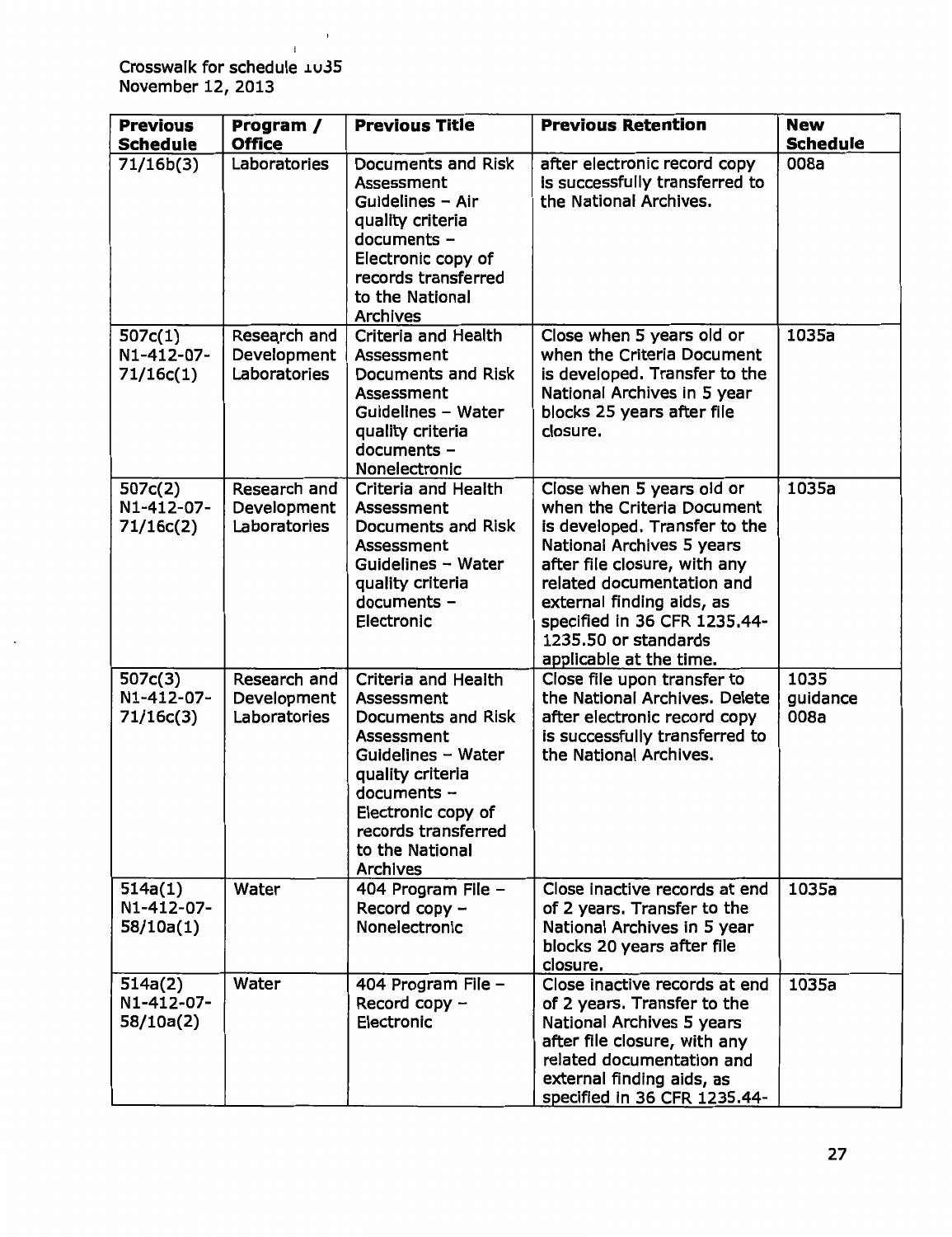